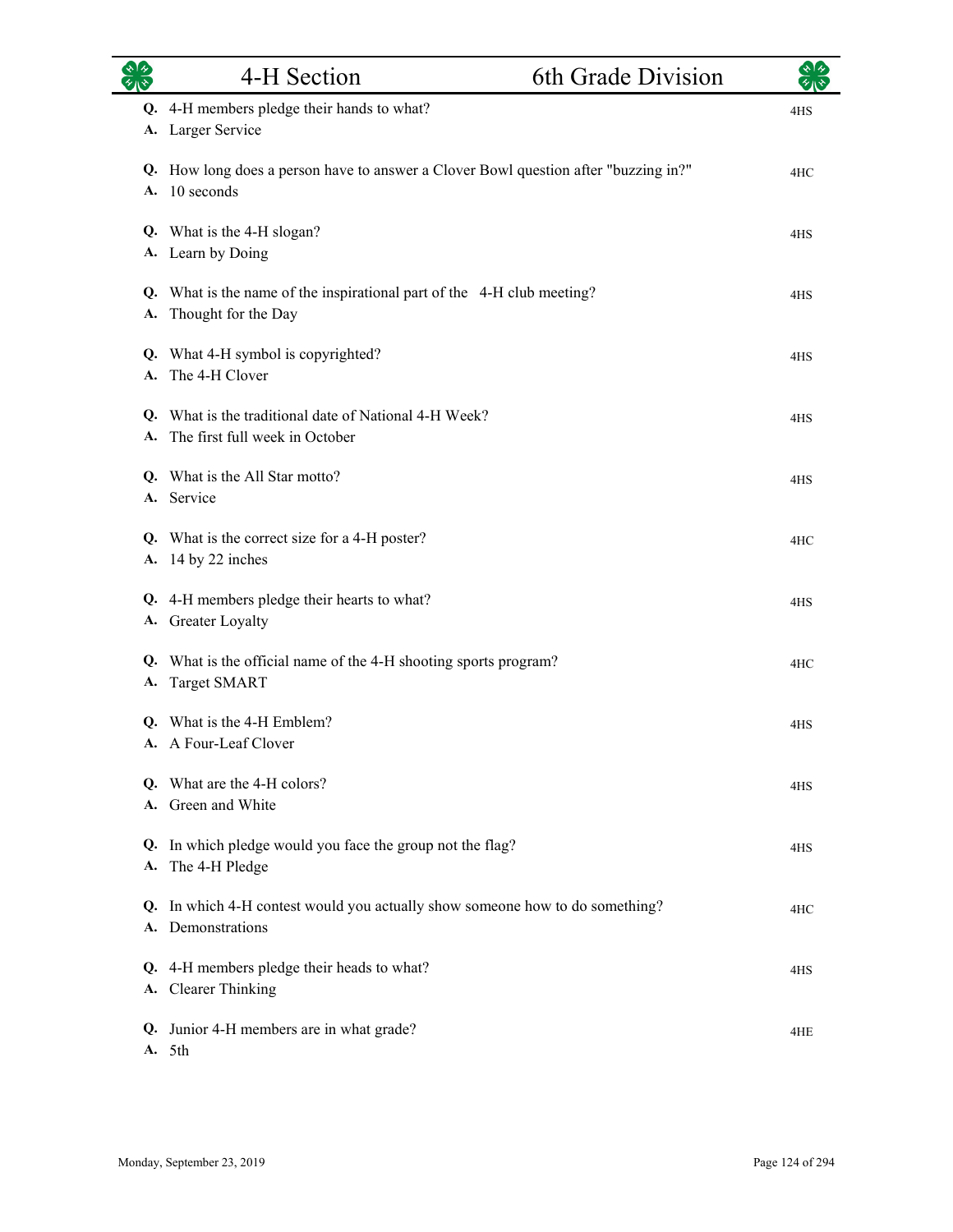|    | 4-H Section                                                                                                                        | 6th Grade Division |     |
|----|------------------------------------------------------------------------------------------------------------------------------------|--------------------|-----|
| A. | Q. In the 4-H Target SMART program, what does the acronym "SMART" stand for?<br>Shotgun, Muzzleloader, Archery and Rifle Training  |                    | 4HA |
| А. | Q. The State 4-H Horse show is held each year in what Tennessee city?<br>Shelbyville                                               |                    | 4HC |
|    | Q. What are oral reasons?<br>A. A verbal or spoken justification of why you placed a JUDGING class a certain way                   |                    | 4HC |
| A. | Q. What is the purpose of the 4-H Clover Bowl in Tennessee?<br>To acquaint 4-H members with themselves and their surroundings.     |                    | 4HC |
|    | Q. In which 4-H contest would you try to inform, entertain or persuade?<br>A. Public Speaking                                      |                    | 4HC |
|    | Q. How many judging teams are offered in Tennessee 4-H?<br>A. 13                                                                   |                    | 4HC |
|    | Q. 4-H is required to be mentioned in a speech in which age levels?<br>A. Only Senior High                                         |                    | 4HC |
|    | Q. An extemperaneous speech should last no more than how many minutes? (Pronounced X-TEMP-4HC)<br>POUR-RAIN-EE-US)<br>A. 2 minutes |                    |     |
|    | Q. What is the name of the collective group of officers installed at State 4-H Roundup?<br>A. The State 4-H Council                |                    | 4HL |
|    | Q. What does the term "extemporaneous" mean as it relates to 4-H? (Pronounced X-TEMP-POUR-<br>RAIN-EE-US)                          |                    | 4HC |
|    | A. An unprepared speech (Senior members do this in addition to a prepared speech)                                                  |                    |     |
|    | Q. Which 4-H officer's main duty is to get someone to do parts of the program?<br>A. The Vice-President                            |                    | 4HL |
|    | Q. A 4-H Art Poster must be orientented in what direction?<br>A. Horizontal or Landscaped                                          |                    | 4HC |
|    | Q. What 4-H activity deals with the learning of decision making skills?<br>A. Judging Teams                                        |                    | 4HC |
|    | Q. What is the most popular 4-H Animal Science project?<br>A. Horse                                                                |                    | 4HP |
|    | Q. What were 4-H Agents originally referred to in Tennessee?<br>A. Demonstration Agents                                            |                    | 4HH |
|    | Q. What is the reference date used in 4-H for grade?<br>A. Jan. 1st of current year                                                |                    | 4HE |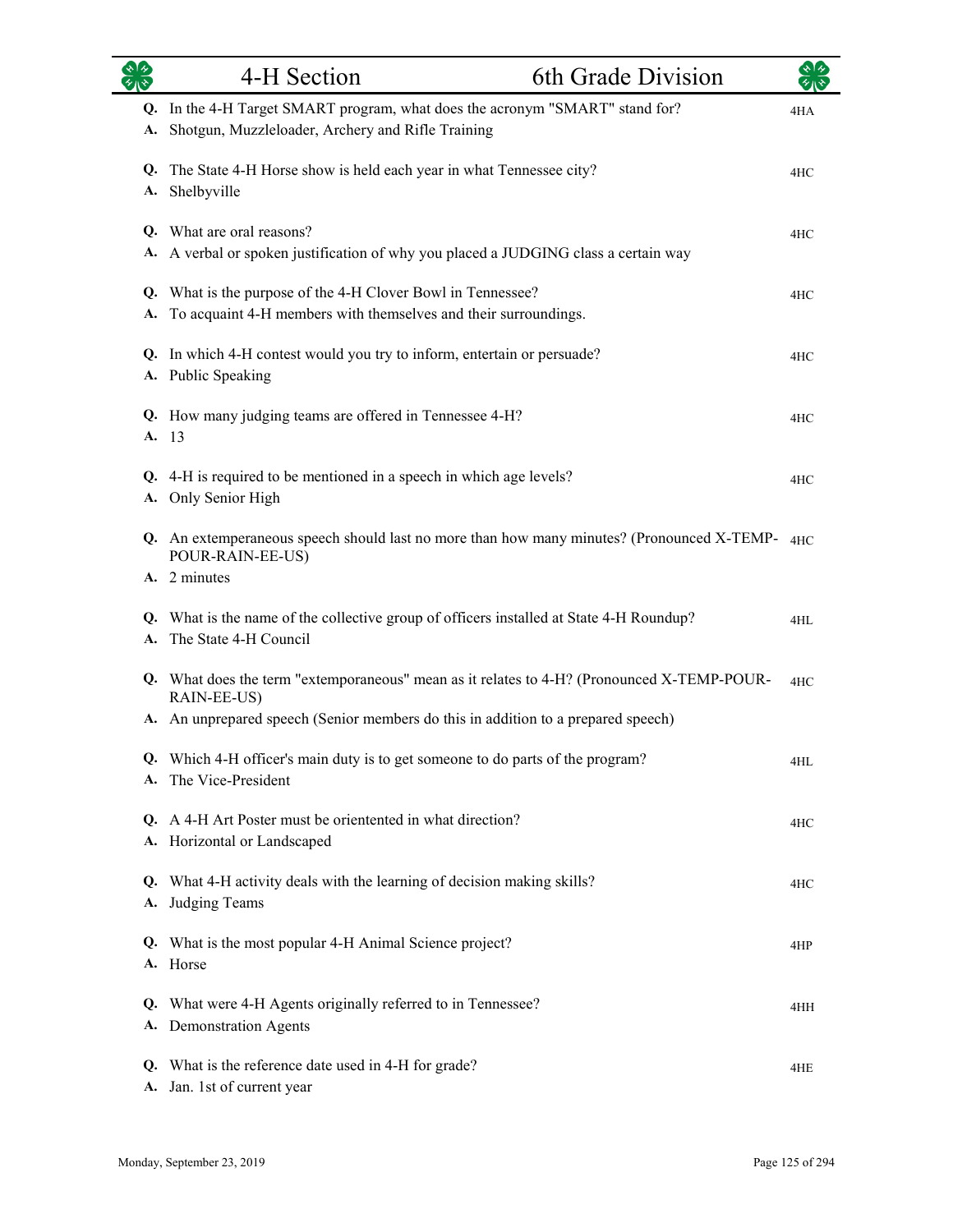|          | 4-H Section                                                                                                                                     | 6th Grade Division |     |
|----------|-------------------------------------------------------------------------------------------------------------------------------------------------|--------------------|-----|
| A.       | Q. What form must a 4-H Agent or volunteer leader have before a 4-H'er can attend an event?<br>The 600A Form or the Angel Form                  |                    | 4HE |
|          | Q. What is the Tennessee 4-H website address?<br>A. www.utextension.utk.edu/4h                                                                  |                    | 4HE |
|          | Q. 4-H is open to young people of what age range?<br>A. Ages 9 to 19                                                                            |                    | 4HE |
|          | Q. In how many 4-H contests must you participate in order to be eligible for Junior 4-H camp?<br>A. None                                        |                    | 4HE |
| А.       | Q. 4-H is open to young people of what school grades?<br>4th through 12th Grades                                                                |                    | 4HE |
| Q.<br>А. | What does it cost to join 4-H in Tennessee?<br>Absolutely nothing!                                                                              |                    | 4HE |
|          | Q. What is the title of a person employed by the University of Tennessee to conduct the 4-H<br>program?                                         |                    | 4HH |
|          | A. A 4-H agent                                                                                                                                  |                    |     |
|          | Q. In what unique way did German POW's decorate what is now the Clyde M. York 4-H Center in<br>Crossville?                                      |                    | 4HH |
|          | A. They painted murals on the walls of the Rec Hall (The murals were scenes from their homeland.)                                               |                    |     |
| А.       | Q. What is the term for a 4th grade 4-H member?<br>Explorer (4-H'er)                                                                            |                    | 4HE |
| A.       | Q. What is the name of the state-wide leadership organization designed for Sr. High 4-H'ers?<br>4-H All-Stars                                   |                    | 4HL |
|          | Q. Which war helped to initiate the 4-H club program?<br>A. World War I                                                                         |                    | 4HH |
|          | Q. In what state was the 4-H All-Star program first organized?<br>A. West Virginia                                                              |                    | 4HH |
|          | Q. What Tennessee symbol was placed at the National 4-H Center in Washington, by Tennessee 4-<br>H'ers in 1970?                                 |                    | 4HH |
|          | A. A Tulip Poplar Tree Was Planted                                                                                                              |                    |     |
| A.       | Q. How were Tennessee 4-H'ers honored for their contribution to the World War II war effort?<br>They got to name a ship (S.S. Charles A.Keffer) |                    | 4HH |
| Q.<br>A. | What did Tennessee 4-H do to celebrate Homecoming '86?<br>Compiled a History on Tennessee 4-H - "4-H a Tennessee Tradition"                     |                    | 4HH |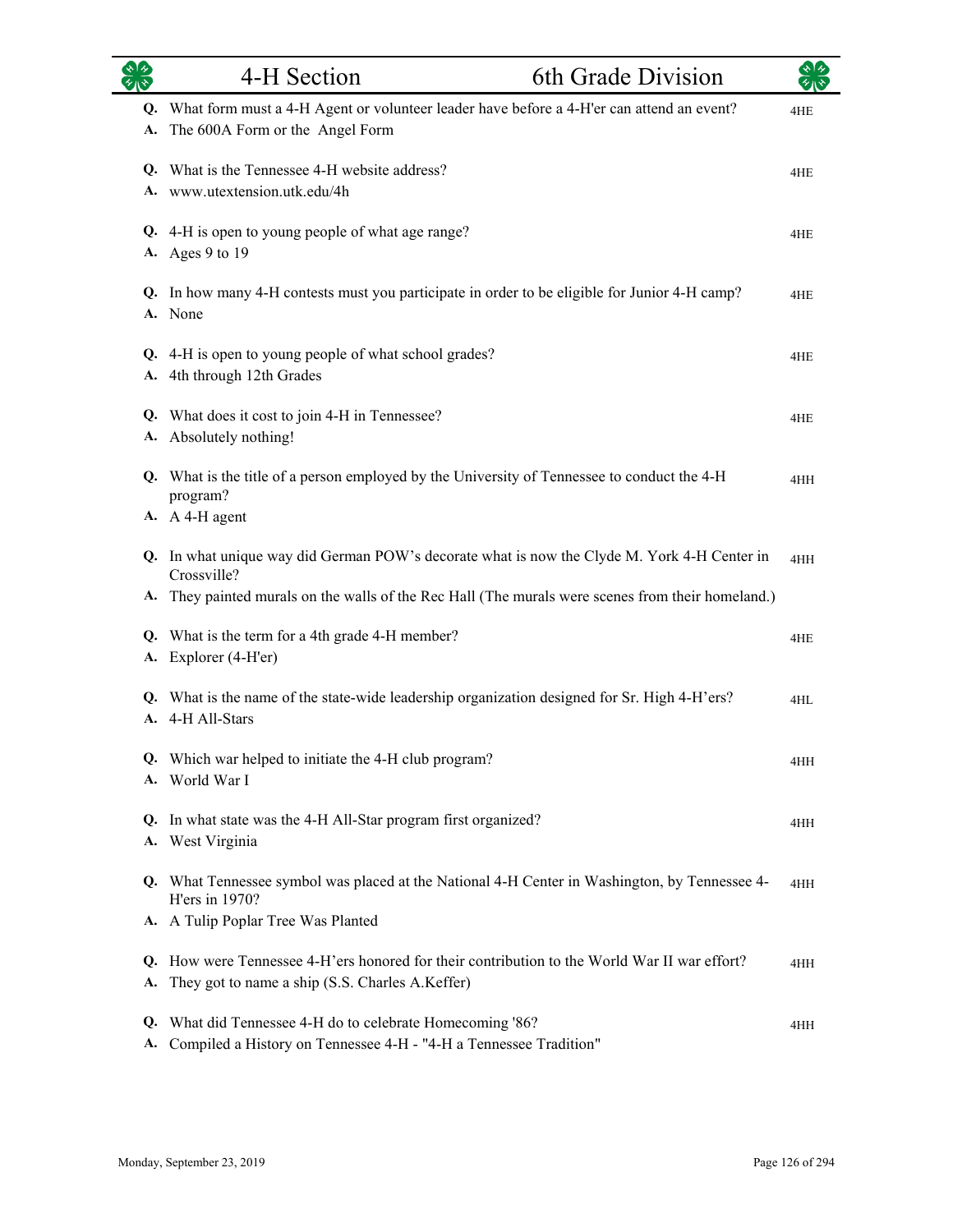|          | 4-H Section                                                                                                                                         | 6th Grade Division |     |
|----------|-----------------------------------------------------------------------------------------------------------------------------------------------------|--------------------|-----|
|          | Q. At the 1970 Tennessee 4-H Congress, each county delegation brought something from their<br>county. What was it?                                  |                    | 4HH |
|          | A. A soil sample (the samples were sent to help nourish the Tennessee State tree planted at the<br>National 4-H Center)                             |                    |     |
| А.       | Q. Which 4-H officer is in charge of arranging the room for the meeting?<br>The Vice-President                                                      |                    | 4HL |
| A.       | Q. What is the highest elected office that a 4-H member can obtain in Tennessee 4-H?<br>State 4-H Council President (Elected at State 4-H Round-Up) |                    | 4HL |
| Q.<br>А. | During what time of the year does Tennessee 4-H Congress take place?<br>Spring                                                                      |                    | 4HA |
|          | Q. In which 4-H project would you work with younger 4-H members, and learn more about<br>parliamentary procedure?<br>A. Leadership                  |                    | 4HP |
|          |                                                                                                                                                     |                    |     |
|          | Q. How many adults served as 4-H Volunteers each year in Tennessee?                                                                                 |                    | 4HL |
|          | A. About 15,000 (If they guess a number, it needs to be between 14,000 and 16,000.)                                                                 |                    |     |
| Q.       | What award, given at State Round-Up, is the highest level of recognition a 4-H member in<br>Tennessee can receive?                                  |                    | 4HL |
|          | A. The Vol State Award                                                                                                                              |                    |     |
| Q.<br>А. | At what grade in school can 4-H Honor Club members become All Stars?<br><b>Current 9th Grade Members</b>                                            |                    | 4HL |
| Q.       | What is the title of the person who officially heads up the 4-H program in Tennessee?<br>A. State 4-H Director                                      |                    | 4HL |
|          | Q. In which 4-H contest would you make a "mini 4-H billboard?"<br>A. The 4-H Poster Contest                                                         |                    | 4HC |
| Q.       | What does TAE4-HW mean?                                                                                                                             |                    | 4HL |
| А.       | The Tennessee Association of Extension 4-H Workers                                                                                                  |                    |     |
| Q.       | What UT sports legend and Basketball Hall of Fame member was a 4-H member in Tennessee?                                                             |                    | 4HH |
| А.       | Pat Head Summitt, Coach of the Lady Vols Basketball Team                                                                                            |                    |     |
| Q.       | Any person, other than an agent, who works with 4-H members in any capacity is called a what?<br>A. A 4-H Volunteer Leader                          |                    | 4HL |
| Q.       | What is another term for a written record of the 4-H club meeting?                                                                                  |                    | 4HL |
| А.       | The Minutes                                                                                                                                         |                    |     |
| Q.       | Name the two Universities are most closley associated with the Tennessee 4-H program?<br>A. University of Tennessee and Tennessee State University  |                    | 4HH |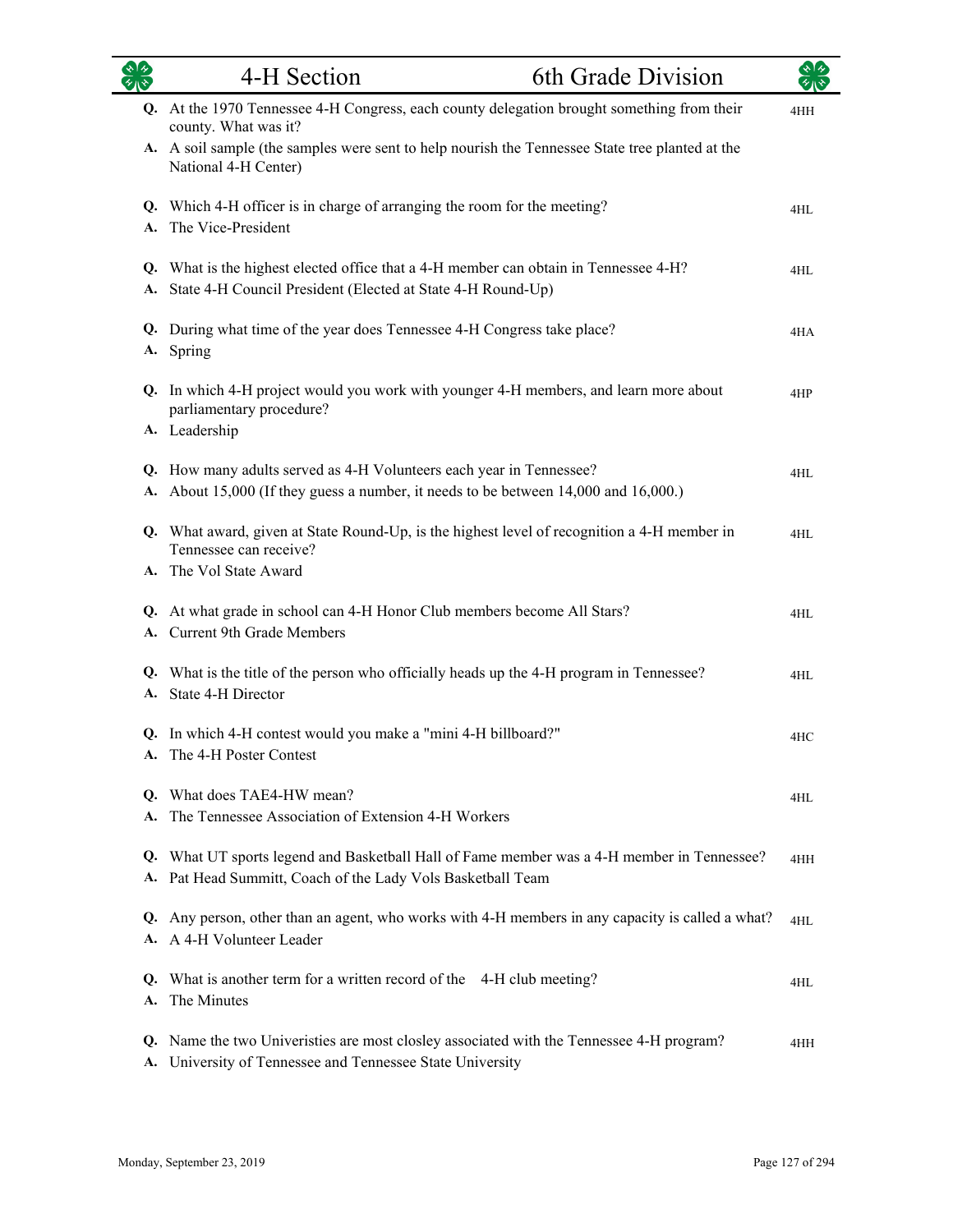|          | 4-H Section                                                                                                                                                                                             | 6th Grade Division |     |
|----------|---------------------------------------------------------------------------------------------------------------------------------------------------------------------------------------------------------|--------------------|-----|
| Q.<br>А. | What is another word used to dismiss a 4-H club meeting?<br>Adjourn (UH JURN)                                                                                                                           |                    | 4HL |
| Q.<br>А. | What is the name of the 4-H All-Star officer who serves as the secretary?<br>The Scribe                                                                                                                 |                    | 4HL |
| Q.       | The 4-H emblem was adopted in what year?<br>A. 1927                                                                                                                                                     |                    | 4HS |
| А.       | Q. What are the 4 "H's"?<br>Head, Heart, Hands, and Health                                                                                                                                              |                    | 4HS |
| А.       | Q. When leading the 4-H Pledge and the Pledge of Allegiance, which pledge should be led first?<br>The Pledge of Allegiance                                                                              |                    | 4HS |
|          | Q. What is the name of the official Tennessee 4-H History?<br>A. 4-H: A Tennessee Tradition                                                                                                             |                    | 4HS |
| Q.<br>А. | What happens if there are no corrections to the minutes?<br>They "stand approved as read"                                                                                                               |                    | 4HL |
| Q.<br>А. | What was the first state-wide 4-H event in Tennessee?<br>State 4-H Roundup (started in 1923 originally called "State Club Camp")                                                                        |                    | 4HH |
| Q.<br>А. | What current 4-H event was originally named State Club Camp in 1923?<br>Tennessee 4-H Roundup                                                                                                           |                    | 4HH |
| A.       | Q. What Federal Law provided the funding for the 4-H program in the United States?<br>The Smith-Lever Act (of 1914)                                                                                     |                    | 4HH |
| Q.       | Where did southern Middle Tennessee counties attend 4-H camp before moving to Crossville in<br>1960?                                                                                                    |                    | 4HH |
| А.       | A. Camp Woodlee (near McMinnville)<br>Q. Which 4-H officer's main duty is the writing of the minutes?<br>The Secretary                                                                                  |                    | 4HL |
| Q.       | What is the name of the inspirational ceremony held at the end of each day at 4-H camp?<br>A. Vespers                                                                                                   |                    | 4HA |
| A.       | Q. The 4-H Pledge was adopted in what year?<br>1927                                                                                                                                                     |                    | 4HS |
| Q.       | Adults, teens, and volunteers are examples of what group of people who help agents conduct the<br>4-H program?<br>A. Leaders                                                                            |                    | 4HL |
| Q.       | The "Tradition of the Gavel" refers to the gavel constructed by Don Bowman containing a piece<br>of cherry wood from what original courthouse?<br>A. Washington County (the oldest county in Tennessee) |                    | 4HS |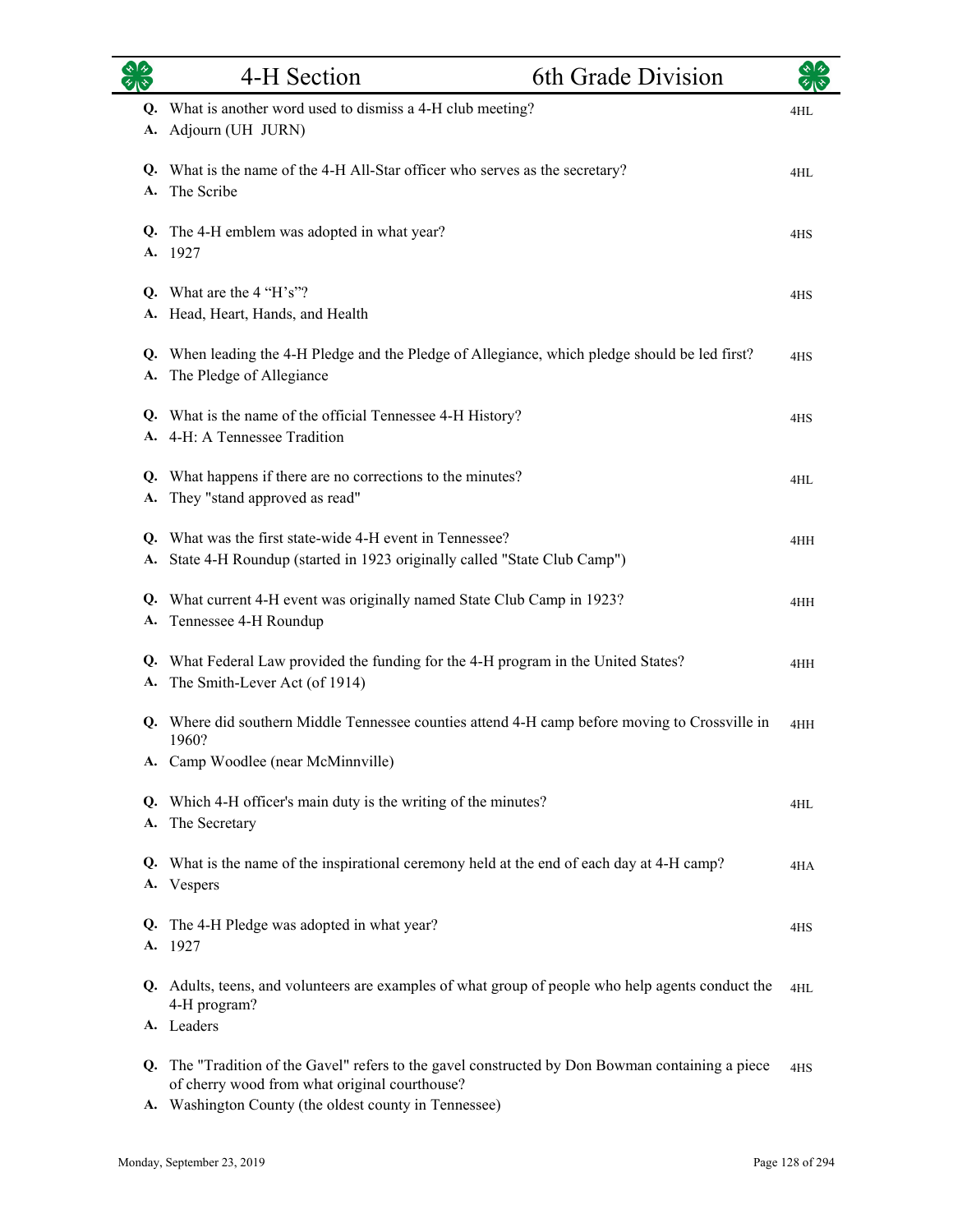| 多心             | 4-H Section                                                                                                                               | 6th Grade Division |     |
|----------------|-------------------------------------------------------------------------------------------------------------------------------------------|--------------------|-----|
| Q.<br>A.       | What is the first order of business in any 4-H meeting?<br>The President Calls the Meeting to Order.                                      |                    | 4HL |
|                | Q. What is the name of the inspirational ceremony which takes place at 4-H camp right after<br>sunrise?                                   |                    | 4HA |
| Q.             | A. Flag Raising<br>Target SMART is held at which 4-H Center?                                                                              |                    | 4HA |
| A.<br>Q.       | William Ridley (Columbia)<br>Which 4-H officer presides in the President's absence?                                                       |                    | 4HL |
| A.<br>Q.<br>A. | The Vice-President<br>At what state 4-H event, do 4-H members participate in "Know Your Government" activities?<br>Tennessee 4-H Congress |                    | 4HA |
| Q.<br>A.       | The 4-H Clover Bowl was held for the first time in what county?<br>Wilson County (1994)                                                   |                    | 4HH |
|                | Q. Name the 4-H Center located in Columbia.<br>A. William P Ridley 4-H Center                                                             |                    | 4HA |
| Q.<br>A.       | Which 4-H group actually has adopted a fifth "H"?<br>The 4-H Honor Club (The "H" of course stands for Honor)                              |                    | 4HS |
| Q.<br>A.       | Which 4-H symbol by law cannot be covered in any way by text or graphics when printed?<br>The 4-H Clover                                  |                    | 4HS |
| Q.             | Don Bowman made what in 1948, which is handed down each year to the state 4-H Council<br>President?                                       |                    | 4HS |
|                | A. The Gavel                                                                                                                              |                    |     |
|                | Q. What is the name of the building on the UT campus in which the State 4-H Office is located?<br>A. Morgan Hall                          |                    | 4HL |
| Q.             | The Clyde Austin 4-H Center is located in what Tennessee town?<br>A. Greeneville                                                          |                    | 4HA |
| Q.<br>A.       | What was the original use of the 4-H camp at Crossville?<br>World War II Prisoner of War Camp                                             |                    | 4HH |
|                | Q. Name the group of teens who promote 4-H by singing and dancingperforming most notably<br>at Tennessee 4-H Congress.                    |                    | 4HA |
|                | A. The Tennessee 4-H Performing Arts Troupe                                                                                               |                    |     |
|                | Q. How many projects are offered to Tennessee 4-H members?<br>A. 26                                                                       |                    | 4HP |
| Q.<br>A.       | The White House, Monticello, and Mount Vernon are visted during which 4-H event?<br>Citizenship Washington Focus                          |                    | 4HA |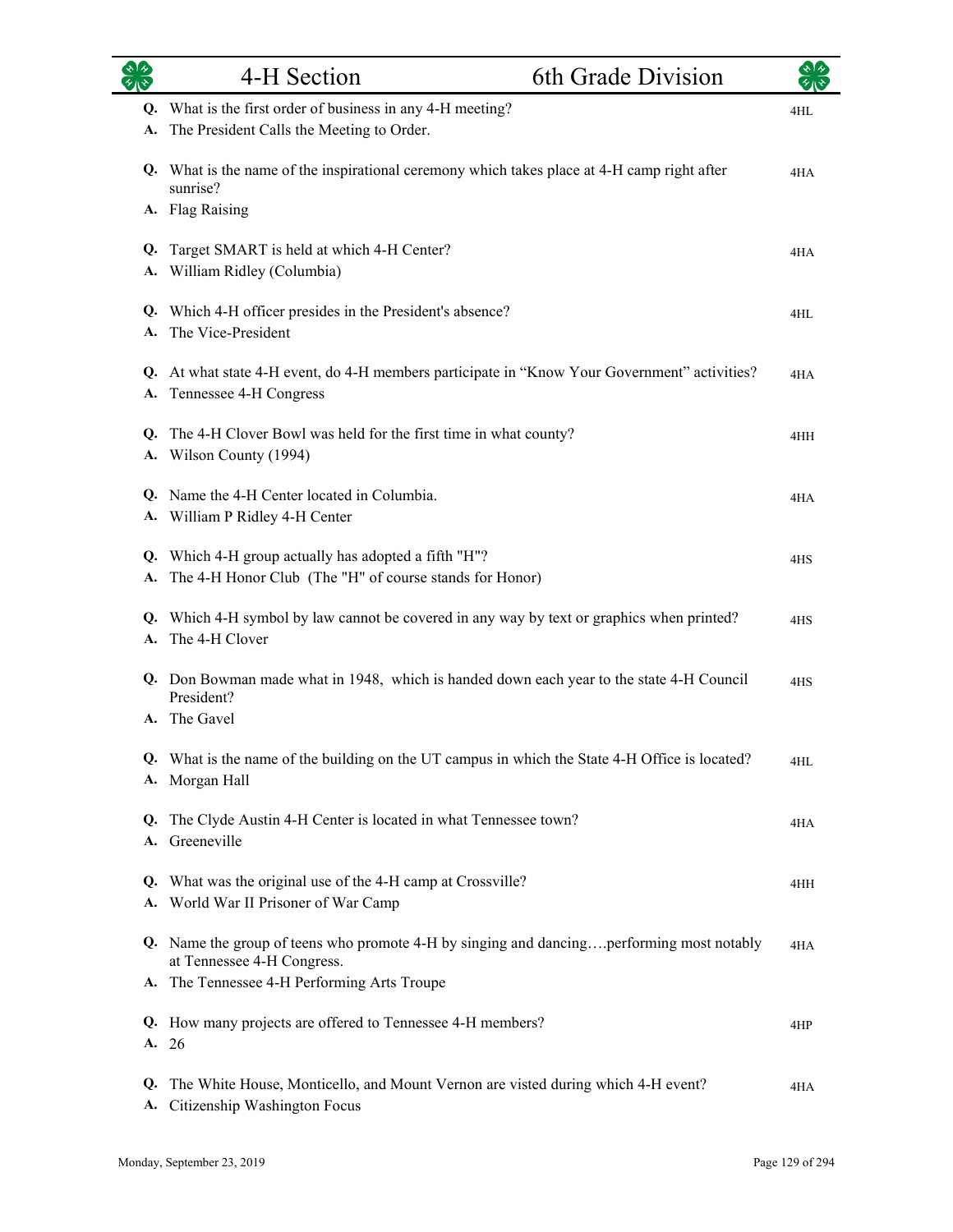|    | 4-H Section                                                                                                                                                                               | 6th Grade Division |     |
|----|-------------------------------------------------------------------------------------------------------------------------------------------------------------------------------------------|--------------------|-----|
|    | Q. Where has National 4-H Congress been held since 1997?<br>A. Atlanta, Georgia                                                                                                           |                    | 4HA |
|    | Q. State 4-H winners in Leadership, Citizenship, and Public Speaking are crowned at what 4-H<br>event?<br>A. Tennessee 4-H Congress                                                       |                    | 4HA |
|    | Q. At which State 4-H event do 4-H members act as representatives and senators?<br>A. Tennessee 4-H Congress                                                                              |                    | 4HA |
|    | Q. What 4-H event traditionally takes place right after Thanksgiving?<br>A. National 4-H Congress                                                                                         |                    | 4HA |
|    | Q. State Academic Conference is open to 4-H members of what age group?<br>A. Junior High (6th, 7th, & 8th Grades)                                                                         |                    | 4HA |
|    | Q. In what city is the National 4-H Center located?<br>A. Washington, D.C. (Chevy Chase, Maryland)                                                                                        |                    | 4HA |
|    | Q. What is the name of the leadership organization designed for 7th and 8th grade 4-H'ers?<br>A. 4-H Honor Club                                                                           |                    | 4HL |
|    | Q. Former 4-H members, who are students at Tennessee Tech, MTSU and the University of<br>Tennessee, can still take part in 4-H activities through what organization?<br>A. Collegiate 4-H |                    | 4HL |
|    | Q. What two organizations served as the forerunners of 4-H in Tennessee?<br>A. The Tomato (girls) and Corn Clubs (boys)                                                                   |                    | 4HH |
| А. | Q. What is the name of the medal presented in Tennessee to State 4-H winners?<br>The Leula Lee (pronounced EYE-OOO-LA)                                                                    |                    | 4HS |
|    | Q. Which 4-H project could be defined as learning how to influence people to make some kind of<br>change?<br>A. Leadership                                                                |                    | 4HP |
|    | Q. This is the smallest 4-H project, although this fact may "bug" some people.<br>A. Entomology                                                                                           |                    | 4HP |
|    | Q. What is the newest 4-H project?<br>A. Computers and Technology                                                                                                                         |                    | 4HP |
| Q. | Which 4-H project is generally considered to be the first one organized in Tennessee?<br>A. Food Preservation (in 1912) (now part Food Science project)                                   |                    | 4HP |
| Q. | Service learning is part of what 4-H project?<br>A. Citizenship                                                                                                                           |                    | 4HP |
| А. | Q. Which 4-H officer's main duty is to preside over the meetings?<br>The President                                                                                                        |                    | 4HL |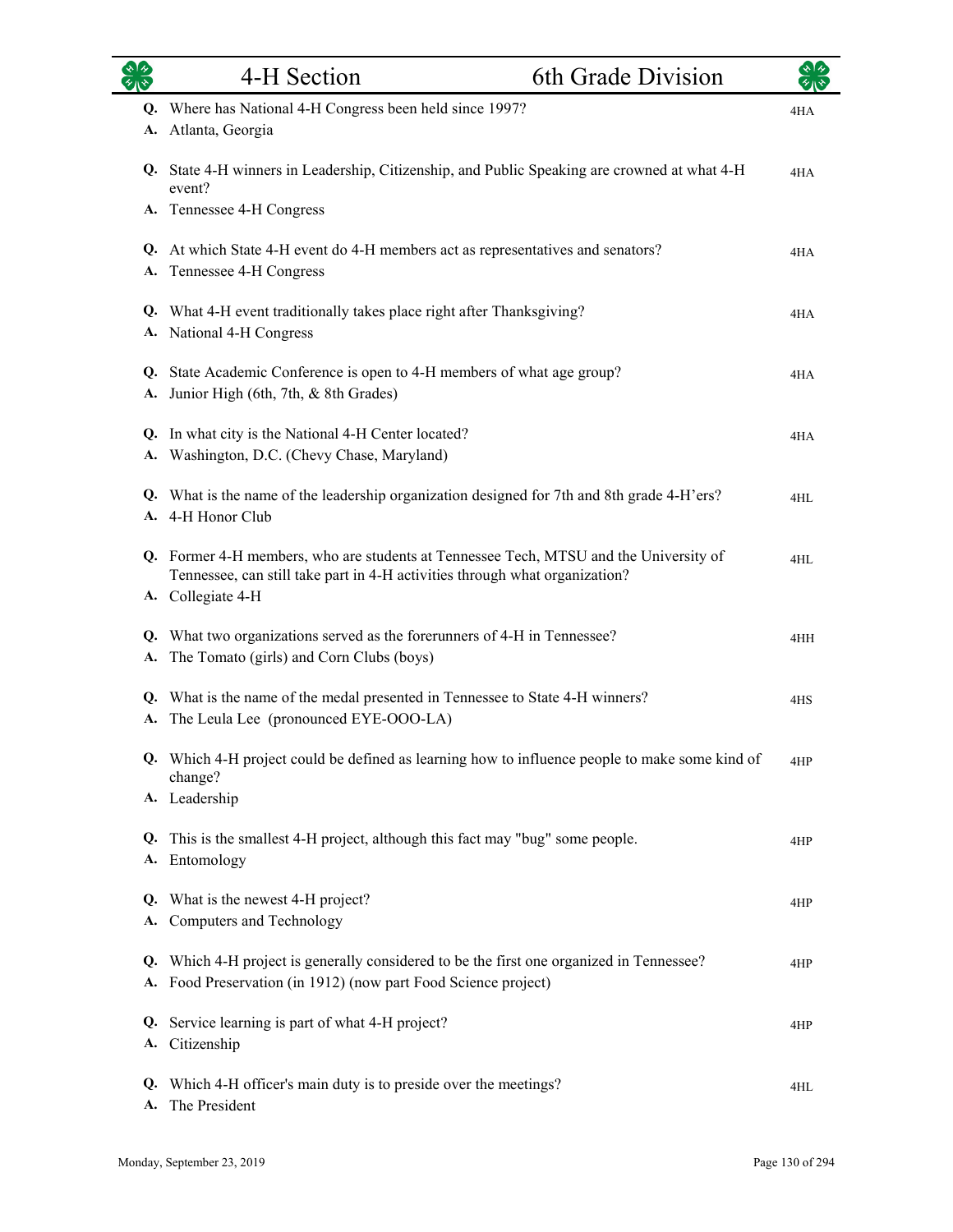|          | 4-H Section                                                                                                                                            | 6th Grade Division |     |
|----------|--------------------------------------------------------------------------------------------------------------------------------------------------------|--------------------|-----|
| А.       | Q. The Clyde M. York 4-H Center is located in what Tennessee town?<br>Crossville                                                                       |                    | 4HA |
| А.       | Q. What did Tennessee 4-H members wear to National Congress for the first time in 1947?<br>The white sweaters with the Vol State emblem.               |                    | 4HH |
|          | Q. What is the 4-H Motto?<br>A. To Make the Best Better!                                                                                               |                    | 4HS |
|          | Q. 4-H members pledge their health to what?<br>A. Better Living                                                                                        |                    | 4HS |
| А.       | Q. What phrase was not part of the original 4-H pledge?<br>"and my world"                                                                              |                    | 4HS |
|          | Q. What is the name of the organization that administers the 4-H program in Tennessee?<br>A. UT Extension (University of Tennessee Extension)          |                    | 4HH |
|          | Q. According to 4-H legend, who stalks around Clyde M York 4-H Center at night looking for his<br>lost leg?                                            |                    | 4HH |
|          | A. The mythical German POW "Herman the German"<br>Q. In what year did the 4-H Camp at Crossville open?                                                 |                    | 4HH |
|          | A. 1950                                                                                                                                                |                    |     |
| А.       | Q. 4-H members in Tennessee are in a sense students at what University?<br>The University of Tennessee                                                 |                    | 4HH |
| А.       | Q. At what 4-H event is the 4-H Governor elected?<br>Tennessee 4-H Congress                                                                            |                    | 4HL |
|          | Q. Compare and Contrast how the original payment for 4-H camp differed from today's?<br>A. 4-H members paid in produce, such as a bushel of corn, etc. |                    | 4HH |
|          | Q. At what senior 4-H event would you take a college tour?<br>A. State 4-H Roundup                                                                     |                    | 4HA |
| Q.       | A demonstration should last how long?<br>A. Three to Five Minutes                                                                                      |                    | 4HC |
|          | Q. The 4-H program in Tennessee is organized and maintained by what two educational<br>institutions?                                                   |                    | 4HH |
|          | A. The University of Tennessee and Tennessee State University                                                                                          |                    |     |
| O.       | Who is considered to be the first 4-H member in Tennessee?<br>A. Mertie Hardin                                                                         |                    | 4HH |
| Q.<br>A. | At what 4-H event would you see the changing of the guard of the Unknown Soldier?<br>Citizenship Washington Focus                                      |                    | 4HA |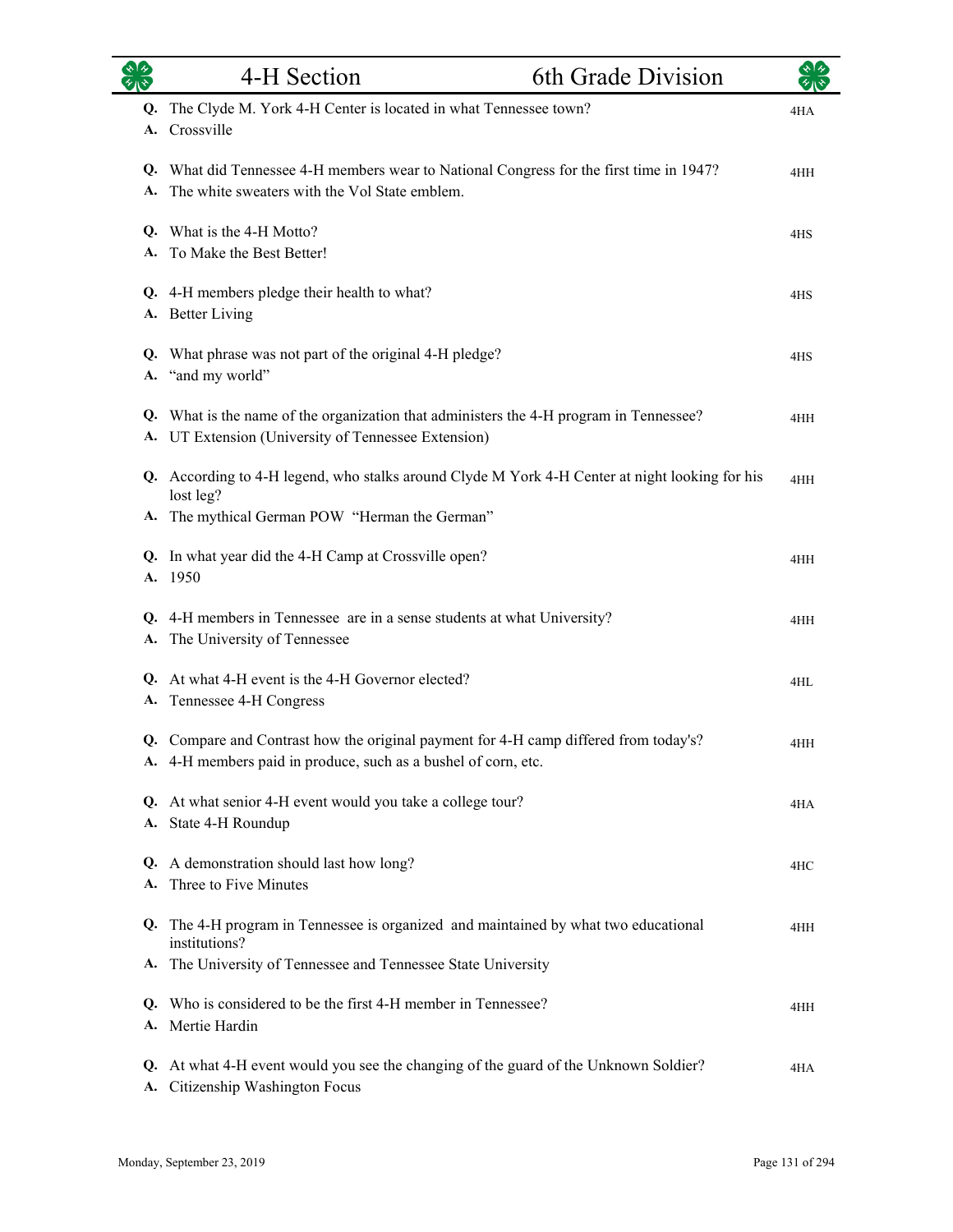| लारु<br>列 | 4-H Section<br>6th Grade Division                                                                                          |     |
|-----------|----------------------------------------------------------------------------------------------------------------------------|-----|
| A.        | Q. 4-H members celebrate what product each June?<br>Milk or Dairy Products (as part of June Dairy Month)                   | 4HA |
|           | Q. What is the most common way to earn a trip to National 4-H Congress?<br>A. Be a state winner in a 4-H project           | 4HA |
|           | Q. Where does the Southern Regional Teen Leadership Conference take place?<br>A. Clyde M. York 4-H Center in Crossville    | 4HA |
|           | Q. What Nashville weather man was a 4-H member from Dyer County, and emcees the State 4-H<br>History Bowl?                 | 4HH |
|           | A. Lelan Statom (Channel 5) (Pronounced LEE-LUN STATE-UM)                                                                  |     |
| A.        | Q. Which 4-H officer has the duty of checking the roll?<br>The Secretary (although this is often done silently)            | 4HL |
| Q.<br>A.  | What current 4-H event was named Tennessee 4-H Club Short Course in 1939?<br>Tennessee 4-H Roundup                         | 4HH |
|           | Q. What is the award given the 4-H family who has shown "exceptional participation in all phases<br>of 4-H club work?"     | 4HH |
|           | A. The Hale Master 4-H Family                                                                                              |     |
|           | Q. Who served the longest as State 4-H Leader in Tennessee?<br>A. G.L. Herrington                                          | 4HH |
|           | Q. Who wrote the 4-H Pledge?<br>A. Otis Hall (from Kansas)                                                                 | 4HH |
| Q.<br>А.  | What 4-H organization was formed in 1953 to raise funds for 4-H in Tennessee?<br>The Tennessee 4-H Foundation              | 4HH |
|           | Q. What was the official name of the POW Camp, now known as Clyde M York 4-H Center?<br>A. "Camp Crossville"               | 4HH |
| Q.<br>A.  | What is the name of the inspirational ceremony which takes place at camp right about sundown?<br>Flag Retreat              | 4HA |
| Q.        | State 4-H Round-Up is held at two different locations in Tennessee. Name these locations.<br>A. UT Knoxville and UT Martin | 4HH |
|           | Q. In what Tennessee city does State 4-H Electric Camp take place?<br>A. Knoxville                                         | 4HA |
| Q.        | Becoming a better more responsible citizen is taught in which 4-H project?<br>A. Citizenship                               | 4HP |
| Q.<br>А.  | Citizenship Focus, a national 4-H event dealing with government, takes place in what city?<br>Washington, D.C.             | 4HA |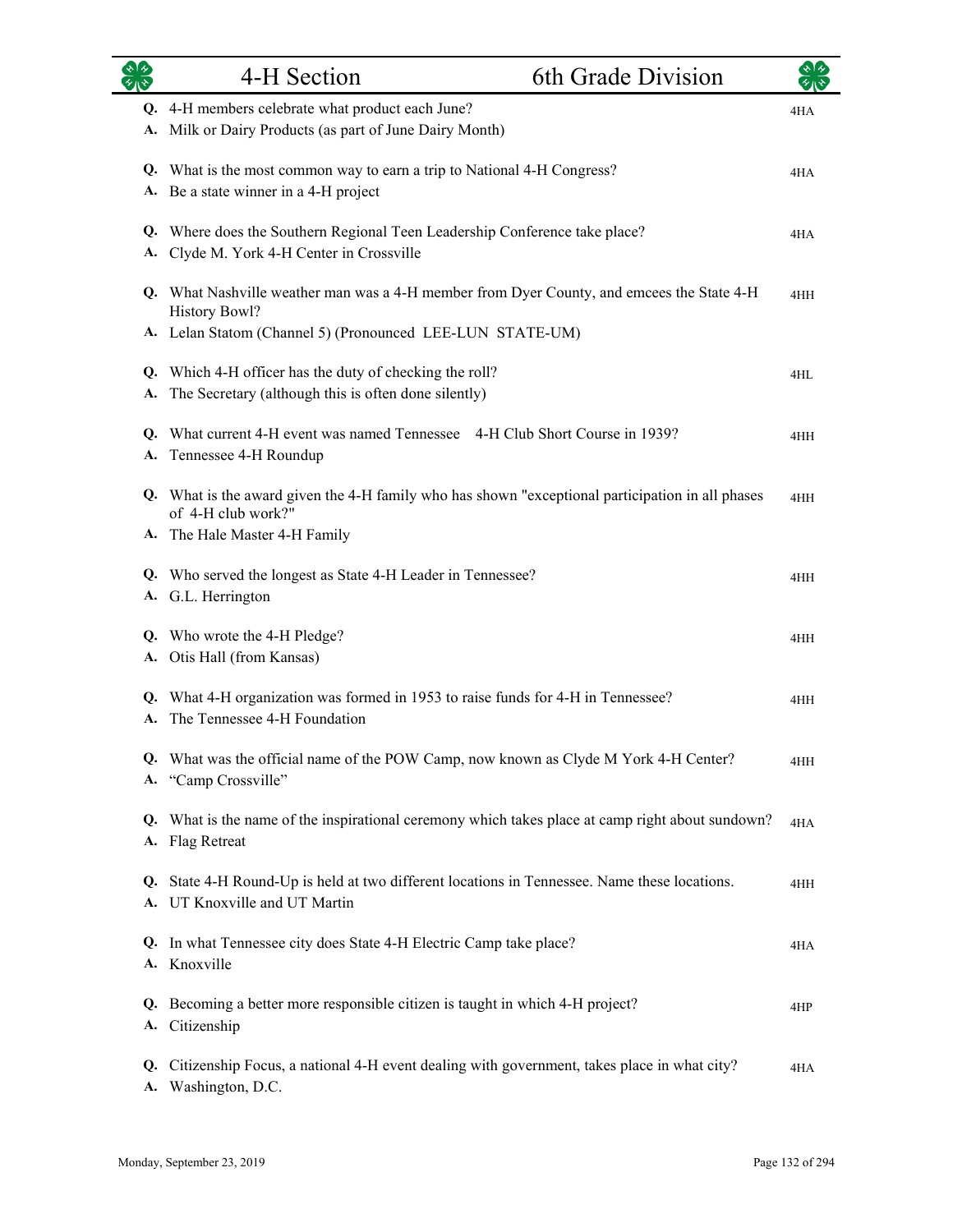|           | 4-H Section                                                                                                                         | 6th Grade Division |     |
|-----------|-------------------------------------------------------------------------------------------------------------------------------------|--------------------|-----|
|           | Q. At what 4-H event might members go shopping at the mall and participate in a fashion show?<br>A. 4-H Fashion & Design Conference |                    | 4HA |
| <b>A.</b> | Q. How many 4-H regions are there in Tennessee?<br>Three                                                                            |                    | 4HL |
| Q.<br>A.  | At which state event do members wear green 4-H sweaters as part of their official dress?<br>Tennessee 4-H Congress                  |                    | 4HA |
| Q.<br>A.  | In what grade is 4-H first offered?<br>4th Grade                                                                                    |                    | 4HE |
| Q.<br>A.  | Where does Tennessee 4-H Congress take place?<br>Nashville                                                                          |                    | 4HA |
| Q.<br>A.  | The Southern Region 4-H Teen Leadership Conference is better known by what acronym?<br>S-R-T-L-C                                    |                    | 4HA |
| Q.<br>A.  | What person wrote the 4-H motto?<br>Carrie Harrison                                                                                 |                    | 4HH |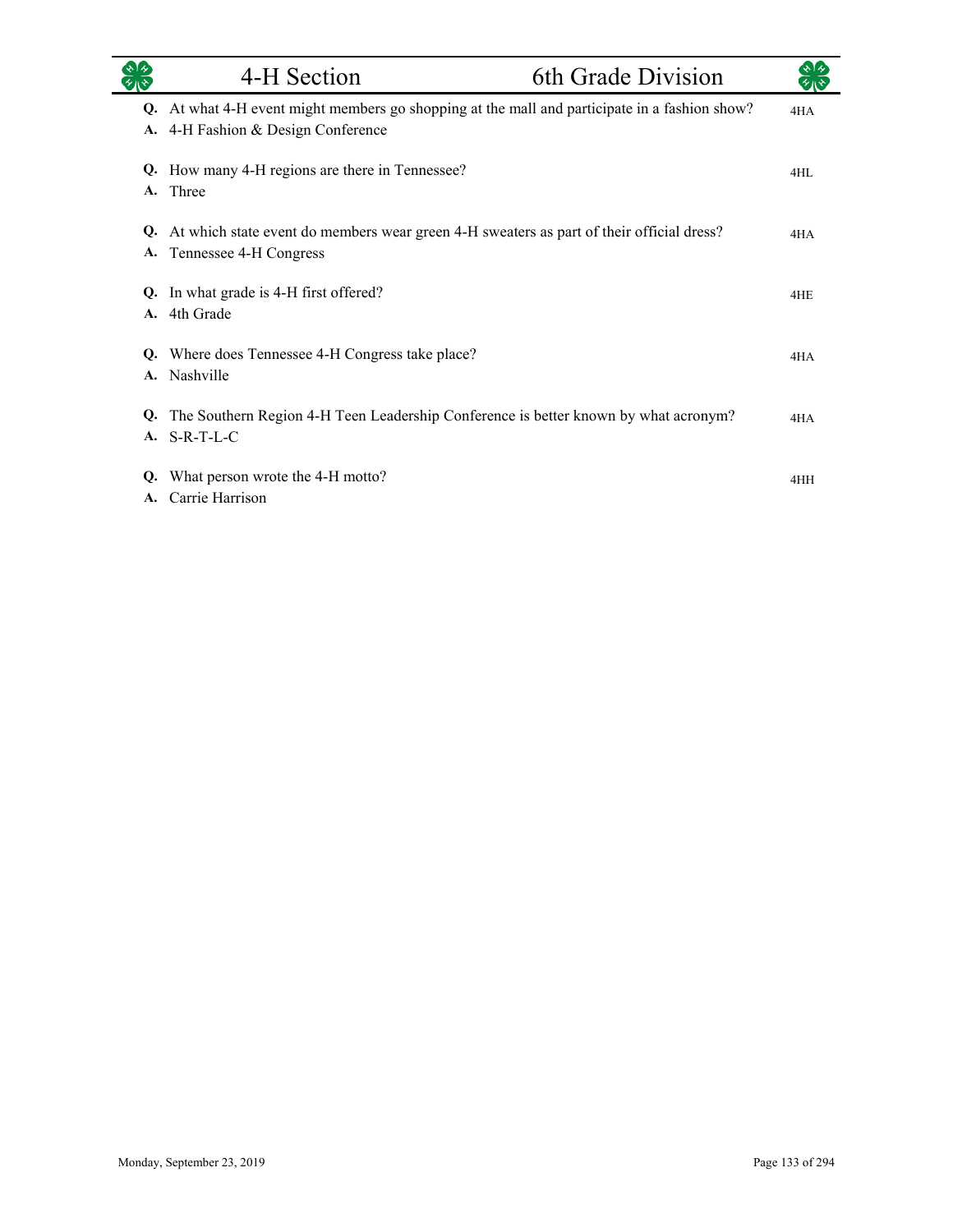|                 | <b>AG</b> Section                                                                                                                                         | 6th Grade Division |             |
|-----------------|-----------------------------------------------------------------------------------------------------------------------------------------------------------|--------------------|-------------|
|                 | Q. Of the three types of soil, Sand, Silt and Clay, which one is the stickiest?                                                                           |                    | $T1.3-5e$   |
|                 | A. Clay                                                                                                                                                   |                    |             |
|                 | Q. What do the letters USDA mean?                                                                                                                         |                    | $T5.3-5f$   |
|                 | A. United States Department of Agriculture                                                                                                                |                    |             |
|                 | Q. Name my AG Career: I specialize in home gardens and flowering plants.<br>A. Horticulturalist                                                           |                    | $T5.3 - 5b$ |
|                 | Q. Name my AG Career: I work for UT, but I work with people in a county helping them with all<br>things Agriculture.                                      |                    | $T5.3-5b$   |
|                 | A. Extension AG Agent                                                                                                                                     |                    |             |
|                 | Q. Name my AG Career: I shoe horses.<br>A. Farrier                                                                                                        |                    | $T5.3-5b$   |
|                 | Q. What state produces the most corn?                                                                                                                     |                    | $T5.3-5e$   |
|                 | A. Iowa                                                                                                                                                   |                    |             |
| Q.              | What major crop, grown mainly in Arkansas and Louisiana, is grown in a flooded field?<br>A. Rice                                                          |                    | $T5.3-5e$   |
|                 | Q. Which state produces the most wheat?                                                                                                                   |                    | T5.3-5e     |
|                 | A. Kansas (America's breadbasket)                                                                                                                         |                    |             |
|                 | Q. Which state produces the most hogs?                                                                                                                    |                    | $T5.3-5e$   |
|                 | A. Iowa                                                                                                                                                   |                    |             |
|                 | Q. Where does the University of Tennessee test new varieties and farming procedures?<br>A. UT AG Research Centers (would also accept Experiment Stations) |                    | $T5.3-5f$   |
|                 | Q. In what town is the Tennessee Department of Agriculture located?<br>A. Nashville                                                                       |                    | $T5.3-5f$   |
|                 | Q. Name my AG Career: I work for USDA and I map soils and intrepret their productivity.<br>A. Soil Scientist                                              |                    | $T5.3-5b$   |
| Q.<br>A.        | Which southern state has the most State Forests?<br>Tennessee                                                                                             |                    | T5.3-5e     |
| Q.              | Tennessee's Institute of Agriculture is an important part of what university?                                                                             |                    | $T5.3-5f$   |
| A.              | The University of Tennessee                                                                                                                               |                    |             |
| Q.              | What does TWRA stand for?                                                                                                                                 |                    | $T5.3-5f$   |
| A.              | Tennessee Wildlife Resources Agency                                                                                                                       |                    |             |
| Q.<br><b>A.</b> | What farm group not only serves as an insurance agency, but also a nationwide farm lobby?<br>Farm Bureau                                                  |                    | $T5.3-5f$   |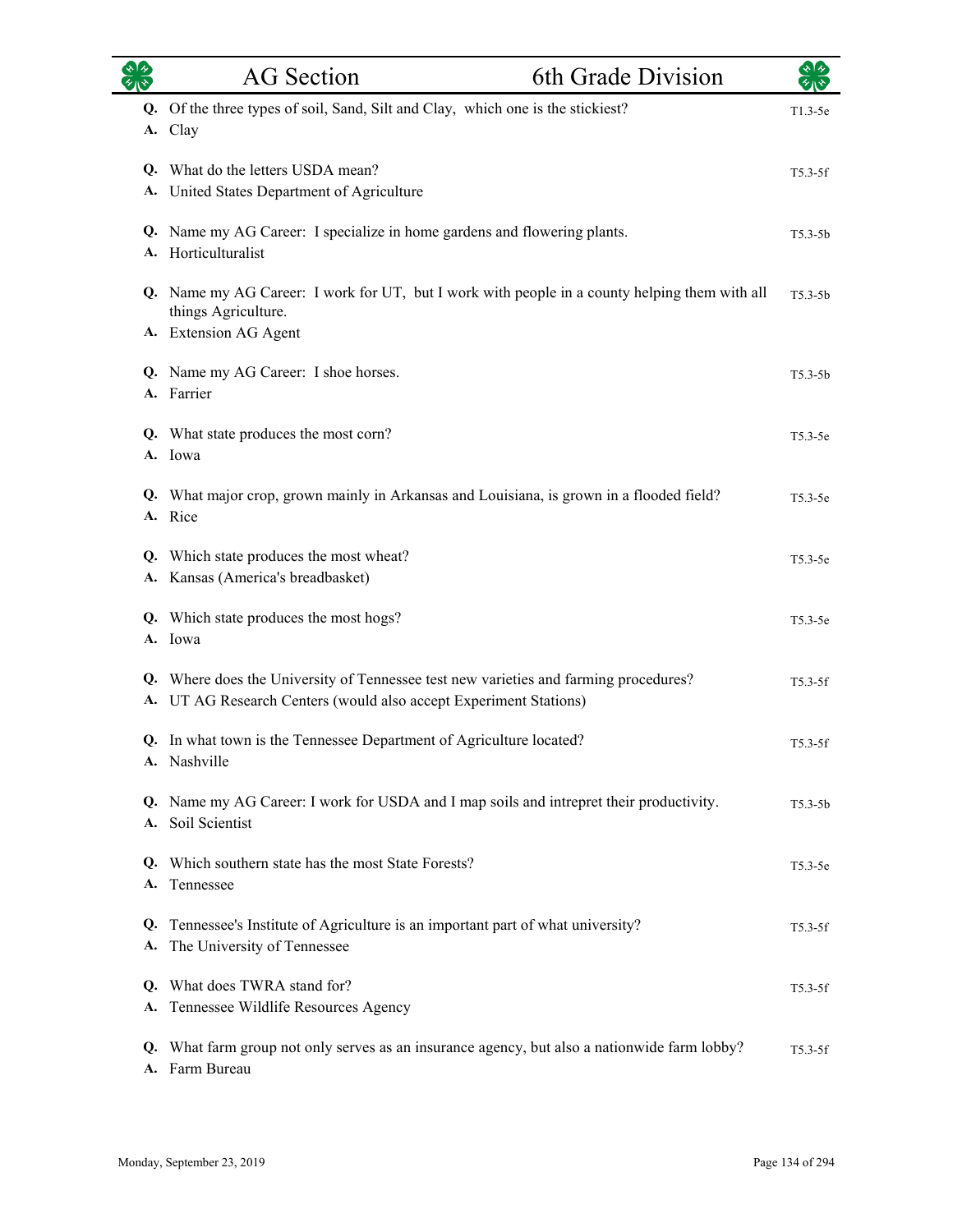|    | <b>AG</b> Section                                                                                                              | 6th Grade Division | ৰ কি        |
|----|--------------------------------------------------------------------------------------------------------------------------------|--------------------|-------------|
| А. | Q. In Tennessee what do the letters TDA stand for?<br>Tennessee Department of Agriculture                                      |                    | $T5.3-5f$   |
|    | Q. What does the agriculture term TCA stand for?<br>Tennessee Cattleman's Association                                          |                    | $T5.3-5f$   |
| А. | Q. Who enforces the sale of Tennessee Game and Fishing Licenses?<br>TWRA (Tennessee Wildlife Resources Agency)                 |                    | $T5.3-5f$   |
| А. | Q. In what complex is the Tennessee Department of Agriculture located?<br>Ellington Agricultural Center in Nashville           |                    | $T5.3-5f$   |
|    | Q. What is the Tennessee state agricultural insect?<br>A. Honeybee                                                             |                    | T4.6-8f     |
|    | Q. Which state produces the most cotton?<br>A. Texas (The Cotton Bowl!)                                                        |                    | $T5.3-5e$   |
|    | Q. What is the most common term for a female goat?<br>A. Doe                                                                   |                    | $T2.3-5d$   |
|    | Q. Name my AG Career: I study plants and the numerous ways they can be cultivated and utilized.<br>A. Agronomist               |                    | $T5.3 - 5b$ |
|    | Q. What does organic matter help build in a soil?<br>A. Topsoil                                                                |                    | $T1.3-5e$   |
|    | Q. What type of plant can produce its own nitrogen?<br>A. Legume                                                               |                    | $T1.3-5e$   |
|    | Q. What is the term for the natural breaking-down of rocks?<br>A. Weathering                                                   |                    | $T1.3-5e$   |
|    | Q. What is the advantage of Jersey dairy cattle over the Holstein breed?<br>A. Higher amount of butterfat in the milk          |                    | $T2.3-5d$   |
|    | Q. A female hatchling chicken is called a what?<br>A. Pullet                                                                   |                    | $T2.3-5d$   |
| Q. | What does it mean for a tree to be tolerant?<br>A. It means it will grow fairly well in shade.                                 |                    | $T1.6-8c$   |
| A. | Q. Why is UT Extension called the Cooperative Extension Service?<br>Cooperation between Federal, State, and County governments |                    | $T5.3-5f$   |
| Q. | Name my AG Career: I study better ways to manage fish in ponds, streams and even oceans.<br>A. Fish Biologist                  |                    | $T5.3-5b$   |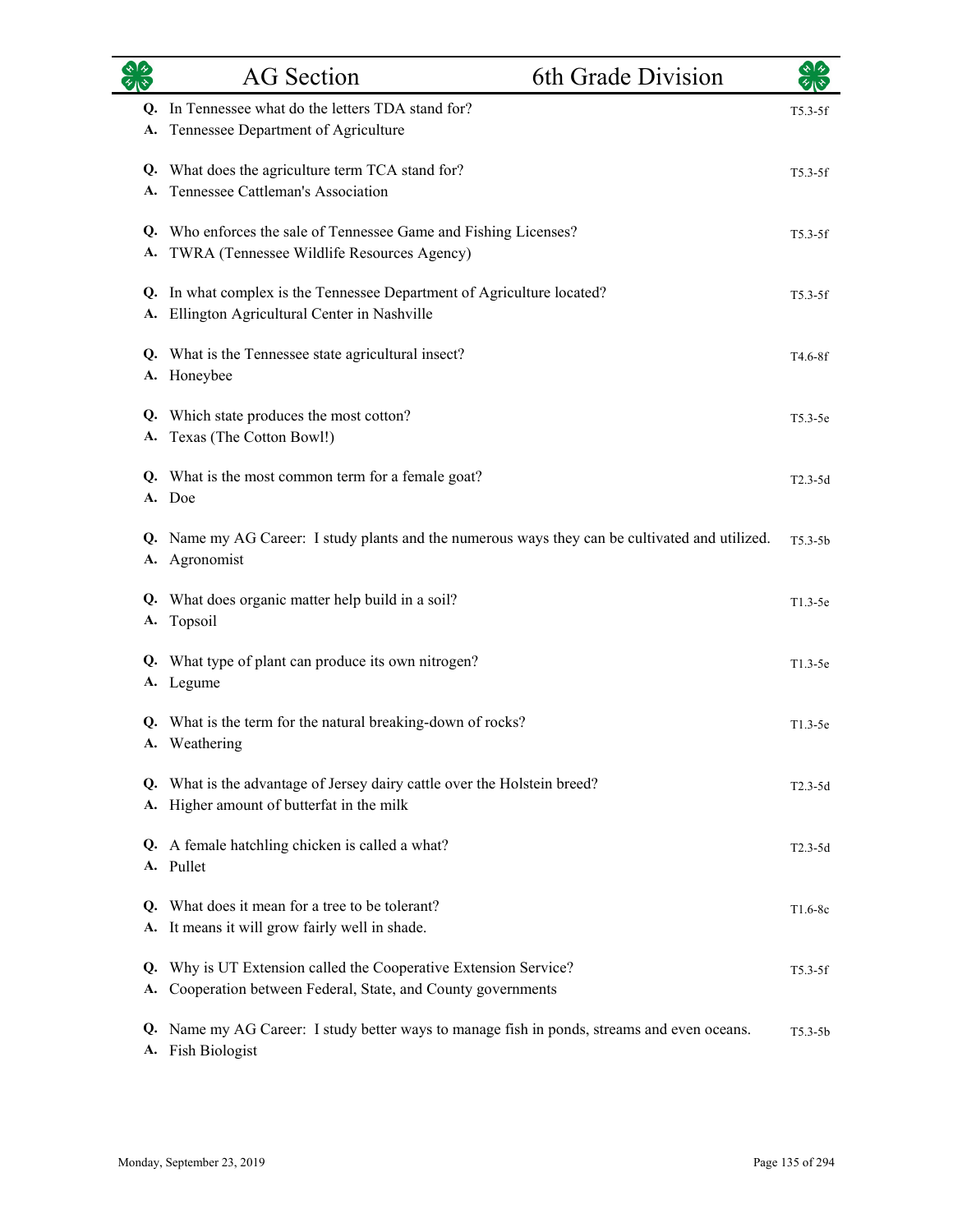|          | <b>AG</b> Section                                                                                                               | 6th Grade Division | $\star$ 1 $\star$ |
|----------|---------------------------------------------------------------------------------------------------------------------------------|--------------------|-------------------|
|          | Q. What does it mean for an animal to be polled?<br>A. No horns                                                                 |                    | $T2.3-5d$         |
|          | Q. What is found in some soils that stop root depth and effect homesite selection?<br>A. Bedrock                                |                    | $T1.3-5e$         |
|          | Q. A cross between a domesticated beef animal and the American Bison is called what?<br>A. Beefalo                              |                    | $T2.3-5d$         |
|          | Q. Arabian, Belgian, and Morgan are breeds associated with what species of animal?<br>A. Horses                                 |                    | $T2.3-5d$         |
|          | Q. What grand division of the state has the most beef cattle?<br>A. Middle                                                      |                    | $T2.3-5d$         |
|          | Q. Leather is a by-product from what agricultural industry?<br>A. Cattle (both Beef and Dairy)                                  |                    | $T2.3-5d$         |
|          | Q. Which state produces the most milk?<br>A. Wisconsin (America's Dairyland!)                                                   |                    | $T2.3-5d$         |
|          | Q. What is the art of riding horseback called?<br>A. Horsemanship                                                               |                    | $T2.3-5d$         |
|          | Q. What is the average life span for a horse?<br>A. 25 years                                                                    |                    | $T2.3-5d$         |
|          | Q. What is meant by a milk deficit state?<br>A. Consume more milk than it produces                                              |                    | $T5.3-5e$         |
|          | Q. A female hog before she has pigs is called a what?<br>A. Gilt                                                                |                    | $T2.3-5d$         |
|          | Q. A plant that sprouts as a single leaf is called?<br>A. Monocot                                                               |                    | $T1.3-5e$         |
| Q.<br>А. | What is the family of plants containing watermelons, squash, and cucumbers?<br>Cucurbits (CUE-CURB-ITS)                         |                    | $T1.3-5e$         |
| Q.       | Which one of Tennessee's forage grasses is infected with an "Endophyte Fungus?"<br>A. Fescue                                    |                    | $T1.3-5e$         |
|          | Q. What is the term used to describe the rapid movement of soil and rock in response to gravity?<br>A. A landslide              |                    | $T1.3-5e$         |
| A.       | Q. Name my AG Career: I work for the state of Tennessee and I protect and conserve wildlife?<br>Wildlife Officer or Game Warden |                    | $T5.3 - 5b$       |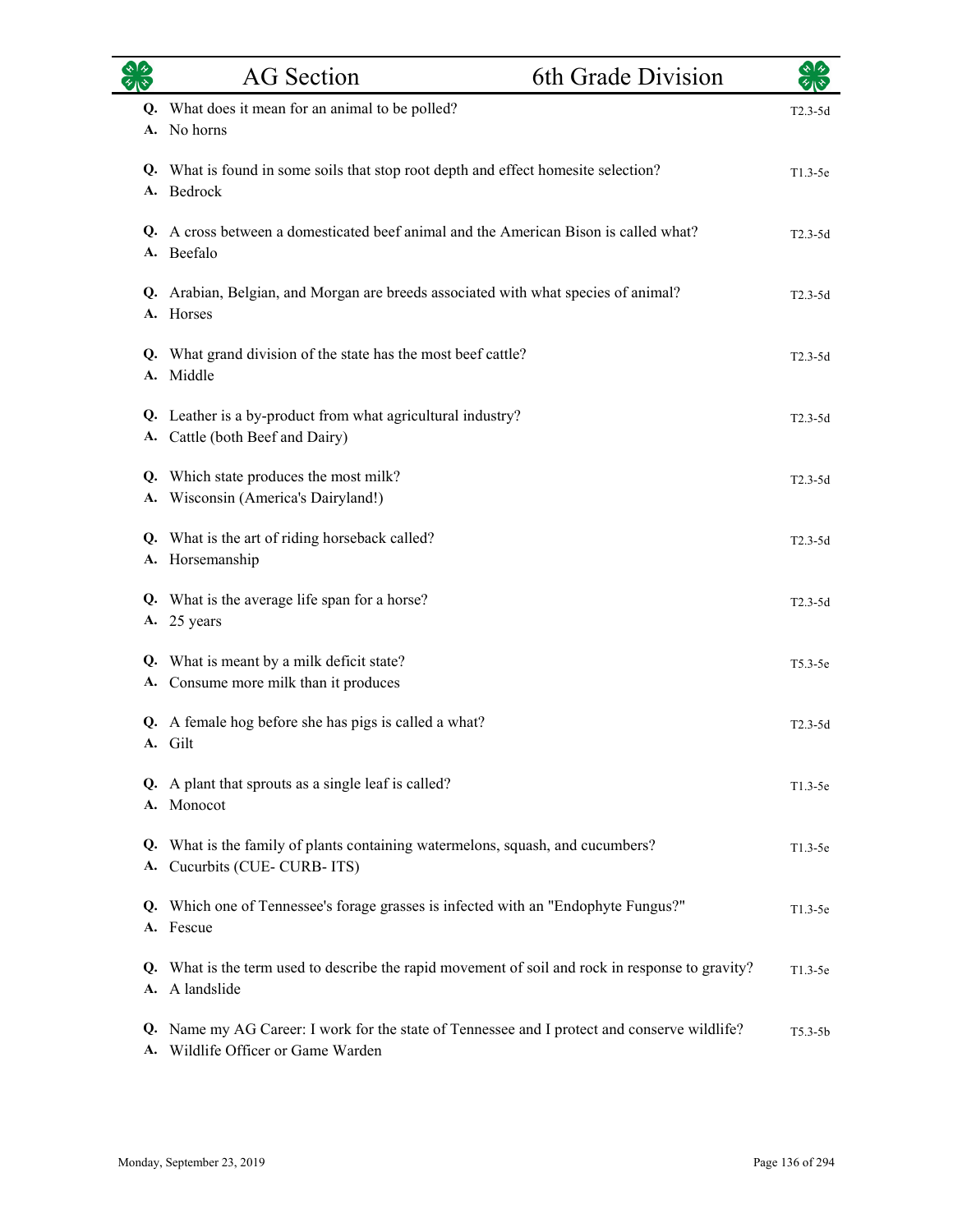|          | <b>AG</b> Section                                                                                                                                                                     | 6th Grade Division |             |
|----------|---------------------------------------------------------------------------------------------------------------------------------------------------------------------------------------|--------------------|-------------|
| Q.<br>A. | What farm animal is most susceptible to pseudorabies (pronounced SUE-DOE-RAY-BEES)?<br>Swine or Hogs                                                                                  |                    | $T2.3-5d$   |
| Q.<br>А. | What are you doing if you dock a sheep's tail?<br>Cutting it off                                                                                                                      |                    | $T2.3-5d$   |
| А.       | Q. What is the term for growing a plant in a water medium?<br>Hydroponic                                                                                                              |                    | $T4.3-5d$   |
| А.       | Q. What is the most fertile part of the soil?<br>Topsoil                                                                                                                              |                    | $T1.3-5e$   |
| Q.<br>А. | What crop do we use to produce margarine?<br>Soybeans                                                                                                                                 |                    | $T1.3-5e$   |
| Q.<br>А. | What official heads up the USDA?<br>The Secretary of Agriculture                                                                                                                      |                    | $T5.3-5f$   |
| Q.       | Where would you find an A, B, and C horizon?<br>A. In a soil profile                                                                                                                  |                    | $T1.3-5e$   |
| Q.<br>А. | What stinging insect has invaded southern Tennessee recently?<br>Fire Ant                                                                                                             |                    | T4.6-8f     |
| Q.<br>А. | Which soil characteristic is the most important to know when putting in a septic system?<br>The percolation rate or "Perc Rate" (how fast liquid can travel or perc through the soil) |                    | $T1.3-5e$   |
| Q.<br>А. | Sheep produce what kind of meat?<br>Lamb or mutton                                                                                                                                    |                    | $T2.3-5d$   |
|          | Q. What is meant by the word gestation?<br>A. Length of pregnancy                                                                                                                     |                    | $T2.3-5d$   |
|          | Q. A sirloin steak comes from what area of the animal?<br>A. Hip                                                                                                                      |                    | $T2.3 - 5d$ |
|          | Q. How is the majority of livestock sold in the United States?<br>A. Public Auction                                                                                                   |                    | $T2.3-5d$   |
|          | Q. What are we doing when we are irrigating (Pronounced EAR-UH-GATE-ING) a field?<br>A. Watering the field                                                                            |                    | $T4.3-5d$   |
| A.       | Q. What is the agriculture term for a round bale of hay in a big plastic bag?<br>Haylage (Pronounced HAY LIJ)                                                                         |                    | T4.3-5d     |
|          | Q. Name my AG Career: I am a person entrusted with the protection and preserving of a<br>parklandparticulary as it relates to trees?<br>A. Forest Ranger                              |                    | $T5.3 - 5b$ |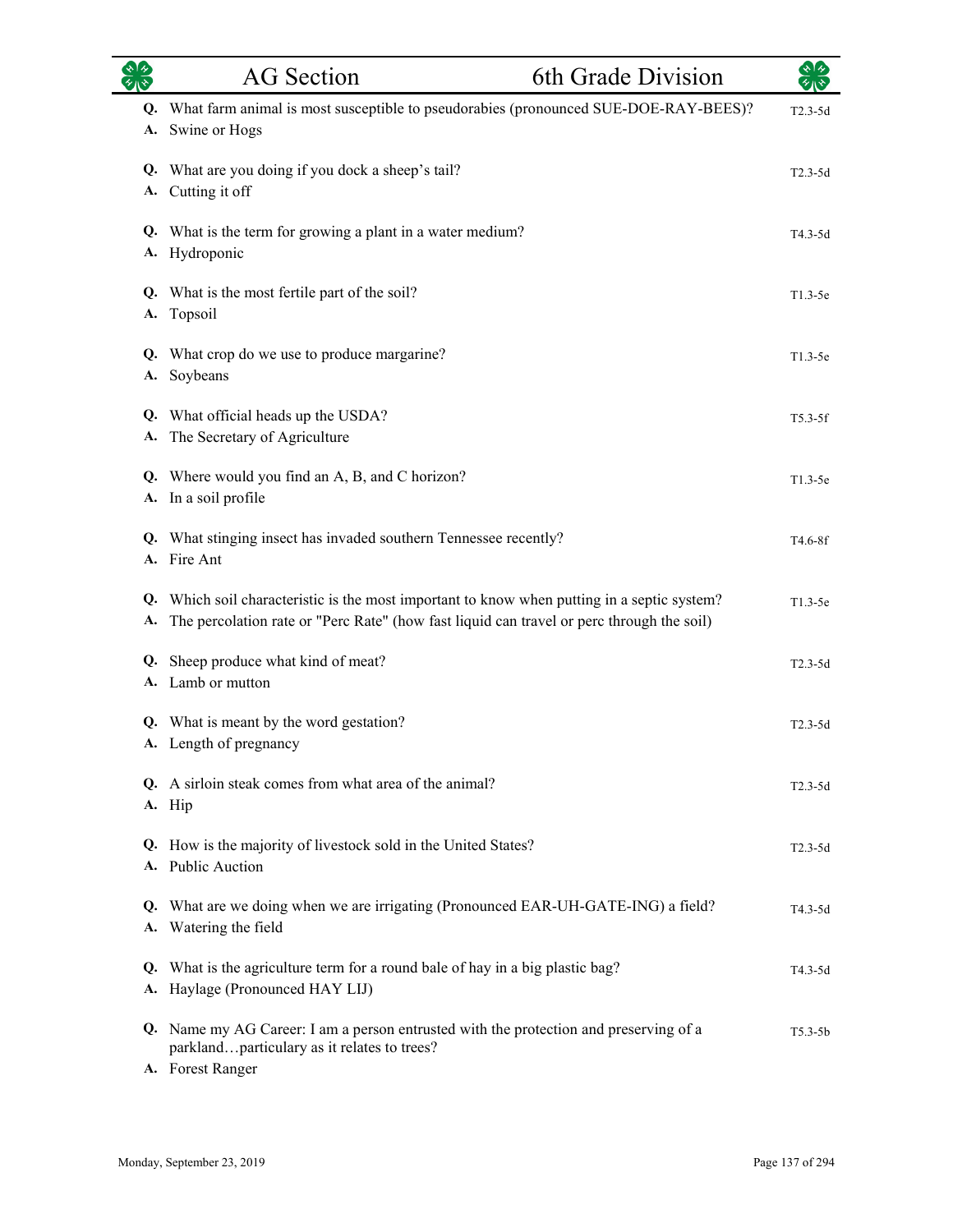|          | <b>AG</b> Section                                                                                                                        | 6th Grade Division | ৰ কি                 |
|----------|------------------------------------------------------------------------------------------------------------------------------------------|--------------------|----------------------|
| А.       | Q. Name my AG Career: I maintain trees and shrubs by trimming and pruning them.<br>Arborist (R-BOAR-IST)                                 |                    | $T5.3 - 5b$          |
|          | Q. What is the Tennessee state butterfly?<br>A. Zebra Swallowtail                                                                        |                    | T4.6-8f              |
|          | Q. What are the thick deposits of windblown soil found in West Tennessee called?<br>A. Loess (pronounced L-UH-SSS)                       |                    | $T1.3-5e$            |
| Q.<br>А. | What is defined as the wise use of natural resources over time?<br>Conservation                                                          |                    | $T1.6-8c$            |
| А.       | Q. What "popular" Tennessee tree is really a magnolia?<br>Tulip poplar                                                                   |                    | $T1.6-8c$            |
|          | Q. In what month do the dogwood trees usually bloom in Tennessee?<br>A. April                                                            |                    | $T1.6-8c$            |
|          | Q. What does the agriculture term "outcrops" refer to?<br>A. Large rocks sticking up out of the ground hindering cultivation of the land |                    | $T1.3-5e$            |
|          | Q. What is the proper name for a single freshwater shrimp?<br>A. Prawn                                                                   |                    | $T1.3-5a$            |
|          | Q. Why do mice constantly gnaw on something?<br>A. Because their teeth never stop growing                                                |                    | $T1.3-5a$            |
| А.       | Q. Name the two types of foxes found in Tennessee.<br>Red Fox and Gray Fox                                                               |                    | $T1.3-5a$            |
|          | Q. What is the term used to describe the last possible date a particular area can expect a killing<br>frost?                             |                    | T4.3-5d              |
|          | A. Frost free date                                                                                                                       |                    |                      |
|          | Q. What Mexican insect spread into the southeastern U.S. causing millions of dollars in damages to<br>cotton crops?<br>A. Boll Weevil    |                    | T4.6-8f              |
|          | Q. Caterpillars are the larvae for what type of insect?<br>A. Butterflies or Moths (either is correct)                                   |                    | T <sub>4.6</sub> -8f |
|          | Q. What is the name of the feed that is highest in energy content?<br>A. Corn                                                            |                    | $T1.3-5e$            |
| Q.       | What family of insects causes farmers the most economic loss?<br>A. Lepidoptera (moth and butterflies) (pronounced LEP UH DOP TUH RA)    |                    | T <sub>4.6</sub> -8f |
| Q.<br>А. | What invasive insect which resembles a small June bug, preys on Tennessees fruit trees?<br>The Japanese Beetle                           |                    | T4.6-8f              |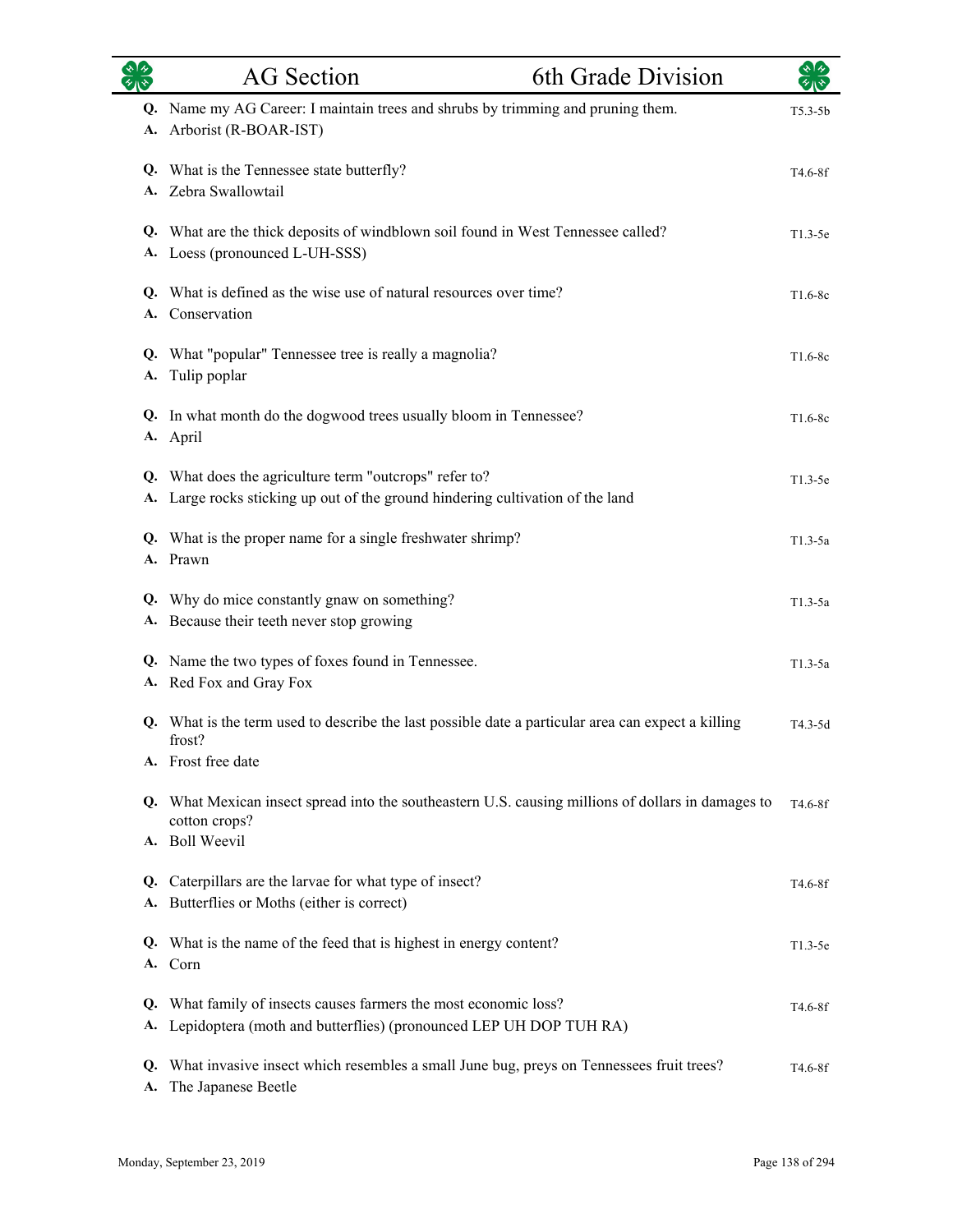|          | <b>AG</b> Section                                                                                                      | 6th Grade Division | ৰ কি                 |
|----------|------------------------------------------------------------------------------------------------------------------------|--------------------|----------------------|
| Q.<br>А. | What pest has attacked and destroyed many acres of pine trees in Tennessee?<br>Southern Pine Beetle                    |                    | T4.6-8f              |
| А.       | Q. What noisy insect becomes a pest in the state about every thirteen years?<br>Cicada (pronounced sa-k-dah)           |                    | T <sub>4.6</sub> -8f |
| A.       | Q. How many pounds of honey does a typical bee hive produce in a year?<br>More than 400 lbs                            |                    | T4.6-8f              |
| А.       | Q. What is the forest insect which spreads its range by hitchhiking on recreational vehicles?<br>Gypsy Moth            |                    | T4.6-8f              |
|          | Q. What are the two state insects of Tennessee?<br>A. Firefly and the Lady Bug                                         |                    | T4.6-8f              |
|          | Q. What is defined as an agent or chemical used to destroy pests?<br>A. Pesticides                                     |                    | $T1.3-5e$            |
| А.       | Q. What is the largest rodent found in Tennessee?<br>The beaver (also the largest in North America)                    |                    | $T1.3-5a$            |
|          | Q. What is mixed in soil to raise the pH?<br>A. Lime                                                                   |                    | $T2.6-8c$            |
|          | Q. When Tennessean William Haskell Neal produced Neal's Paymaster corn, what was the new<br>variety's great advantage? |                    | $T4.3-5c$            |
|          | A. Two ears per stalk as compared to one ear on the old varieties                                                      |                    |                      |
|          | Q. What does a Hognose Snake do when it is threatened?<br>A. Plays dead                                                |                    | $T1.3-5a$            |
|          | Q. What pigs are bought small and then fed to market weight?<br>A. Feeder pig                                          |                    | $T2.3-5d$            |
| А.       | Q. What are the most efficient farm animals in terms of pounds of gain to pounds of feed?<br>Chickens or Poultry       |                    | $T2.3-5d$            |
|          | Q. What is the term for the group of baby pigs a sow has?<br>A. Litter                                                 |                    | $T2.3-5d$            |
|          | Q. What is the most common grass found in Tennessee?<br>A. Fescue                                                      |                    | $T1.3-5e$            |
|          | Q. What is the term used to describe the change of plant species on a piece of ground over a period<br>of years?       |                    | $T1.6-8c$            |
| Q.<br>А. | A. Plant Succession<br>What was the first crop raised by settlers in Middle Tennessee?<br>Corn                         |                    | T4.6-8a              |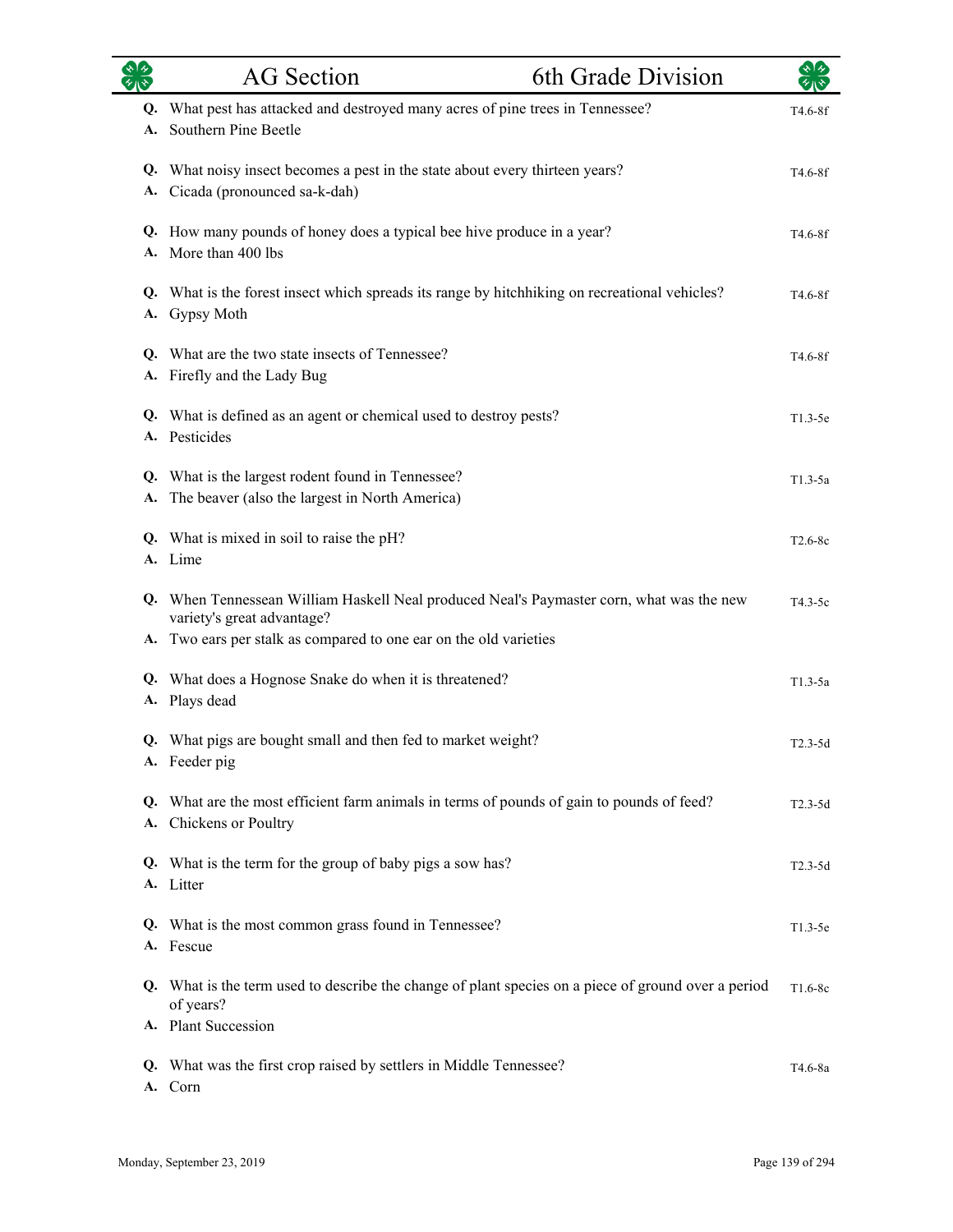|          | <b>AG</b> Section                                                                                                                                                  | 6th Grade Division | কাৰ         |
|----------|--------------------------------------------------------------------------------------------------------------------------------------------------------------------|--------------------|-------------|
| А.       | Q. What percentage of Potassium is contained in a 100 pound bag of 6-12-12 fertilizer?<br>12 percent                                                               |                    | $T2.6-8c$   |
|          | Q. In what structure is silage stored?<br>A. Silo                                                                                                                  |                    | $T4.3-5a$   |
|          | Q. What is applied to soil to increase soil nutrients and crop yield?<br>A. Fertilizer                                                                             |                    | $T2.6-8c$   |
|          | Q. How many state forests does Tennessee have?<br>A. 15                                                                                                            |                    | $T1.6-8c$   |
| A.       | Q. What is the natural process by which pond or lake water circulates?<br>Turnover                                                                                 |                    | $T1.6-8c$   |
| A.       | Q. What fish is generally the goal of a day of fly casting?<br>Trout                                                                                               |                    | $T1.3-5a$   |
|          | Q. What Grand Division of Tennessee grows the most cotton?<br>A. West Tennessee                                                                                    |                    | $T3.6 - 8i$ |
|          | Q. What trees have a pome?<br>A. Apple Tree or Pear Tree                                                                                                           |                    | $T1.6-8c$   |
|          | Q. What does the term forage crop mean?<br>A. A crop providing roughage (Pasture, Hay, and Silage)                                                                 |                    | $T1.6-8c$   |
| Q.       | Interspersion (pronounced EN-TER-SPUR-ZHUN) is necessary for many small animals such as<br>quail and rabbit. What is interspersion?<br>A. Mixing of food and cover |                    | $T1.6-8c$   |
|          | Q. What is the official state game bird of Tennessee?<br>A. Bobwhite quail                                                                                         |                    | $T1.3-5a$   |
|          | Q. What western mammal has drifted into Tennessee causing much alarm to farmers?<br>A. Coyote                                                                      |                    | $T1.3-5a$   |
|          | Q. Name my AG Career: I design new equipment to be used in farming and agriculture?<br>A. AG. Engineer                                                             |                    | $T5.3-5b$   |
|          | Q. What type of crop is grown simply to conserve and develop the soil?<br>A. A "cover" crop                                                                        |                    | $T1.6-8c$   |
| Q.<br>A. | What does the agriculture term IPM stand for?<br><b>Integrated Pest Management</b>                                                                                 |                    | $T2.6-8c$   |
| Q.<br>A. | The Red Cedar is in reality what type of tree?<br>Juniper                                                                                                          |                    | $T1.6-8c$   |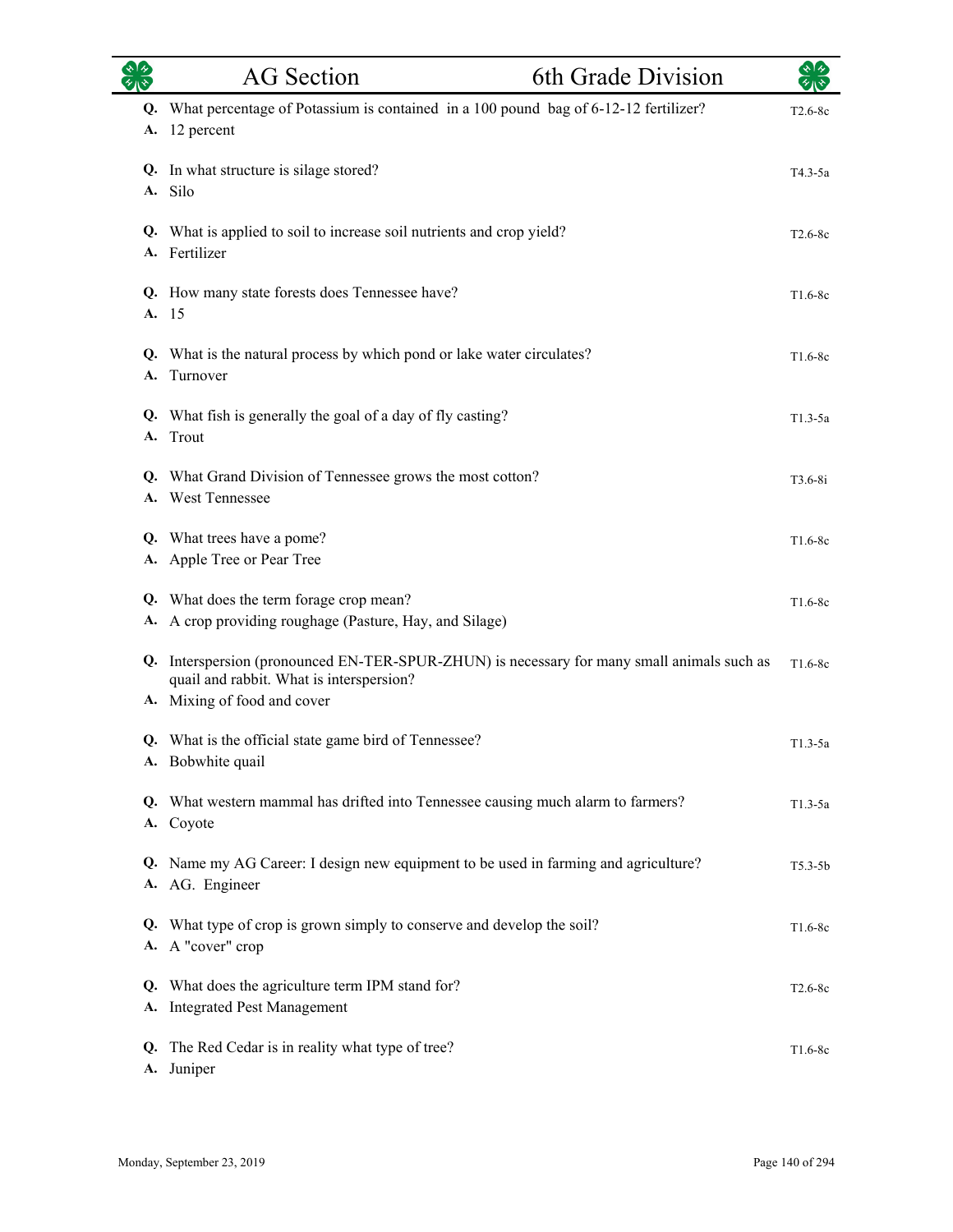|          | <b>AG</b> Section                                                                                                | 6th Grade Division | $\sqrt[3]{2}$ |
|----------|------------------------------------------------------------------------------------------------------------------|--------------------|---------------|
|          | Q. What is the most popular Christmas tree grown in Tennessee?<br>A. White Pine                                  |                    | $T1.6-8c$     |
| Q.<br>А. | What does the animal nutritional term TDN stand for?<br><b>Total Digestible Nutrients</b>                        |                    | T4.3-5d       |
|          | Q. How many frost-free days are required to grow cotton?<br>A. 200                                               |                    | $T1.6-8c$     |
| Q.<br>A. | The average rainfall for Tennessee would be about how many inches per year?<br>About 50 inches per year          |                    | $T1.6-8c$     |
| A.       | Q. What part of a horse bridle fits in the horse's mouth?<br>The bit                                             |                    | T4.3-5a       |
|          | Q. What is the term for the soft furry covering on a deer's antlers?<br>A. Velvet                                |                    | $T1.3-5a$     |
|          | Q. What abundant resource in Tennessee makes beef cattle production profitable?<br>A. Pasture                    |                    | $T1.3-5e$     |
|          | Q. The wool from one sheep is called what?<br>A. Fleece                                                          |                    | $T2.3-5d$     |
| A.       | Q. How many times is a dairy cow milked each day?<br>Two times                                                   |                    | $T2.3-5d$     |
|          | Q. What is the most popular breed of dairy cattle?<br>A. Holstein                                                |                    | $T2.3-5d$     |
|          | Q. A wide stripe down the face of a horse would be called a what?<br>A. A Blaze                                  |                    | $T2.3-5d$     |
|          | Q. What part of the dairy cow holds and stores the milk?<br>A. Udder                                             |                    | $T2.3-5d$     |
| Q.<br>A. | What are Rat-L-Traps, Jitterbugs, and Rooster Tails?<br>Artificial fish baits                                    |                    | $T1.6-8c$     |
|          | Q. How much does a bale of cotton weigh?<br>A. 480 pounds                                                        |                    | T4.3-5a       |
| Q.<br>А. | What is the term for plowing or cultivating around the hill as opposed to up and down?<br>Farming on the Contour |                    | $T1.6-8c$     |
| Q.<br>А. | Why would you use a herbicide?<br>To kill weeds                                                                  |                    | $T2.6-8c$     |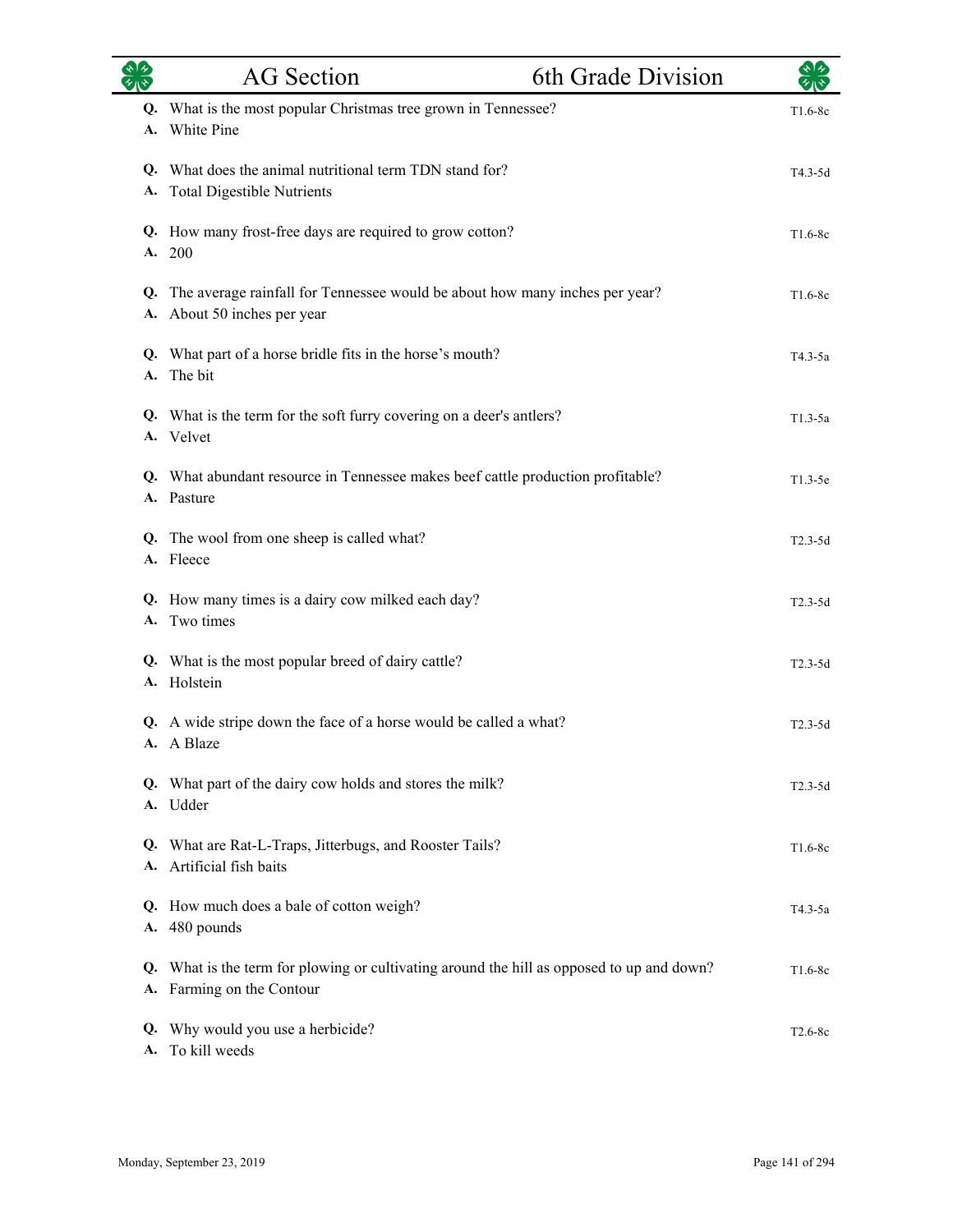|          | <b>AG</b> Section                                                                                                                                      | 6th Grade Division |                      |
|----------|--------------------------------------------------------------------------------------------------------------------------------------------------------|--------------------|----------------------|
| Q.<br>A. | What type of gardening uses no chemical pesticides?<br>Organic Gardening                                                                               |                    | T2.6-8c              |
|          | Q. What crop in Tennessee is referred to as "White Gold?"<br>A. Cotton                                                                                 |                    | $T3.6-8i$            |
|          | Q. What is another name for grain sorghum?<br>A. Milo                                                                                                  |                    | $T1.3-5e$            |
| A.       | Q. Name the country where the Clydesdale originated.<br>Scotland                                                                                       |                    | $T2.3-5d$            |
|          | Q. What is the name of the stomach in cows, sheep and goats that is responsible for them being<br>able to eat and live on hay and grasses?<br>A. Rumen |                    | $T2.3-5d$            |
|          | Q. What farm animal farrows its young?<br>A. Swine or hogs                                                                                             |                    | $T2.3-5d$            |
| Q.<br>А. | Why would you use a fungicide?<br>Kill a fungus or blight                                                                                              |                    | T <sub>2.6-8</sub> c |
| A.       | Q. What is the most valuable tree in Tennessee's forests?<br>Black Walnut (Used in furniture making)                                                   |                    | T1.6-8c              |
| Q.       | Aquaculture is the science of producing what product?<br>A. Fish                                                                                       |                    | $T1.3-5a$            |
|          | Q. What soils are a mixture of clay, silt, and sand making them easy to cultivate?<br>A. Loams or Loamy Soils                                          |                    | $T1.3-5e$            |
|          | Q. What crop has the most harvested acres in Tennessee?<br>A. Hay                                                                                      |                    | $T1.3-5e$            |
| A.       | Q. What is the official sport fish of Tennessee?<br>Largemouth bass                                                                                    |                    | $T1.3-5a$            |
| Q.       | Where in Tennessee does the nation's largest population of bald eagles winter?<br>A. Reelfoot Lake                                                     |                    | $T1.3-5a$            |
|          | Q. People from what country are largely responsible for the spread of domesticated horses world-<br>wide?                                              |                    | T4.6-8a              |
|          | A. Egypt                                                                                                                                               |                    |                      |
| Q.       | What type of tree is most prevalent on the summit of Clingman's Dome?<br>A. Frasier Fir                                                                |                    | $T1.6-8c$            |
|          | Q. What is the term used to describe the loss of topsoil?<br>A. Erosion                                                                                |                    | $T1.3-5e$            |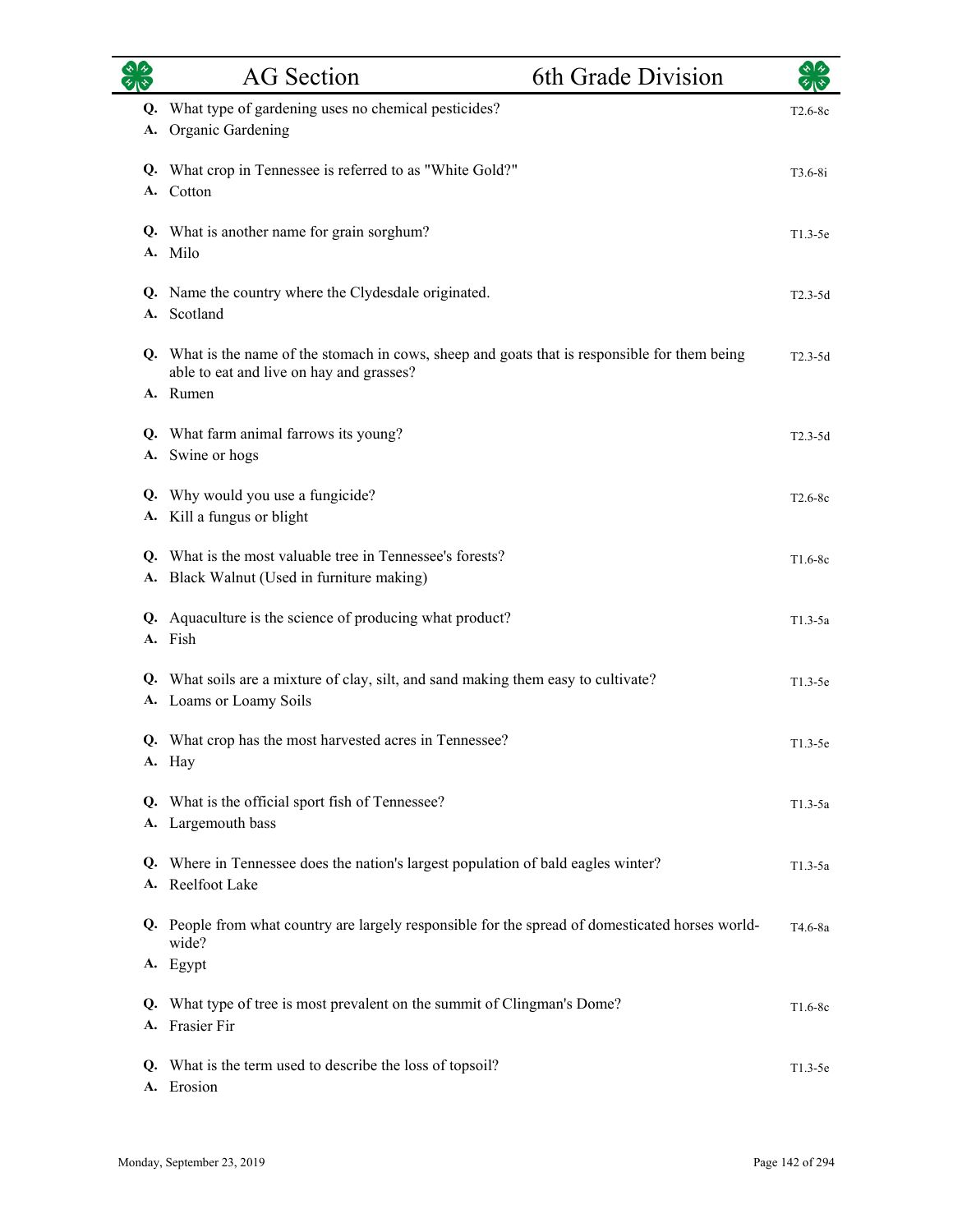|          | <b>AG</b> Section                                                                                                                                                               | 6th Grade Division |             |
|----------|---------------------------------------------------------------------------------------------------------------------------------------------------------------------------------|--------------------|-------------|
|          | Q. What kind of college was formed to study Agriculture, and was funded by the sale of western<br>lands given each state by the federal government?<br>A. Land-Grant University |                    | $T5.3-5f$   |
|          | Q. What is the general term for the working in an industry that is sustainable, renewable and<br>contributes to the quality of the environment?<br>A. "green" industry          |                    | $T1.6-8c$   |
|          | Q. What Grand Division of Tennessee produces the most Corn?<br>A. West Tennessee                                                                                                |                    | $T3.6-8i$   |
|          | Q. Which Grand Division of Tennessee produces the most hogs?<br>A. West Tennessee                                                                                               |                    | $T3.6 - 8i$ |
|          | Q. What percentage of Nitrogen is contained in a 50 pound bag of 6-12-12 fertilizer?<br>A. Six percent                                                                          |                    | $T2.6-8c$   |
|          | Q. One square foot of lumber one inch thick is the definition of what measurement?<br>A. Board Foot                                                                             |                    | $T3.6 - 8i$ |
|          | Q. This is the measure of density of a forest stand.<br>A. Basal Area Factor (pronounced BASE-UL)                                                                               |                    | T3.6-8i     |
|          | Q. What milk processor in Athens, Tennessee has had their ice cream ranked "one of the best in the<br>world" by TIME Magazine?<br>A. Mayfield Dairy Farms                       |                    | $T3.6-8i$   |
|          | Q. Which county in Tennessee has the highest population of horses in the state?<br>A. Rutherford County                                                                         |                    | $T3.6-8i$   |
|          | Q. What grand division of the state has the most Dairy Cattle?<br>A. East                                                                                                       |                    | $T3.6 - 8i$ |
|          | Q. What Tennessee county is renowned for its orchards and nurseries?<br>A. Warren County                                                                                        |                    | $T3.6-8i$   |
|          | Q. Where is the largest pecan tree in the world located?<br>A. Natchez Trace State Park                                                                                         |                    | $T3.6-8i$   |
| Q.<br>A. | What introduced weed is known as the vine that ate the south?<br>Kudzu (pronounced CUD ZOO)                                                                                     |                    | $T2.6-8c$   |
|          | Q. Which Grand Division of Tennessee produces the most alfalfa?<br>A. Middle                                                                                                    |                    | $T3.6-8i$   |
| Q.<br>A. | What is the principle ingredient in the insecticide DiPell or BT?<br>Bacteria (an organic pesticide)                                                                            |                    | $T2.6-8c$   |
| Q.<br>A. | What percentage pf Phosphorous is contained in a 50 pound bag of 6-12-12 fertilizer?<br>12 percent                                                                              |                    | $T2.6-8c$   |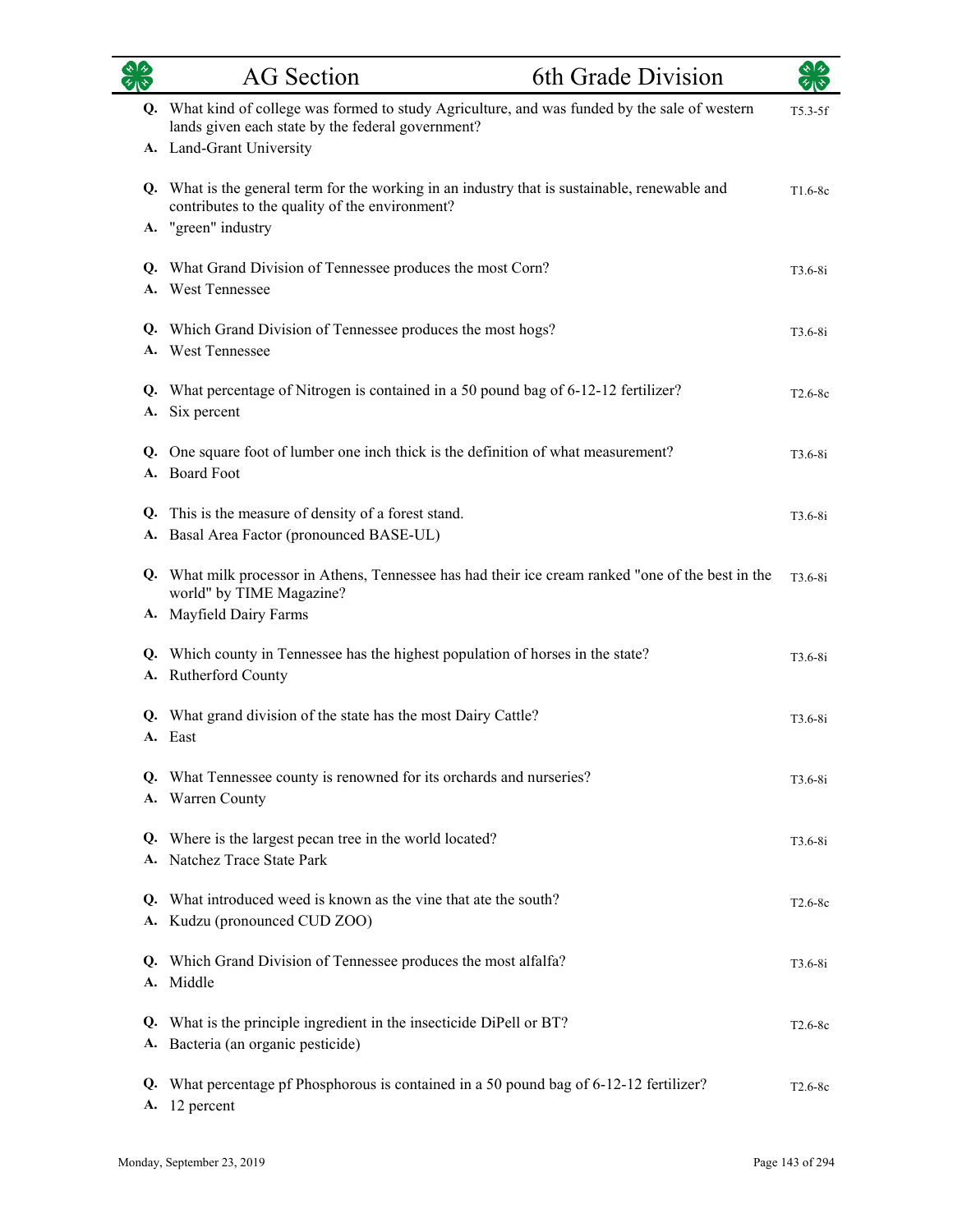|    | <b>AG</b> Section                                                                       | 6th Grade Division |           |
|----|-----------------------------------------------------------------------------------------|--------------------|-----------|
| Q. | What does the term "marbling" mean as it relates to meat?                               |                    | $T3.6-8g$ |
|    | Amount of fat within the meat                                                           |                    |           |
| Q. | Tennessee ranks number one in the country in the production of what wooden item?        |                    | $T3.6-8i$ |
| A. | Pencils                                                                                 |                    |           |
| Q. | Lady bugs are beneficial insects because they prey on what farm pest?                   |                    | $T2.6-8c$ |
|    | A. Aphids                                                                               |                    |           |
| Q. | What are the only insects that produce food for humans?                                 |                    | T4.6-8f   |
| A. | Honeybees                                                                               |                    |           |
| Q. | Which grand division of the state depends the most on the row crop part of Agriculture? |                    | $T3.6-8i$ |
| A. | <b>West Tennessee</b>                                                                   |                    |           |
| Q. | What is an invasive species?                                                            |                    | $T2.6-8c$ |
|    | An organism not native to an area                                                       |                    |           |

 $\overline{\phantom{0}}$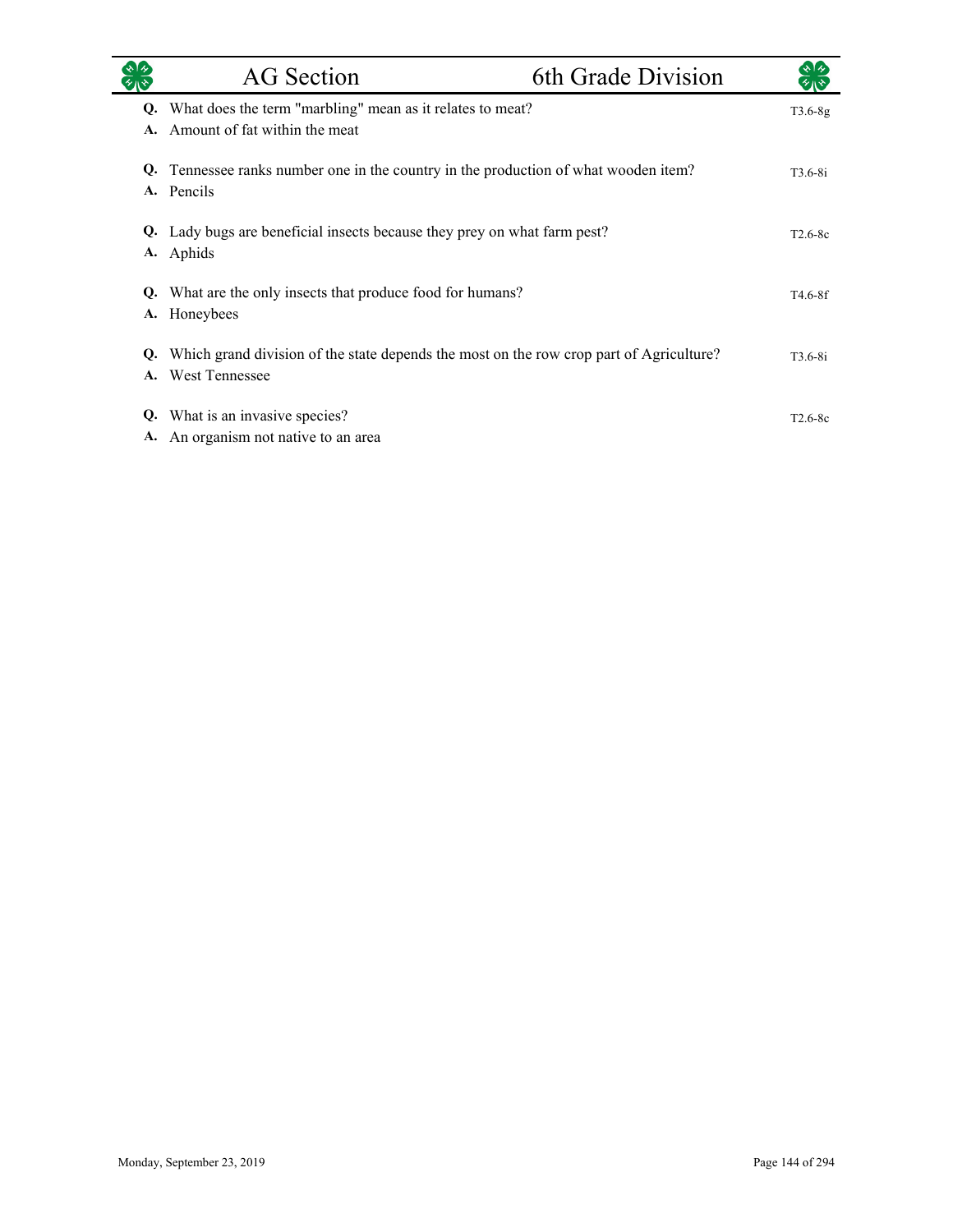|    | 6th Grade Division<br><b>Government Section</b>                                                                                             |      |
|----|---------------------------------------------------------------------------------------------------------------------------------------------|------|
| А. | Q. What is literally the "Highest Court in the Land?"<br>The Supreme Court                                                                  | 4.42 |
|    | Q. What does the constitutional term "ratify" mean?                                                                                         | 4.42 |
|    | A. to give formal consent to                                                                                                                |      |
|    | Q. Which Article defined how many states had to ratify the US Constitution in order for it to go<br>into effect?                            | 4.42 |
|    | A. Article 7                                                                                                                                |      |
|    | Q. Which article of the US Constitution defines the sovereignty of the United States? (SOV-URN-<br>TEE)                                     | 4.42 |
|    | A. Article 6                                                                                                                                |      |
|    | Q. Striking down an unfair law would be one way the Supreme Court "checks and balances" the<br>power of what other branch of government?    | 4.42 |
|    | A. The Legislative Branch                                                                                                                   |      |
|    | Q. Nominating justices to the Supreme Court is one way the President "checks and balances" the<br>power of what other branch of government? | 4.42 |
| A. | The Judicial Branch                                                                                                                         |      |
|    | Q. Section 2 of Article 1 of the US Constitution deals with what part of government?                                                        |      |
| A. | The US House of Representatives                                                                                                             | 4.42 |
|    | Q. Section 4 of Article 2 defines what action that can be taken against a sitting President for actions<br>such as Treason or Bribery?      | 4.42 |
|    | A. Impeachment                                                                                                                              |      |
|    |                                                                                                                                             |      |
|    | Q. What branch of government ratifies treaties with other nations?<br>A. The US Senate                                                      | 4.42 |
|    | Q. Any proposed amendment to the US Constitution must pass by what margin in both chambers of<br>government?                                | 4.42 |
|    | A. two/thirds majority $(2/3)$                                                                                                              |      |
|    | Q. What do you call a group of citizens called together to hear a legal case?                                                               | 4.42 |
|    | A. Jury                                                                                                                                     |      |
|    | Q. Article 1 designates that all US Senators must be what age before taking office?                                                         | 4.42 |
|    | A. 30 years of age                                                                                                                          |      |
|    | Q. Any proposed amendment to the US Constitution must have at least how many votes in the<br>senate in order to move forward?               | 4.42 |
|    | A. $67$ votes $(2/3 \text{ of } 100)$                                                                                                       |      |
| А. | Q. Which branch of government is responsible for signing bills into law?<br>The Executive Branch                                            | 4.41 |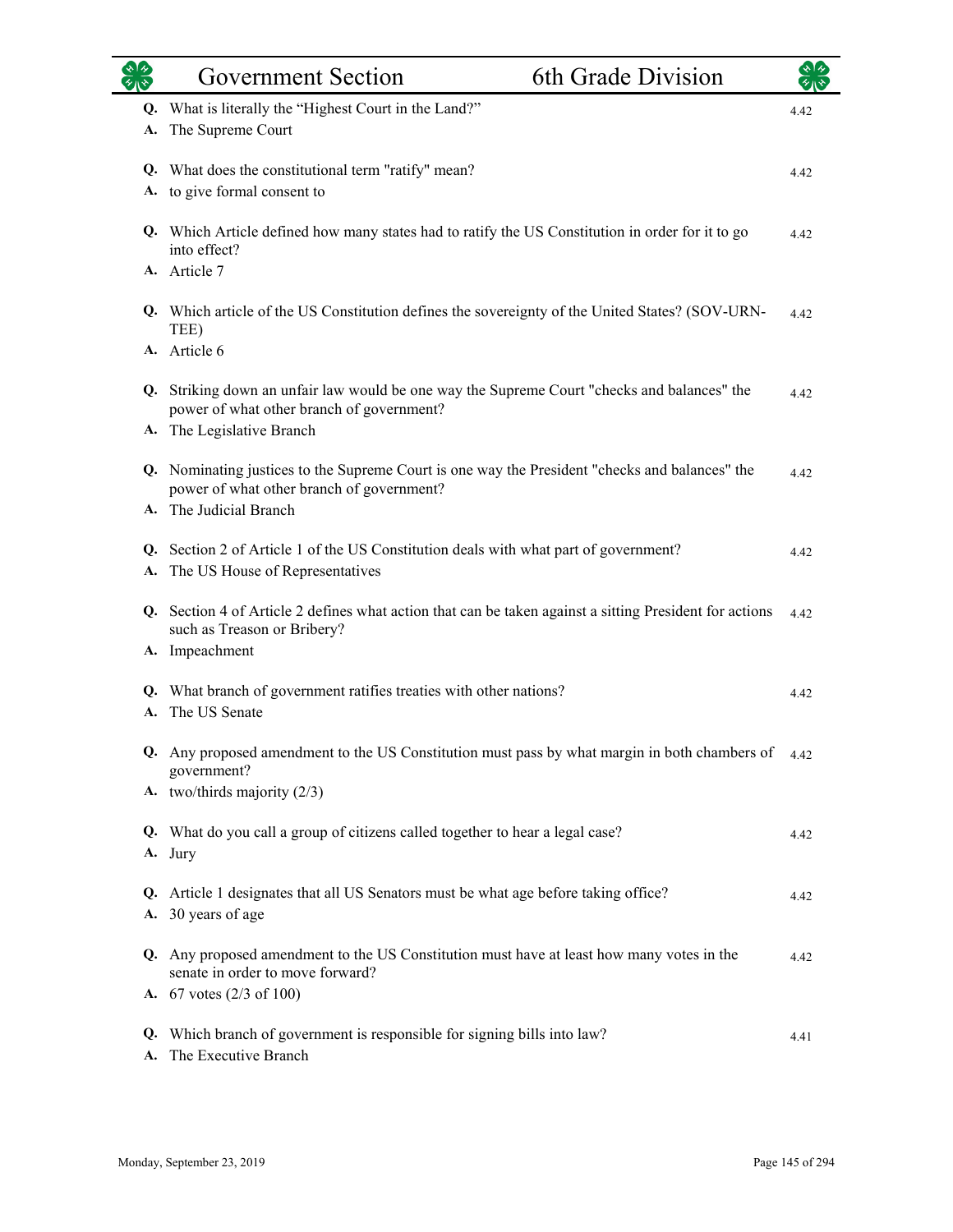|          | <b>Government Section</b>                                                                                                     | 6th Grade Division |      |
|----------|-------------------------------------------------------------------------------------------------------------------------------|--------------------|------|
|          | Q. Which Article of the US Constitution outlines how to make changes and updates to the<br>document?                          |                    | 4.42 |
|          | A. Article 5                                                                                                                  |                    |      |
| Q.<br>A. | What happens if a vote is tied in the US Senate?<br>The Vice-President breaks the tie                                         |                    | 4.42 |
| Q.<br>A. | Who leads the Supreme Court of the United States?<br>The Chief Justice                                                        |                    | 4.41 |
| Q.<br>A. | Which Article of the US Constitution outlines the powers of Vice-President?<br>Article 2                                      |                    | 4.42 |
| Q.<br>A. | Cruel and unusual punishment is prohibited by what US Constitutional Amendment?<br>8th Amendment                              |                    | 4.42 |
|          | Q. According to Article 4 of the US Constitution, you can't commit a crime in one state and do<br>what?                       |                    | 4.42 |
|          | A. Flee or hide in another state.                                                                                             |                    |      |
| Q.<br>А. | What is the term of office for a United States Representative?<br>Two years                                                   |                    | 4.42 |
|          | Q. What describes how each branch of government limits and shares powers with the other<br>branches?                          |                    | 4.41 |
|          | A. Checks and Balances                                                                                                        |                    |      |
|          | Q. What principal within our US Constitution makes it difficult for one person to have absolute<br>control of the government? |                    | 4.41 |
| А.       | Separation of Powers                                                                                                          |                    |      |
|          | Q. What principal within our US Constitution divides the influence among different entities within<br>our Government?         |                    | 4.41 |
| А.       | Separation of Powers                                                                                                          |                    |      |
| Q.       | What branch of government interprets the laws?<br>A. Judicial                                                                 |                    | 4.42 |
| Q.<br>A. | What branch of government determines if a law is unconstitutional?<br>The Judicial Branch                                     |                    | 4.41 |
| O.<br>A. | Section 3 of Article 1 of the US Constitution deals with what part of government?<br>The US Senate                            |                    | 4.42 |
|          | Q. What branch of government enforces the laws?<br>A. Executive                                                               |                    | 4.41 |
|          | Q. How many United States Senators does each state have?<br>A. Two $(2)$                                                      |                    | 4.42 |

L.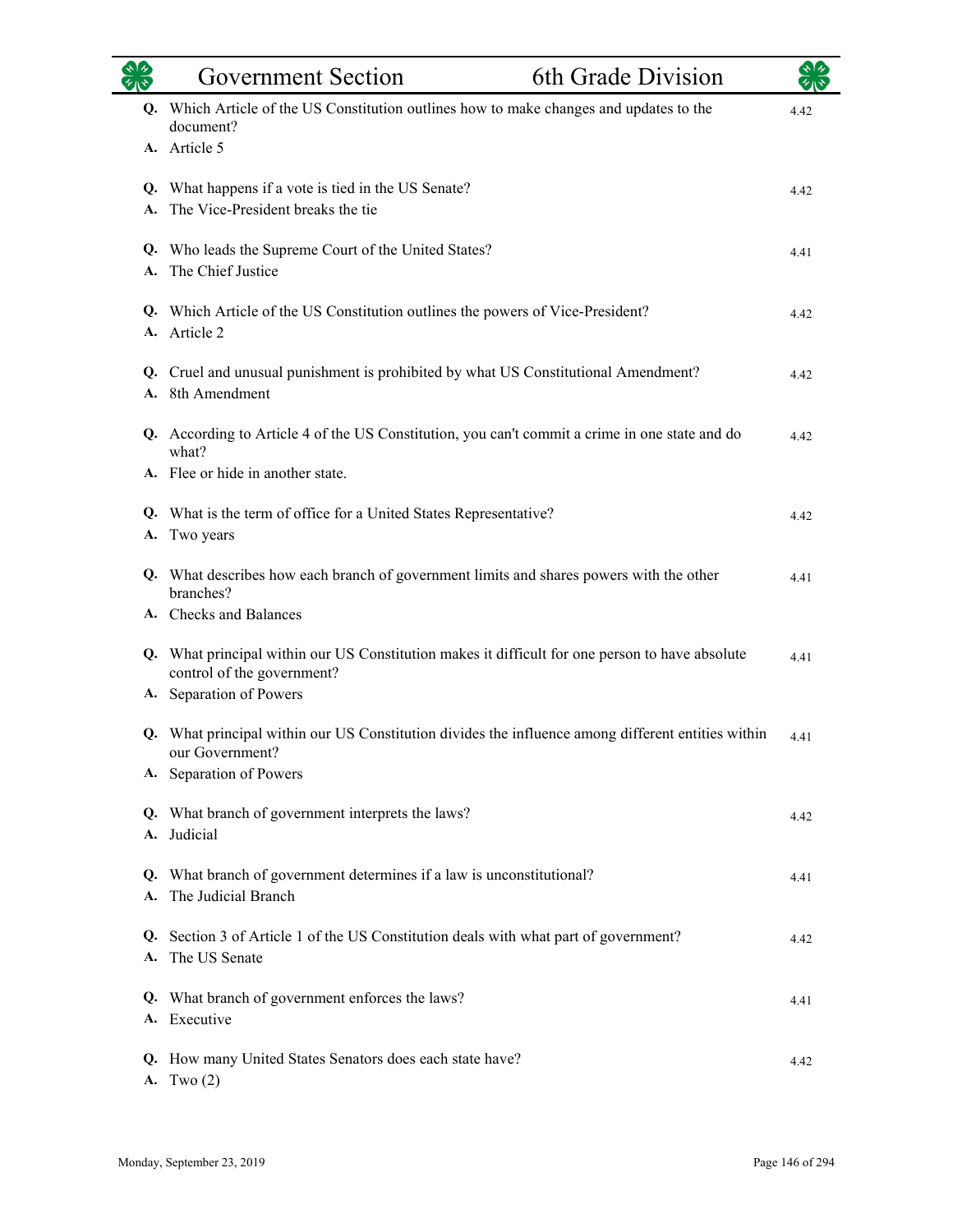| <b>els</b><br>Vie | 6th Grade Division<br><b>Government Section</b>                                                                                                                        |      |
|-------------------|------------------------------------------------------------------------------------------------------------------------------------------------------------------------|------|
| Q.<br>A.          | The United States Supreme Court has how many justices?<br>9 including the Chief Justice                                                                                | 4.42 |
|                   | Q. What is the introductory statement of the US Constitution outlining its fundamental and guiding<br>principles?                                                      | 4.42 |
|                   | A. The Preamble                                                                                                                                                        |      |
|                   | Q. According to Article 7, how many states had to ratify the Constitution in order for it to go in<br>effect?                                                          | 4.42 |
|                   | A. 9 states                                                                                                                                                            |      |
| А.                | Q. How many amendments make up the Bill of Rights?<br>- 10                                                                                                             | 4.39 |
| A.                | Q. Article 1 designates that all US Representatives must be what age before taking office?<br>25 years of age                                                          | 4.42 |
| Q.<br>A.          | What branch of government deals mainly with the creation of laws?<br>The Legislative Branch                                                                            | 4.41 |
|                   | Q. Freedom of the Press is ensured in what US Constitutional Amendment?<br>A. 1st Amendment                                                                            | 4.42 |
|                   | Q. What is the term used to describe the process of how seats are distributed among states in the US<br>House of Representatives?                                      | 4.42 |
|                   | A. Apportion or Apportionment (UH-PORE-SHUN or UH-PORE-SHUN-MUNT)                                                                                                      |      |
|                   | Q. The President's State of the Union Address is mandated in Section 3 of what Article of the<br>Constitution?                                                         | 4.42 |
|                   | A. Article 2                                                                                                                                                           |      |
| Q.<br>A.          | What is the approximate size, in population, of a US Congressional District?<br>700,000 people                                                                         | 4.42 |
| Q.<br>A.          | Freedom of Religion can be found in what amendment?<br>1st Amendment                                                                                                   | 4.42 |
| Q.<br>A.          | Who presides over the US House of Representatives?<br>The Speaker of the House                                                                                         | 4.42 |
| Q.<br>А.          | What does the word Posterity (PAHS-STAIR-UH-TEE) in the Preamble mean?<br>future generations of people                                                                 | 4.42 |
|                   |                                                                                                                                                                        |      |
| Q.<br>A.          | Freedom to speedy trail is ensured in what US Constitutional Amendment?<br>7th Amendment                                                                               | 4.42 |
| Q.                | Which Article of the US Constitution dictates that no religious affiliation or lack thereof is<br>required to hold public office in the United States?<br>A. Article 6 | 4.42 |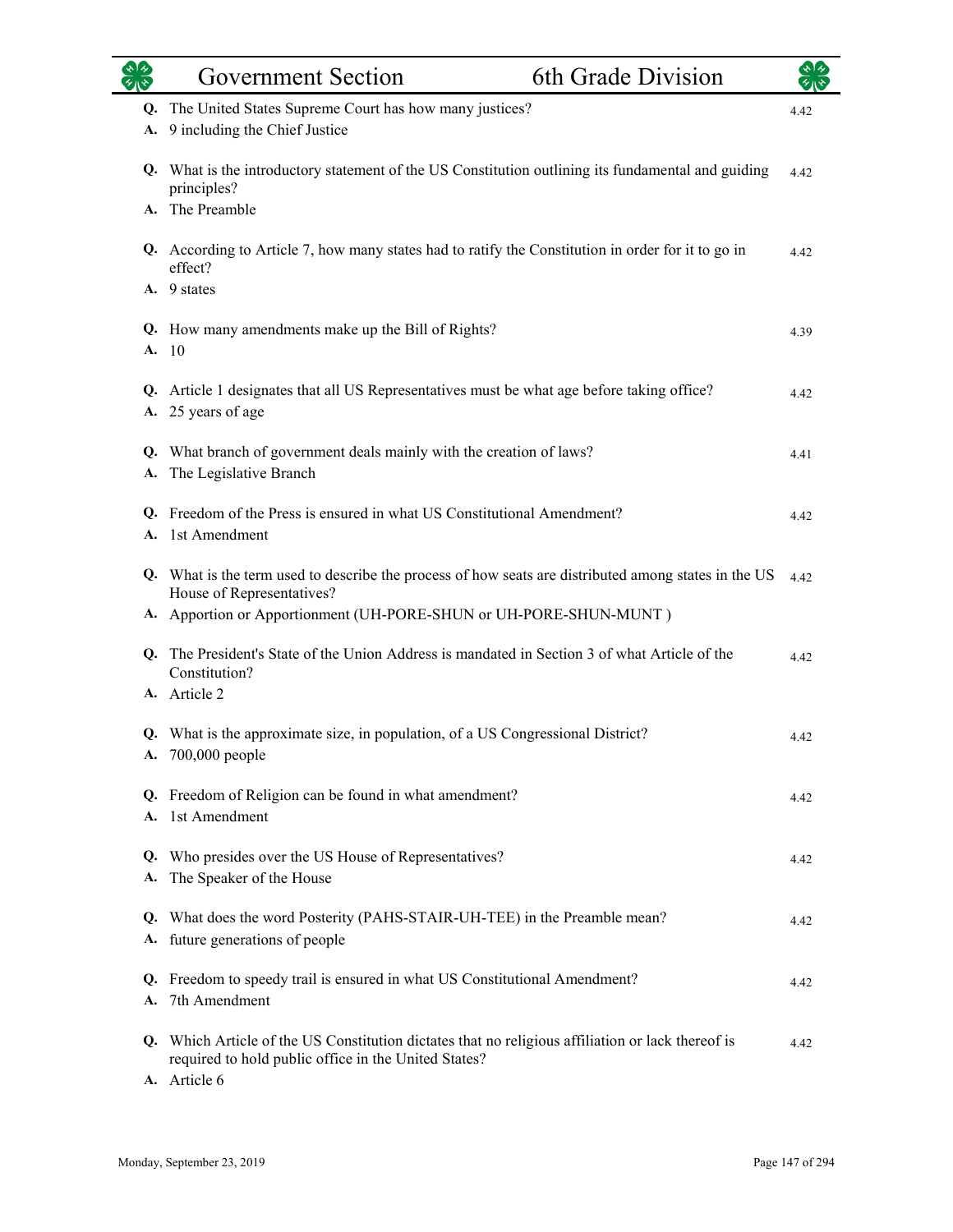|          | <b>Government Section</b>                                                                                                                                | 6th Grade Division |      |
|----------|----------------------------------------------------------------------------------------------------------------------------------------------------------|--------------------|------|
| A.       | Q. How many electoral votes does it take to be elected President of the United States?<br>270 (as of 2008)                                               |                    | 4.42 |
|          | Q. Which House of Congress includes Territories and the District of Columbia, but in a non-voting<br>capacity?                                           |                    | 4.42 |
|          | A. The US House of Representatives                                                                                                                       |                    |      |
|          | Q. Unreasonable searches and seizures is prohibited by what US Constitutional Amendment?<br>A. 4th Amendment                                             |                    | 4.42 |
| Q.<br>А. | When a person "takes the 5th" it means he doesn't have to do what?<br>Testify against himself in a court of law                                          |                    | 4.42 |
|          | Q. The Right to Petition the Government is ensured in what US Constitutional Amendment?<br>A. 1st Amendment                                              |                    | 4.42 |
|          | Q. What Amendment to the US Constitution prohibits states from discriminating against particular<br>groups of citizens?                                  |                    | 5.20 |
|          | A. The 14 Amendment                                                                                                                                      |                    |      |
|          | Q. What Amendment to the US Constitution limited the ability of former Confederate leaders to<br>hold federal office?                                    |                    | 5.20 |
|          | A. The 14 Amendment                                                                                                                                      |                    |      |
| А.       | Q. Which part of Congress is referred to sometimes as the 'Lower Chamber?"<br>The US House of Representatives                                            |                    | 4.42 |
|          | Q. What was the "Three-Fifths" Compromise in the US Constitution?<br>A. Counted slaves at a 3/5 proportion in the population                             |                    | 4.39 |
|          | Q. Article 3 of the US Constitution defines what branch of government?<br>A. The Judicial Branch                                                         |                    | 4.42 |
|          | Q. Article 2 of the US Constitution defines what branch of government?<br>The Executive Branch                                                           |                    | 4.42 |
| A.       | Q. Article 1 of the US Constitution defines what branch of government?<br>The Legislative Branch                                                         |                    | 4.42 |
|          | Q. Confirming cabinet members and supreme court nominees are ways that the Senate "checks and<br>balances" the power of what other branch of government? |                    | 4.42 |
|          | A. The Executive Branch                                                                                                                                  |                    |      |
|          | Q. When the President chooses not to sign a bill passed by Congress, this presidential act is called<br>what?                                            |                    | 4.42 |
|          | A. A Veto (pronounced VEE-TOE)                                                                                                                           |                    |      |
|          | Q. According to Article 2 of the US Constitution, how old must a person be to run for President?<br>A. 35 Years of Age                                   |                    | 4.42 |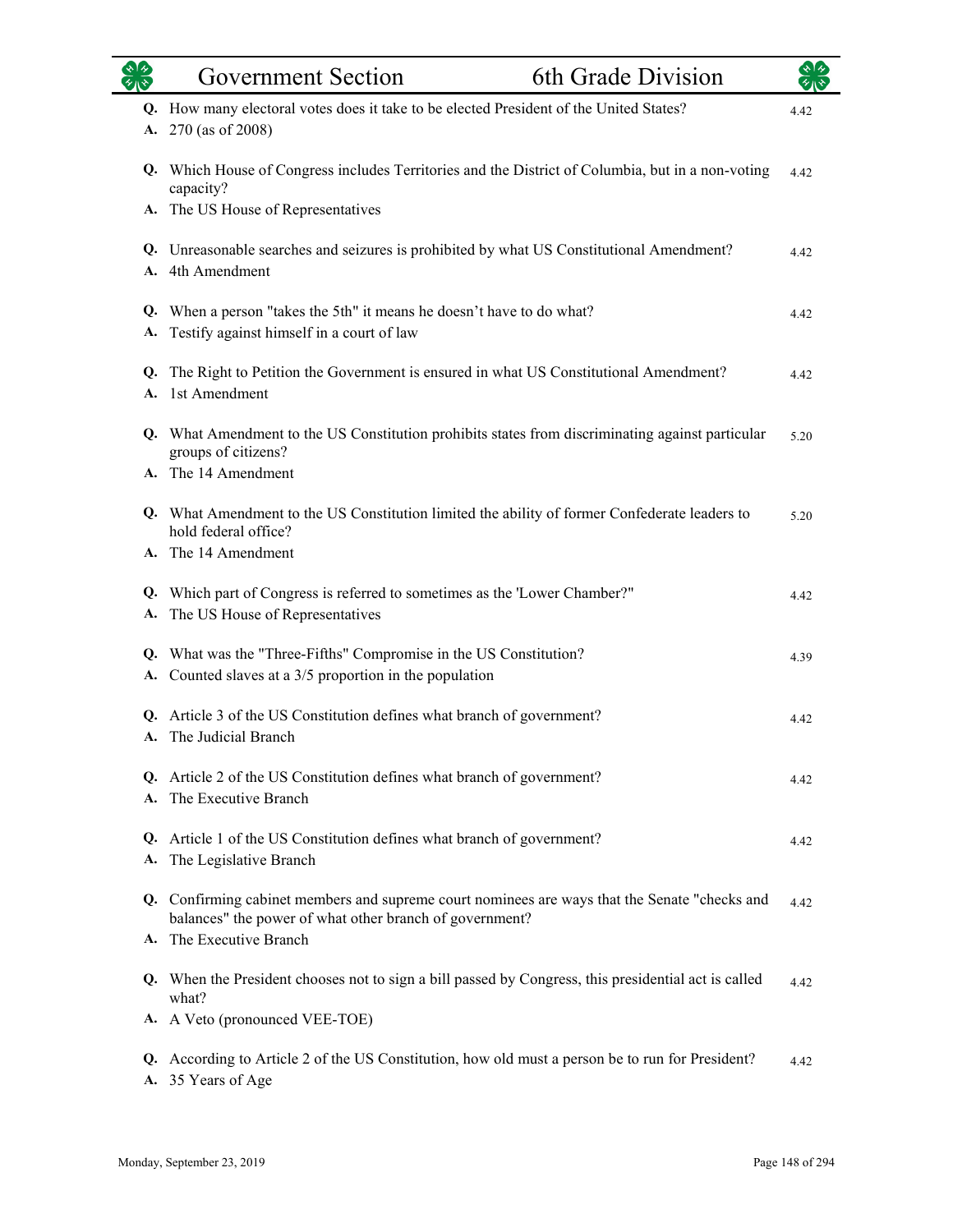|          | <b>Government Section</b>                                                                                                                                                           | 6th Grade Division |      |
|----------|-------------------------------------------------------------------------------------------------------------------------------------------------------------------------------------|--------------------|------|
| Q.<br>A. | Which part of Congress is referred to sometimes as the 'Upper Chamber?"<br>The US Senate                                                                                            |                    | 4.42 |
|          | Q. What state was admitted to the union during the Compromise of 1850?<br>A. California                                                                                             |                    | 5.40 |
|          | Q. Which state has the largest number of US Representatives?<br>A. California (53)                                                                                                  |                    | 4.42 |
|          | Q. What is the fewest electoral votes any state has?<br>A. 3 (seven states and DC have three)                                                                                       |                    | 4.42 |
|          | Q. What is the fewest electoral votes any state has?<br>A. 3 (seven states and DC have three)                                                                                       |                    | 4.42 |
|          | Q. Being able to cross examine your accuser during a court case is guaranteed by what US<br><b>Constitutional Amendment?</b><br>A. 6th Amendment                                    |                    | 4.42 |
|          | Q. How do you determine a state's electoral votes?<br>A. By adding the number of US Representatives and Senators.                                                                   |                    | 4.42 |
|          | Q. According to the US Constitution, what two entities of the Government must work together in<br>order to make a treaty with a foreign power?                                      |                    | 4.42 |
|          | A. The Office of the President and The US Senate<br>Q. According to Article 2 of the US Constitution, a person has to be a natural born US Citizen in<br>order to hold what office? |                    | 4.42 |
|          | A. President of the United States<br>Q. Which Article of the US Constitution defines the method by which new states are admitted into<br>the Union?                                 |                    | 4.42 |
|          | A. Article 4<br>Q. What is the most electoral votes any state has?<br>A. California has 55                                                                                          |                    | 4.42 |
| A.       | Q. What was the "Three-Fifths" Compromise in the US Constitution?<br>Counted slaves at a 3/5 proportion in the population                                                           |                    | 5.20 |
|          | Q. The right to an attorney for any accused person is guaranteed by what US Constitutional<br>Amendment?<br>A. 7th Amendment                                                        |                    | 4.42 |
|          | Q. What is the fewest number of US Representatives that any state has in Congress?<br>A. 1 (Seven states just have 1)                                                               |                    | 4.42 |
| Q.<br>А. | The US Secretary of State is part of which branch of government?<br>The Executive Branch                                                                                            |                    | 4.42 |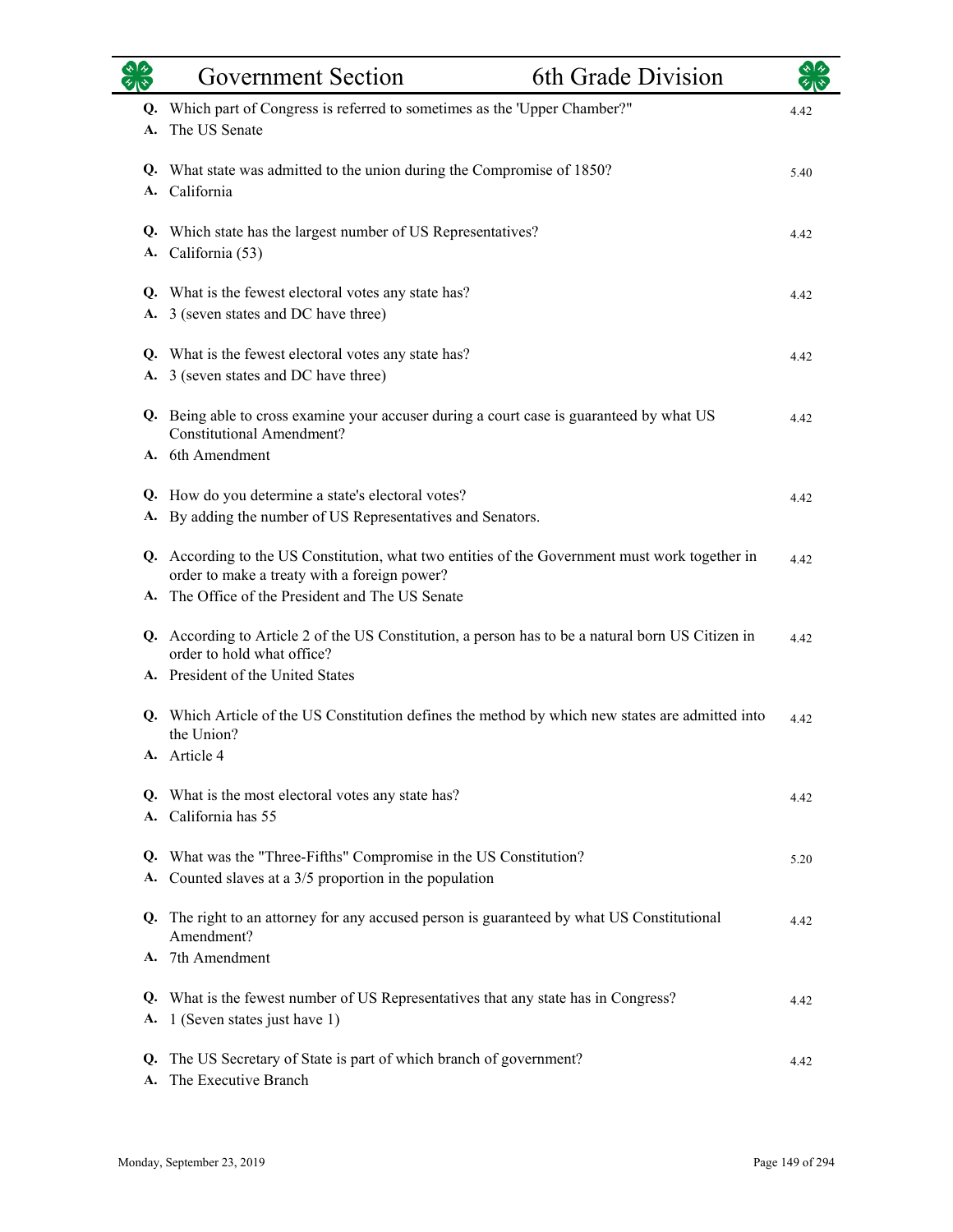|    | 6th Grade Division<br><b>Government Section</b>                                                                                                                                    |      |
|----|------------------------------------------------------------------------------------------------------------------------------------------------------------------------------------|------|
| А. | Q. What vote is required for the US House and Senate to have in order to pass a bill?<br>Simple Majority of members present                                                        | 4.42 |
| А. | Q. Being tried two times for the same crime is prohibited by what US Constitutional Amendment?<br>5th Amendment                                                                    | 4.42 |
|    | Q. Which Amendment acts to ensure individuals are afforded fundamental rights even if not<br>mentioned in the US Constitution?<br>A. 9th Amendment                                 | 4.42 |
| A. | Q. Freedom to peaceably assemble is ensured in what US Constitutional Amendment?<br>1st Amendment                                                                                  | 4.42 |
|    | Q. What Amendment repealed the "Three-Fifths" clause in the US Constitution?<br>A. The 14 Amendment                                                                                | 5.20 |
|    | Q. Which Amendment ensures that the Federal Government has only powers delegated to it by the<br>Constitution, with all other powers reserved for the states?<br>A. 10th Amendment | 4.42 |
|    | Q. What Amendment to the US Constitution prevented any state from prohibiting any of its<br>residents the full privileged of American citizenship?<br>A. The 14 Amendment          | 5.20 |
|    | Q. What Amendment to the US Constitution prohibiting states from passing unfair laws?<br>A. The 14 Amendment                                                                       | 5.20 |
|    | Q. What Amendment to the US Constitution guaranteed equal protection under the law?<br>A. The 14 Amendment                                                                         | 5.20 |
|    | Q. What particular group of people did the 14th Amendment seek to protect?<br>A. Recently Freed Slaves                                                                             | 5.20 |
|    | Q. What Amendment to the US Constitution guaranteed full citizenship to anybody born on<br>American soil?<br>A. The 14 Amendment                                                   | 5.20 |
|    | Q. Who was President when the 13th Amendment to the US Constitution was ratified?<br>A. Andrew Johnson                                                                             | 5.20 |
| Q. | What was the purpose of the 13th Amendment to the US Constitution?<br>A. to Abolish Slavery in America                                                                             | 5.20 |
| A. | Q. What armed rebellion in 1787 served as a catalyst for the calling of a Constitutional Convention?<br>The Shays Rebellion                                                        | 4.39 |
|    | Q. What Amendment to the US Constitution guaranteed that all male citizens over 21 had the right<br>to vote?<br>A. The 14 Amendment                                                | 5.20 |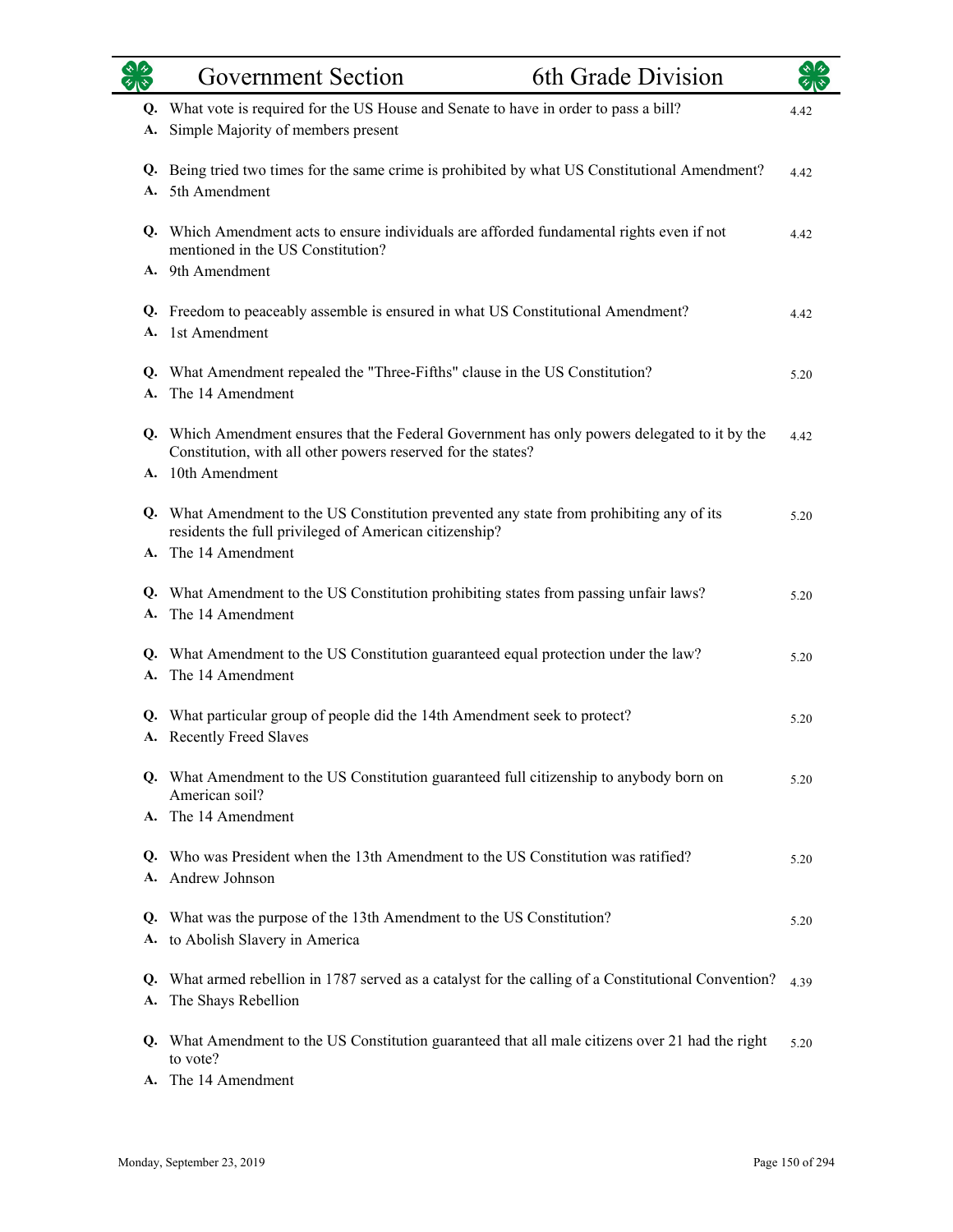|          | 6th Grade Division<br><b>Government Section</b>                                                                                                   |      |
|----------|---------------------------------------------------------------------------------------------------------------------------------------------------|------|
| А.       | Q. Having to take a test in order to become a registered voter was an example of what type of law?<br>Jim Crow Laws                               | 5.41 |
|          | Q. What Amendment to the US Constitution banned paying slave-owners for the loss of their<br>slaves?                                              | 5.20 |
|          | A. The 14 Amendment                                                                                                                               |      |
|          | Q. What Amendment to the US Constitution banned the payment of any debt owed by the<br>Confederate government?                                    | 5.20 |
|          | A. The 14 Amendment                                                                                                                               |      |
|          | Q. What Amendment to the US Constitution guaranteed the right to vote regardless of race or color? $5.20$<br>A. The 15 Amendment                  |      |
|          | Q. Laws designed to separate and limit full rights to black citizens are referred to as what?<br>A. Jim Crow Laws                                 | 5.41 |
| A.       | Q. The 7th Amendment to the US Constitution guarantees the right to a jury trial in any civil suits<br>involving at least how much money?<br>\$20 | 4.42 |
| A.       | Q. What Amendment to the US Constitution implemented the modern income tax system?<br>The 16 Amendment                                            | 5.40 |
|          | Q. How many electoral votes are allocated to Tennessee?<br><b>A.</b> Eleven (11)                                                                  | 4.42 |
|          | Q. What state was admitted to the union during the Compromise of 1850?<br>A. California                                                           | 4.67 |
|          | Q. Who was the first US Secretary of the Treasury?<br>A. Alexander Hamilton                                                                       | 4.46 |
| A.       | Q. Who was the first US Secretary of State?<br>Thomas Jefferson                                                                                   | 4.46 |
| А.       | Q. Members of the US Military are technically members of what branch of government?<br>The Executive Branch                                       | 4.42 |
| Q.<br>A. | The US Speaker of the House is part of which branch of government?<br>The Legislative Branch                                                      | 4.42 |
| Q.<br>A. | The right to bear arms is ensured in what US Constitutional Amendment?<br>2nd Amendment                                                           | 4.42 |
|          | Q. Which Article of the US Constitution outlines trail by Jury in the State where the crime was<br>committed?<br>A. Article 3                     | 4.42 |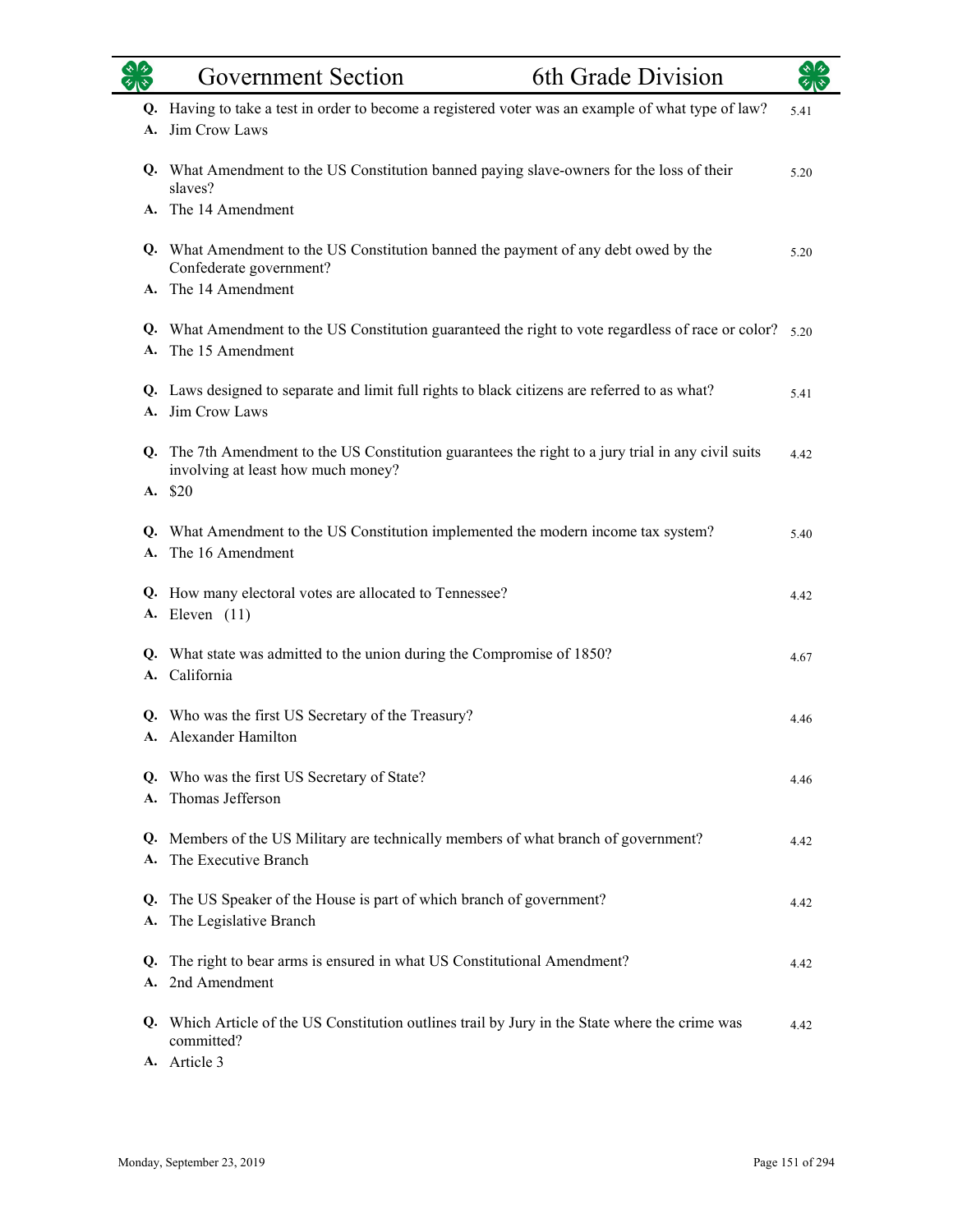|          | 6th Grade Division<br><b>Government Section</b>                                                                                                                        |      |  |
|----------|------------------------------------------------------------------------------------------------------------------------------------------------------------------------|------|--|
| A.       | Q. What was the first Amendment to be ratified in the 20th Century?<br>The 16 Amendment                                                                                | 5.40 |  |
| Q.       | The Temperance movement in America around the turn of the 20th century was seeking what?<br>A. Prohibition (PRO-UH-BISH-UN)                                            | 5.40 |  |
|          | Q. Freedom of the press is ensured in what US Constitutional Amendment?<br>A. 1st Amendment                                                                            | 4.42 |  |
|          | Q. The freedoms of speech, religion, and the press, as well as the right to assemble, are outlined in<br>which amendment to the U.S. Constitution?<br>A. 1st Amendment | 4.42 |  |
|          | Q. What is a simple definition of the Constitutional term Article?<br>A. Part                                                                                          | 4.42 |  |
|          | Q. What Amendment to the US Constitution shut down the Jack Daniels Distillery in Lynchburg,<br>Tennessee?                                                             | 5.24 |  |
|          | A. The 18 Amendment                                                                                                                                                    |      |  |
|          | Q. What does the term enfranchise mean?<br>A. Give The right to vote                                                                                                   | 5.24 |  |
|          | Q. What Amendment to the US Constitution repealed the 18th Amendment?<br>A. The 21 Amendment                                                                           | 5.40 |  |
|          | Q. What document starts with these words "Whereas, the people of the territory of the United<br>States south of the River Ohio"?                                       | 4.45 |  |
|          | A. The Tennessee State Constitution                                                                                                                                    |      |  |
| Q.<br>A. | Black market booze and rise of organized crime was a negative byproduct of what Amendment<br>to the US Constitution?<br>The 18 Amendment                               | 5.40 |  |
| Q.       | What is the term of office for a United States Senator?<br>A. Six years                                                                                                | 4.42 |  |
| Q.<br>A. | The 18 Amendment is often referred to by what name?<br>Prohibition (PRO-UH-BISH-UN)                                                                                    | 5.40 |  |
| Q.       | What Amendment to the US Constitution prohibited the production and sale of alcohol?<br>The 18 Amendment                                                               | 5.40 |  |
| Q.<br>А. | Prior to the 17 Amendment how did most US Senators gain their office?<br>Selected by state legislature                                                                 | 5.40 |  |
| Q.       | What Amendment to the US Constitution mandated that US Senators would be elected by<br>popular vote?<br>A. The 17 Amendment                                            | 5.40 |  |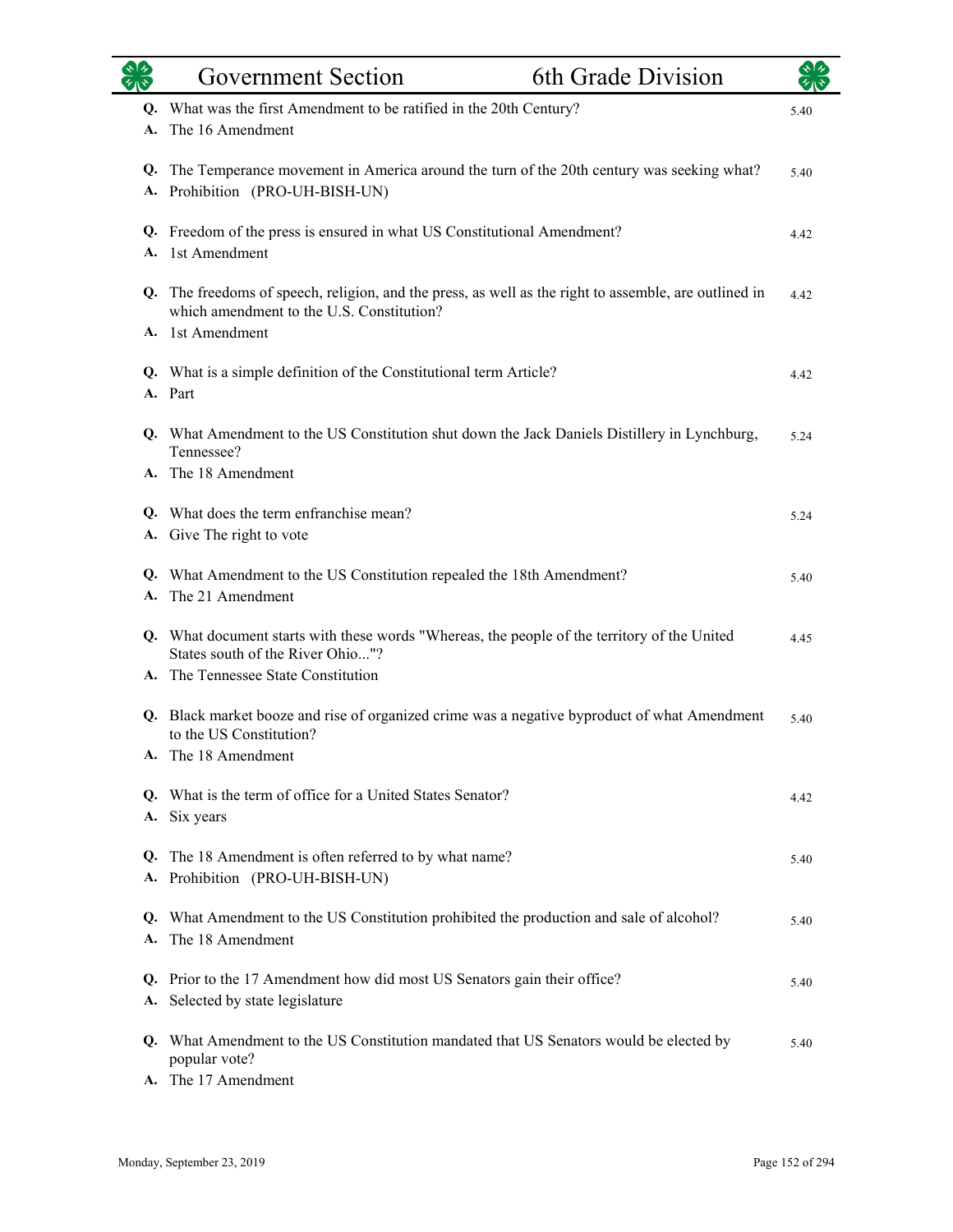|          | 6th Grade Division<br><b>Government Section</b>                                                                                                                              |      |
|----------|------------------------------------------------------------------------------------------------------------------------------------------------------------------------------|------|
|          | Q. What part of the US Constitution answers the questions as to why we are doing this and who we<br>are doing it for?<br>A. The Preamble                                     | 4.42 |
| А.       | Q. What are the first ten amendments to the US Constitution called?<br>The Bill of Rights                                                                                    | 4.39 |
|          | Q. How long did the 18th Amendment last before being repealed?<br>A. 15 years                                                                                                | 5.40 |
| Q.<br>A. | Which Article of the US Constitution outlines the crime of Treason?<br>Article 4                                                                                             | 4.42 |
|          | Q. Confirming cabinet members and supreme court nominees are ways that The Senate "checks and<br>balances" the power of what other branch of government?<br>A. 1st Amendment | 4.42 |
|          | Q. Having soldiers quartered in your home during peacetime is prohibited by what US<br><b>Constitutional Amendment?</b>                                                      | 4.42 |
|          | A. 3rd Amendment                                                                                                                                                             |      |
|          | Q. What does it take to override a Presidential Veto?<br>A. two/thirds majority (2/3) vote in both Houses.                                                                   | 4.42 |
|          | Q. With the exception of a veto, what is the final act in a bill becoming law as outlined by the US<br>Constitution?                                                         | 4.42 |
|          | A. The President sign's it into Law.                                                                                                                                         |      |
|          | Q. After a proposed amendment clears both the House and Senate, how many states have to ratify it<br>in order for it to become law?                                          | 4.42 |
|          | A. three-fourths or 38 of the 50 states.                                                                                                                                     |      |
|          | The Amendment process is outlined in what Article of US Constitution?<br>A. Article 5                                                                                        | 4.41 |
| Q.<br>А. | Having separate water fountains for black and white citizens was an example of what type law?<br>Jim Crow Laws                                                               | 5.41 |
|          | Q. Which Article of the US Constitution promises to protect all states from invasion by a foreign<br>power or entity?                                                        | 4.42 |
|          | A. Article 4                                                                                                                                                                 |      |
| Q.<br>А. | Who serves as the Speaker of the United States Senate?<br>The Vice-President of the United States (Would accept the actual person)                                           | 4.42 |
|          |                                                                                                                                                                              |      |
| А.       | Q. During what war was the 13th Amendment to the US Constitution passed?<br>The Civil War                                                                                    | 5.20 |
| Q.<br>А. | Which Article of the US Constitution includes the President's Oath of Office?<br>Article 2                                                                                   | 4.42 |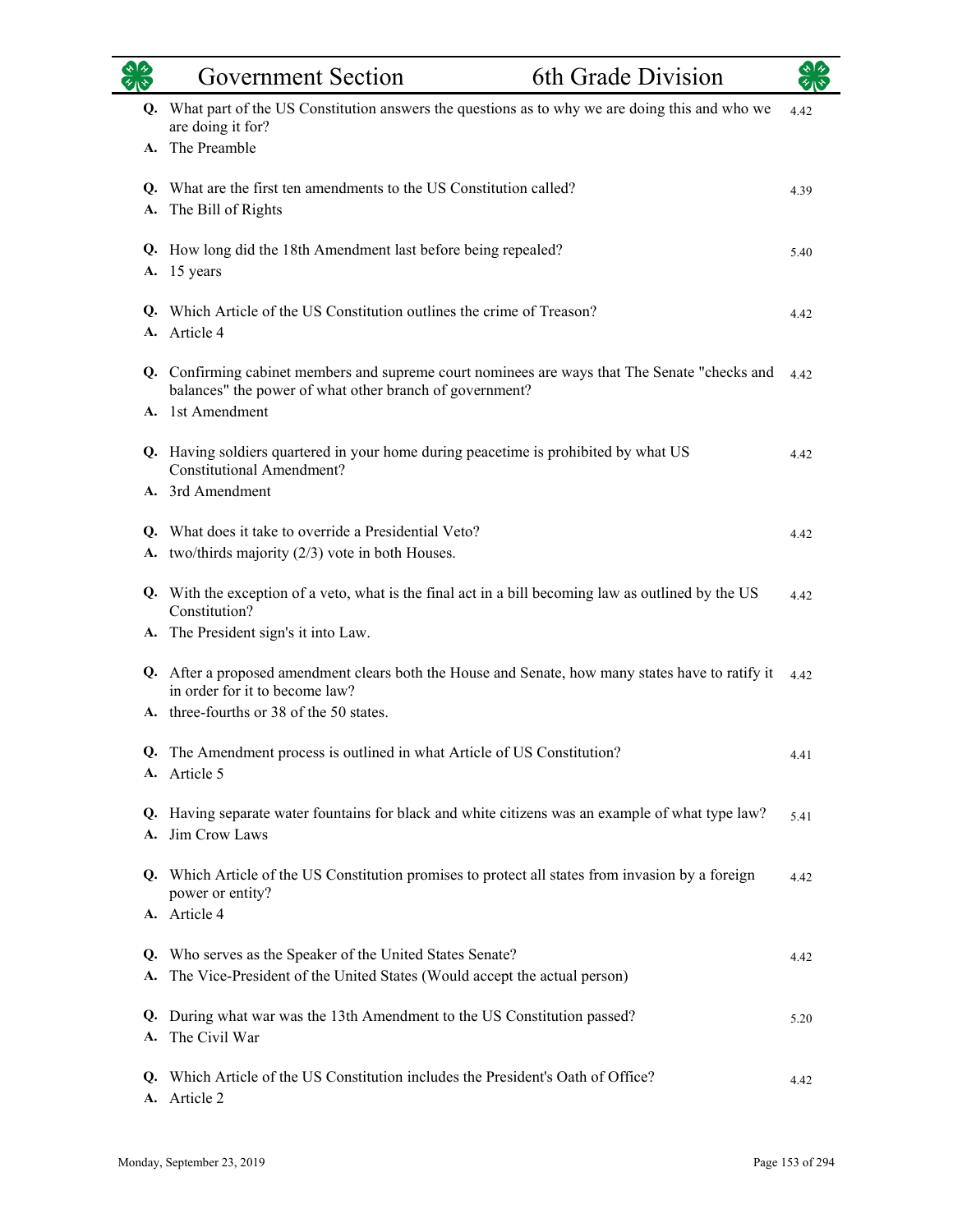|    | Government Section                                                                    | 6th Grade Division |      |
|----|---------------------------------------------------------------------------------------|--------------------|------|
| Q. | Which Article of the US Constitution outlines and defines the Electoral College?      |                    | 4.42 |
| A. | Article 2                                                                             |                    |      |
| Q. | Which Article of the US Constitution outlines the powers of Supreme Court?            |                    | 4.42 |
|    | A. Article 3                                                                          |                    |      |
| Q. | Which Article of the US Constitution outlines the powers of President?                |                    | 4.42 |
| A. | Article 2                                                                             |                    |      |
| Q. | Which Article of the US Constitution outlines the powers of Congress?                 |                    | 4.42 |
| A. | Article 1                                                                             |                    |      |
| Q. | What title is conferred upon the leader of the U.S. House of Representatives?         |                    | 4.42 |
|    | A. Speaker of the House                                                               |                    |      |
| Q. | Having separate schools for black and white children was an example of what type law? |                    | 5.41 |
|    | A. Jim Crow Laws                                                                      |                    |      |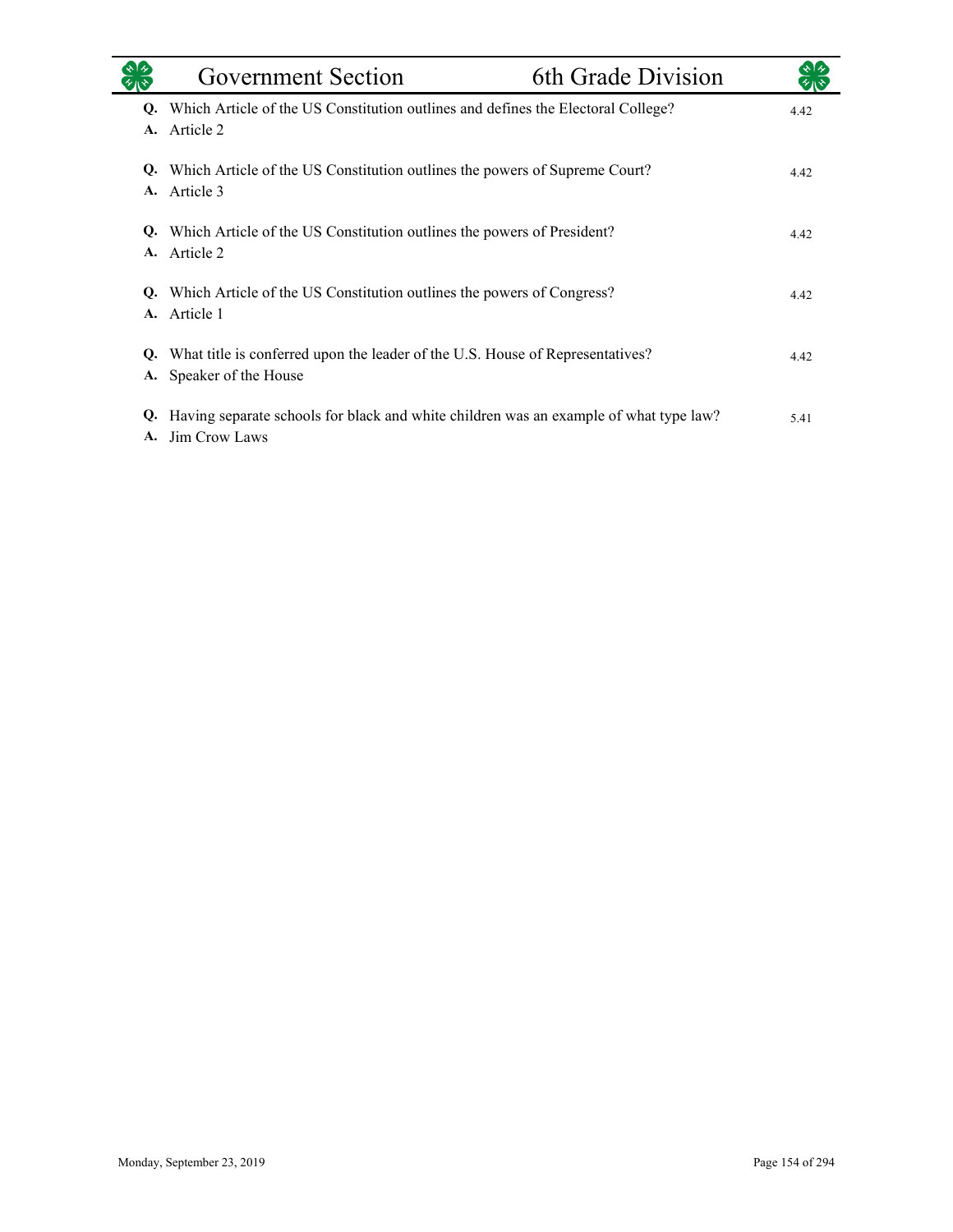|    | Life Skills Section                                                                                                                                                                                                                | 6th Grade Division | কাক                |
|----|------------------------------------------------------------------------------------------------------------------------------------------------------------------------------------------------------------------------------------|--------------------|--------------------|
|    | Q. What is the term for the removal of water from food?<br>A. Dehydrated                                                                                                                                                           |                    | THES 5.            |
|    | Q. What is the name of an object made by hand from your own idea, skill and method?<br>A. Craft                                                                                                                                    |                    | VA 1.3             |
|    | Q. What type of drug is alcohol?<br>A. Depressant                                                                                                                                                                                  |                    | THES <sub>13</sub> |
|    | Q. What are you required by Tennessee state law to do each time you ride in a car?<br>A. Wear seat belt                                                                                                                            |                    | THES 10            |
| А. | Q. What do azalea, iris, and holly have in common?<br>They are common house plants which are poisonous                                                                                                                             |                    | THES <sub>11</sub> |
|    | Q. What is a drug which can only be purchased with a physician's order?<br>A. Prescription Drugs                                                                                                                                   |                    | THES <sub>13</sub> |
|    | Q. Which class of fire involves flammable liquids, gases, oil and grease?<br>A. Class "B" fire                                                                                                                                     |                    | THES 10            |
| Q. | What is the term for a disease that is transmitted to humans by food?<br>A. Foodborne Illness                                                                                                                                      |                    | THES 5.            |
| A. | Q. In food safety, what is the Danger Zone?<br>Temperatures between 40 and 140 degress Fahrenheit (where bacteria multiply fastest)                                                                                                |                    | THES 5.            |
|    | Q. What percent of traffic accidents are alcohol related?<br>A. 60 percent                                                                                                                                                         |                    | THES <sub>13</sub> |
|    | Q. Which class of fire involves wood, cloth, and paper?<br>A. Class "A" fire                                                                                                                                                       |                    | THES 10            |
|    | Q. What is a chemical compound essential to good nutrition and bone structure?<br>A. Mineral                                                                                                                                       |                    | THES 5.            |
|    | Q. Which class of fire occurs in electrical wiring and electronic equipment?<br>A. Class "C" fire                                                                                                                                  |                    | THES 10            |
|    | Q. What is a "PFD" as it relates to safety?<br>A. A Personal Flotation Device                                                                                                                                                      |                    | THES 10            |
|    | Q. What is the term for the exposing of a liquid to high temperatures allowing for the destruction of<br>harmful organisms without major chemical changes to the substance?<br>A. Pasteurization (pronounced PASS-TER-UH-ZAY-SHUN) |                    | THES 5.            |
| A. | Q. What should be dialed in case of emergency?<br>911                                                                                                                                                                              |                    | THES 11            |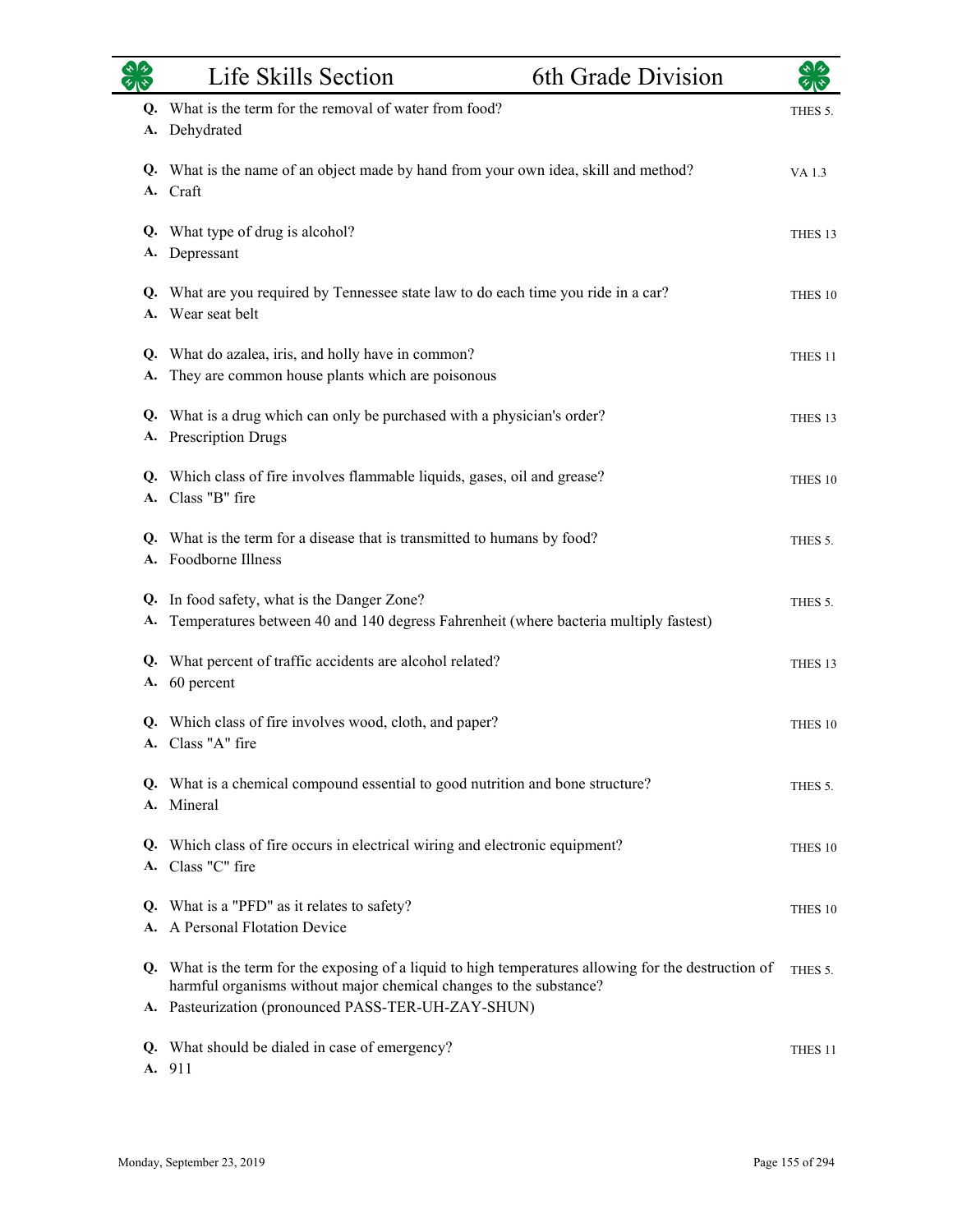|          | Life Skills Section                                                                                                                  | 6th Grade Division |              |
|----------|--------------------------------------------------------------------------------------------------------------------------------------|--------------------|--------------|
|          | Q. What kind of camera lens can bring your subject closer to you?<br>A. Telephoto                                                    |                    | VA 1.1       |
|          | Q. What is the term for the main object you want in your photograph?<br>A. Subject                                                   |                    | VA 2.3       |
|          | Q. What is the light proof area used for processing film?<br>A. Darkroom                                                             |                    | VA 1.1       |
|          | Q. What is the term for something which can seen through clearly, like glass?<br>A. Transparent                                      |                    | VA 2.1       |
|          | Q. What is the type of knitting done with a long hooked needle?<br>A. Crochet                                                        |                    | VA 1.2       |
|          | Q. What is the method of drawing done without any help from any drawing instruments?<br>A. Freehand                                  |                    | VA 1.3       |
|          | Q. What is the term for something that cannot be seen through?<br>A. Opaque                                                          |                    | VA 2.1       |
|          | Q. If you add white to a color, you change the color's what?<br>A. Tint                                                              |                    | VA 2.1       |
|          | Q. What is the tool with a sharp point and a small blade that is used to remove stitches from fabric?<br>A. Seam Ripper              |                    | <b>VA1.1</b> |
|          | Q. What is the type of craft where you paint on a wooden surface?<br>A. Tole Painting                                                |                    | VA 1.3       |
|          | Q. What color is defined as a pale or light purple?<br>A. Lavender or Lilac                                                          |                    | VA 2.1       |
| А.       | Q. What is the term for using parts of things to make a shape, form, or pattern rather than making it<br>look real?<br>Abstract      |                    | VA 1.3       |
| Q.<br>А. | What type drug can be bought without a physician's order?<br>Over-the-Counter Drug                                                   |                    | THES 13      |
| Q.       | Americans get most of their sodium intake from what ingredient added to foods during<br>processing?<br>A. Salt                       |                    | THES 5.      |
| O.<br>А. | What do the letters C P R stand for?<br>Cardiopulmonary Resuscitation (pronounced CAR-DEE-O-PULL-MON-AIR-EE REE-SUS-<br>UH-TAY-SHUN) |                    | THES 10      |
| Q.       | What class tornado would have winds of 100 miles per hour?<br>A. F-1                                                                 |                    | THES 11      |

L.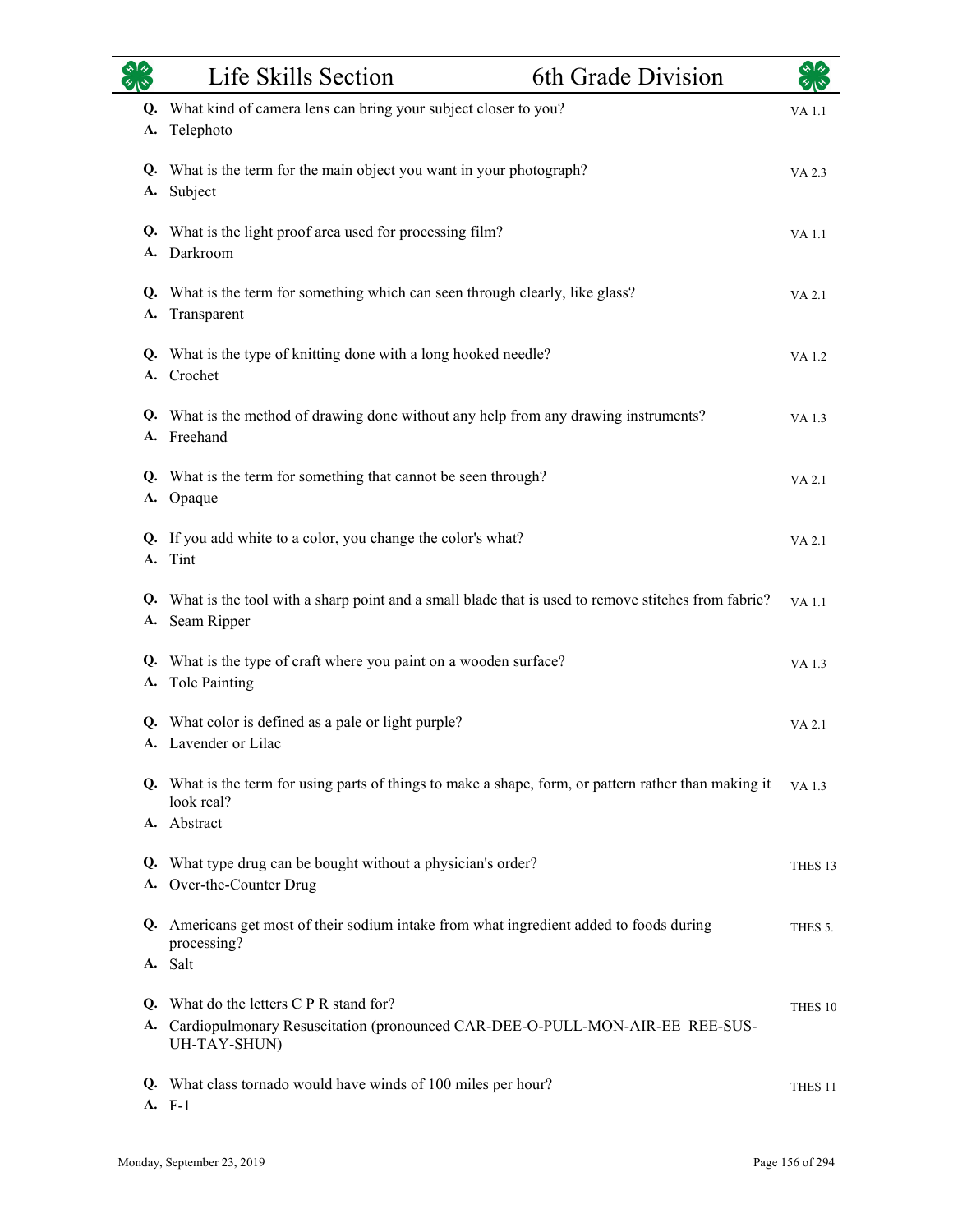| $\sqrt{4}$ | Life Skills Section                                                                                                                            | 6th Grade Division | কাক                 |
|------------|------------------------------------------------------------------------------------------------------------------------------------------------|--------------------|---------------------|
| Q.<br>А.   | What part of the basement would be the safest place to be during a tornado?<br>Southwest corner (The Northeast corner may pile up with debris) |                    | THES <sub>11</sub>  |
|            | Q. What vitamin helps your body utilize calcium better?<br>A. Vitamin D                                                                        |                    | THES 5.             |
|            | Q. What is the cancer causing radioactive gas that can seep into your home from underground?<br>A. Radon                                       |                    | THES <sub>9</sub> . |
|            | Q. Foods high in soluble fiber can lower what substance in your blood?<br>A. Cholesterol                                                       |                    | THES 5.             |
| Q.         | What can be defined as a style that gains sudden popularity and declines quickly?<br>A. Fad                                                    |                    | THES 13             |
|            | Q. What is the term for the exceptionally high tides which accompany hurricanes causing much<br>damage?                                        |                    | THES <sub>11</sub>  |
|            | A. Storm Surge                                                                                                                                 |                    |                     |
| Q.         | Jogging would be considered what type of exercise?<br>A. Aerobic Exercise                                                                      |                    | THES 4.             |
| A.         | Q. Most fast foods are high in fat and what?<br>Sodium                                                                                         |                    | THES 5.             |
|            | Q. A tornado with wind speeds of 300 miles per hour would be considered what class tornado?<br>A. F-5                                          |                    | THES <sub>11</sub>  |
|            | Q. What is the normal resting heart rate (heart beats per minute)?<br>A. 60 to 90                                                              |                    | THES 4.             |
|            | Q. What is the name given to an earthquake which follows another earthquake?<br>A. An Aftershock                                               |                    | THES 11             |
|            | Q. A drug or other substance which produces delusions is called a what?<br>A. Hallucinogen (pronounced HUH-LOOSE-UN-UH-GIN)                    |                    | THES 13             |
| Q.         | What is the leading cause of infant deaths in Tennessee?<br>A. Low birth weight                                                                |                    | THES 9.             |
|            | Q. What mineral helps the thyroid gland to work properly and is usually found in salt?<br>A. Iodine                                            |                    | THES 5.             |
| Q.<br>A.   | Which boat has the right of waya motor boat or a sail boat?<br>The sail boat                                                                   |                    | THES 10             |
|            | Q. What is the first responsibility of any baby sitter?<br>A. Safety of the child                                                              |                    | THES 10             |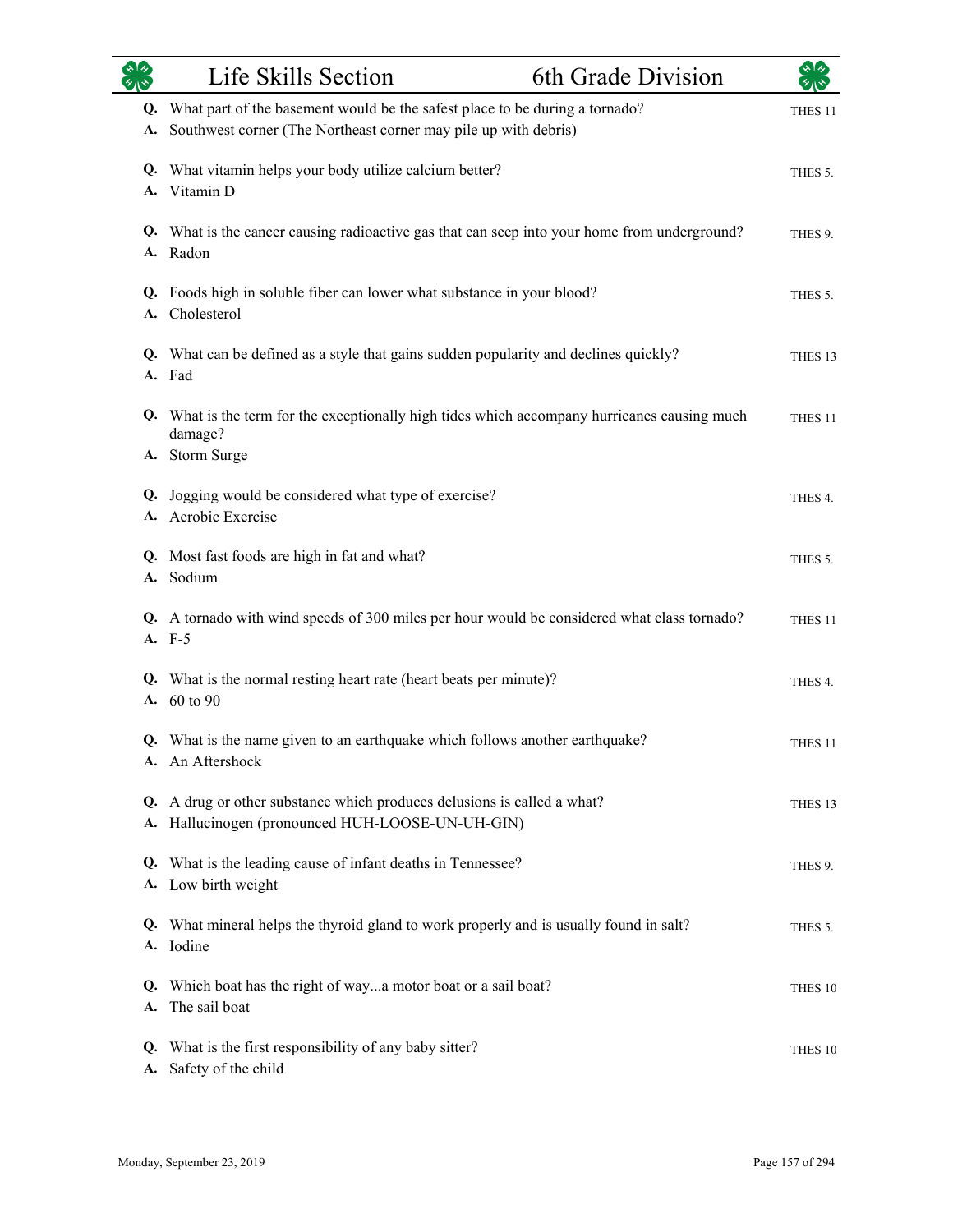|    | Life Skills Section                                                                                                                                                                            | 6th Grade Division |                     |
|----|------------------------------------------------------------------------------------------------------------------------------------------------------------------------------------------------|--------------------|---------------------|
|    | Q. Emergency responders pay close attention to NOAA weather radio reports in preparing for<br>emergencies. What does NOAA stand for?<br>A. the National Oceanic and Atmospheric Administration |                    | THES <sub>11</sub>  |
|    | Q. What is used in sewing to give shape to a garment by rounding flat fabric to fit curves?<br>A. Darts                                                                                        |                    | VA 1.3              |
|    | Q. What is an unplanned event that usually results in an injury or damage?<br>A. Accident                                                                                                      |                    | THES 10             |
|    | Q. What is the standard number for information?<br>A. 411 or 1411                                                                                                                              |                    | THES <sub>11</sub>  |
|    | Q. What is the recommended amount of exercise time a child or teenager should get daily?<br>A. 60 minutes (revised with 2005 new Food Guide Pyramid)                                           |                    | THES <sub>4</sub> . |
| A. | Q. How often should you have a dental check-up?<br>2 times per year (every 6 months)                                                                                                           |                    | THES 2.             |
|    | Q. Which tornado would be more dangerous an F-1 or an F-5?<br>A. F-5                                                                                                                           |                    | THES <sub>11</sub>  |
|    | Q. What harmful substance is in the paint of most houses built before 1960?<br>A. Lead                                                                                                         |                    | THES 10             |
| A. | Q. What kind of paint is made of powder mixed with glue and water?<br>Tempera                                                                                                                  |                    | VA 1.2              |
|    | Q. Your body turns extra protein into what?<br>A. Fat                                                                                                                                          |                    | THES 5.             |
| A. | Q. When sewing what is worn on the middle finger of your sewing hand to push the needle through<br>the fabric?<br>Thimble                                                                      |                    | VA 1.1              |
|    | Q. If you add black to a color to make it darker, you are changing the color's what?<br>A. Shade                                                                                               |                    | VA 2.1              |
|    | Q. Which type of cancer kills the most people in the United States?<br>A. Lung Cancer                                                                                                          |                    | THES 9.             |
| A. | Q. Which school in the University of Tennessee system is located in Southeast Tennessee?<br>The University of Tennessee at Chattanooga                                                         |                    | <b>LSED</b>         |
|    | Q. Name the only state university in Tennessee named for a former governor?<br>A. Austin Peay State University                                                                                 |                    | <b>LSED</b>         |
| Q. | What state university in Tennessee changed its name in 1994?<br>A. University of Memphis from Memphis State University                                                                         |                    | <b>LSED</b>         |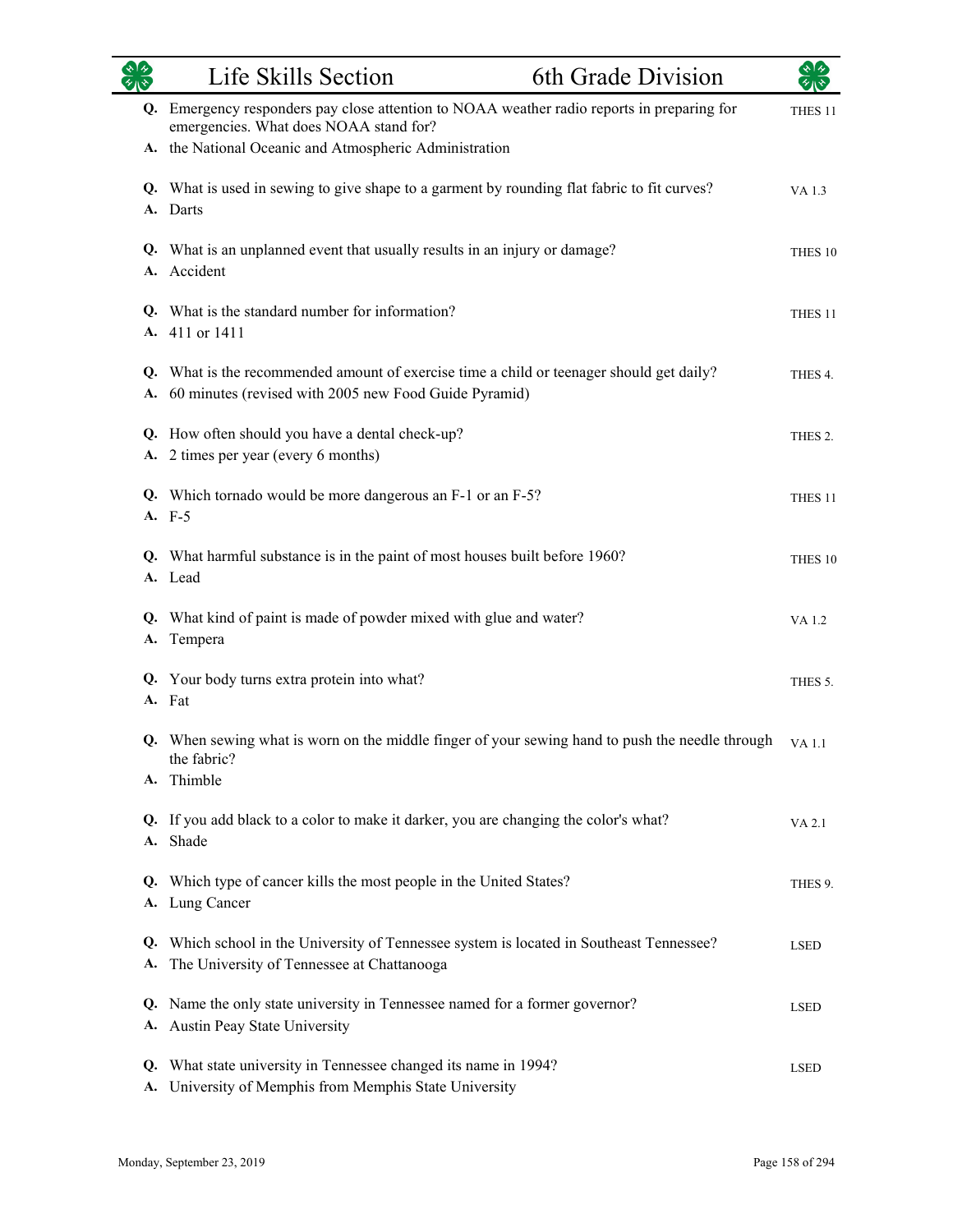| 外心       | Life Skills Section<br>6th Grade Division                                                                                    | ぐしゃ          |
|----------|------------------------------------------------------------------------------------------------------------------------------|--------------|
| Q.<br>А. | What happened to the University of Tennessee at Nashville?<br>It is now part of Tennessee State University                   | <b>LSED</b>  |
|          | Q. What were "normal" schools?<br>Schools founded to train teachers                                                          | <b>LSED</b>  |
| А.       | Q. Which school in the University of Tennessee system is located in West Tennessee?<br>The University of Tennessee at Martin | <b>LSED</b>  |
| Q.<br>А. | What Tennessee university is located near Sewanee, Tennessee?<br>The University of the South                                 | <b>LSED</b>  |
|          | Q. Tusculum College, Tennessee's oldest college, is how much older than the University of<br>Tennessee?                      | <b>LSED</b>  |
|          | A. One Day! (Tusculum founded on Sept. 9, 1794 and the University of Tennessee on Sept. 10,<br>1794)                         |              |
|          | Q. What is the device in a camera that opens and closes causing the film to be exposed forming an<br>image?<br>A. Shutter    | VA 1.1       |
| А.       | Q. What is the most common stitch on a sewing machine?<br>Straight Stitch                                                    | VA 2.1       |
| А.       | Q. Where is the University of Tennessee Space Institute located?<br>Tullahoma                                                | <b>LSED</b>  |
| А.       | Q. What is the name of the three-legged supporting stand used to hold a camera steady?<br>Tripod                             | VA 1.1       |
| Q.       | What university in Tennessee was originally known as Dixie College?<br>A. Tennessee Tech University                          | <b>LSED</b>  |
| А.       | Q. What is the main use of an emery bag on a pin cushion?<br>To keep needles and pins sharp                                  | <b>VA1.1</b> |
| А.       | Q. What is the term for getting all of your subject in the photograph?<br>Framing your subject                               | VA 2.3       |
| Q.       | What type camera lens allows you to frame more area from right to left?<br>A. Wide-angle lens                                | VA 1.1       |
| А.       | Q. What is the part of the scene that appears behind the subject in a photograph?<br>Background                              | VA 2.1       |
| Q.       | What machine has a needle bar, a throat plate, and a bobbin?<br>A. Sewing machine                                            | VA 1.1       |
| Q.<br>А. | What is the photographic term for taking a picture with no flash?<br>Existing light photography                              | VA 2.3       |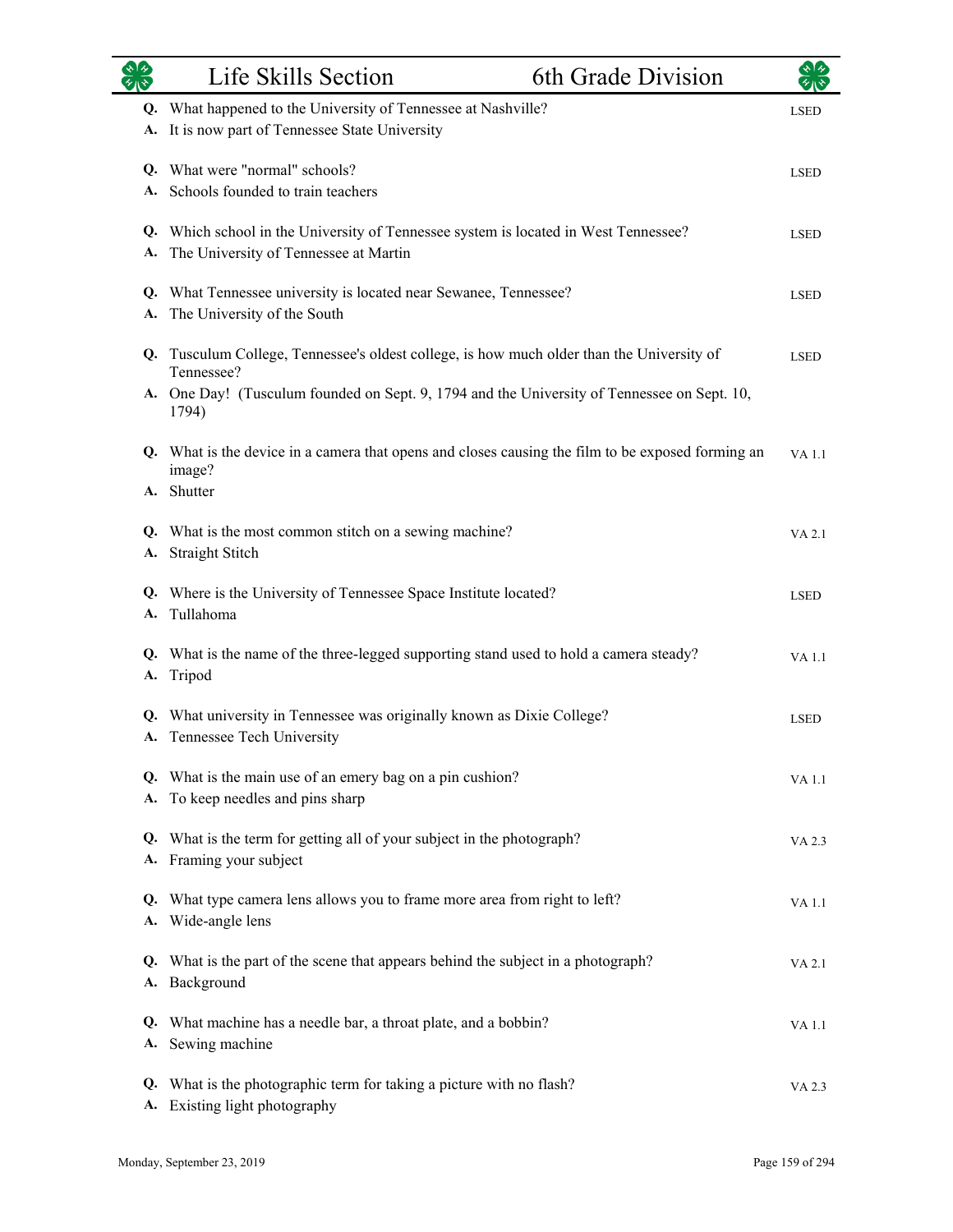|          | Life Skills Section<br>6th Grade Division                                                                                      | $\sqrt{4}$   |
|----------|--------------------------------------------------------------------------------------------------------------------------------|--------------|
| A.       | Q. What is the woven edge on either side of a piece of fabric?<br>Selvage                                                      | VA 2.3       |
| А.       | Q. What is the tool used to study color schemes?<br>The Color Wheel                                                            | VA 2.1       |
|          | Q. Panning, F-Stop, and Depth of Field are terms found in which art form?<br>A. Photography                                    | VA 1.2       |
| A.       | Q. What does the term linear mean?<br>Consisting of lines                                                                      | VA 2.1       |
|          | Q. What is the term for the outer edges of a flat surface?<br>A. Shape                                                         | VA 2.1       |
| А.       | Q. What is a picture that is woven in cloth and hung on a wall?<br>Tapestry (pronounced TAP-ISS-TREE)                          | VA 1.3       |
|          | Q. What is the term used to describe the weaving together of three or more cords, wires or string?<br>A. Braid                 | VA 1.3       |
| А.       | Q. What is the material called that gives fabric body and shaping?<br>Interfacing                                              | VA 2.3       |
| A.       | Q. Exercise makes your bones what?<br>Stronger                                                                                 | THES 4.      |
| Q.<br>А. | The color teal is defined as what?<br>Dark greenish blue                                                                       | VA 2.1       |
|          | Q. What is the name of a paper or board with openings that let paint or ink through to make a<br>design?                       | VA 1.1       |
|          | A. Stencil<br>Q. What is the term used to describe two images taken at different times appearing on the same<br>photograph?    | VA 1.3       |
|          | A. Double exposure                                                                                                             |              |
| Q.<br>А. | What type painting is the hardest to clean-up?<br>Oil Painting                                                                 | VA 1.2       |
|          | Q. Sewing items needed to finish a project such as buttons, zippers, thread and snaps are also<br>known as what?               | <b>VA1.1</b> |
|          | A. Notions                                                                                                                     |              |
| Q.<br>А. | What is a combination of colors that lie next to each other on the color wheel called?<br>Analogous or Related (UH-NAL-UH-GUS) | VA 2.1       |
| Q.<br>A. | When studying colors, what are colors called that contain blue?<br>Cool Colors                                                 | VA 2.1       |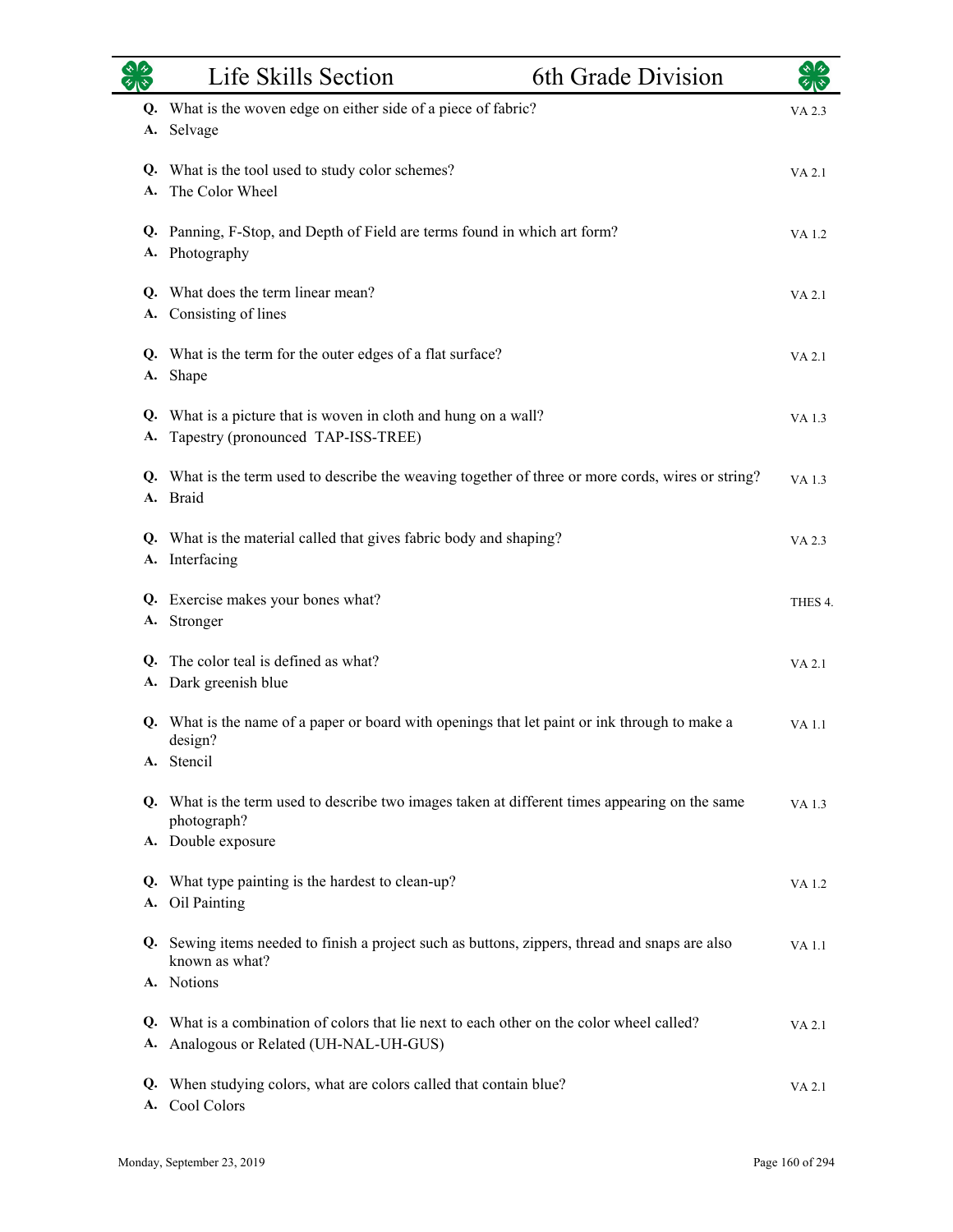|    | Life Skills Section                                                                                       | 6th Grade Division | $\star$ 1 $\star$ |
|----|-----------------------------------------------------------------------------------------------------------|--------------------|-------------------|
| А. | Q. In sewing, what is pivoting?<br>Turning a corner                                                       |                    | VA 2.1            |
|    | Q. What is the name of an art work made by gluing different things down on a flat surface?<br>A. Collage  |                    | VA 2.3            |
|    | Q. What term refers to the brightness or dullness of a color?<br>A. Intensity                             |                    | VA 2.3            |
|    | Q. In sewing, what is the guide or directions for making a specific garment called?<br>A. Pattern         |                    | VA 2.3            |
|    | Q. What university in Tennessee was originally known as Grant University?<br>A. UT Chattanooga            |                    | <b>LSED</b>       |
|    | Q. What does the term motif mean?<br>A. A single design unit which can be repeated                        |                    | VA 2.1            |
|    | Q. What is the term for the way a surface feels when touched?<br>A. Texture                               |                    | VA 2.1            |
|    | Q. What is the nutrient needed to prevent anemia?<br>A. Iron                                              |                    | THES 5.           |
|    | Q. What is the unit by which food energy is measured?<br>A. Calorie                                       |                    | THES 5.           |
|    | Q. What grain is pasta made from?<br>A. Wheat                                                             |                    | THES 5.           |
|    | Q. What is the grain from which flour is made?<br>A. Wheat                                                |                    | THES 5.           |
| O. | What nutrient builds bones and teeth?<br>A. Calcium                                                       |                    | THES 5.           |
|    | Q. What is the term for adding a desirable substance to a food increasing the food value?<br>A. Fortified |                    | THES 5.           |
| Q. | What type nutrient in food provides energy to the body?<br>A. Carbohydrates                               |                    | THES 5.           |
| O. | What is a list of dishes or foods served at a meal?<br>A. Menu                                            |                    | THES 5.           |
| A. | Q. What is skim milk?<br>Whole milk with the fat or cream removed                                         |                    | THES 5.           |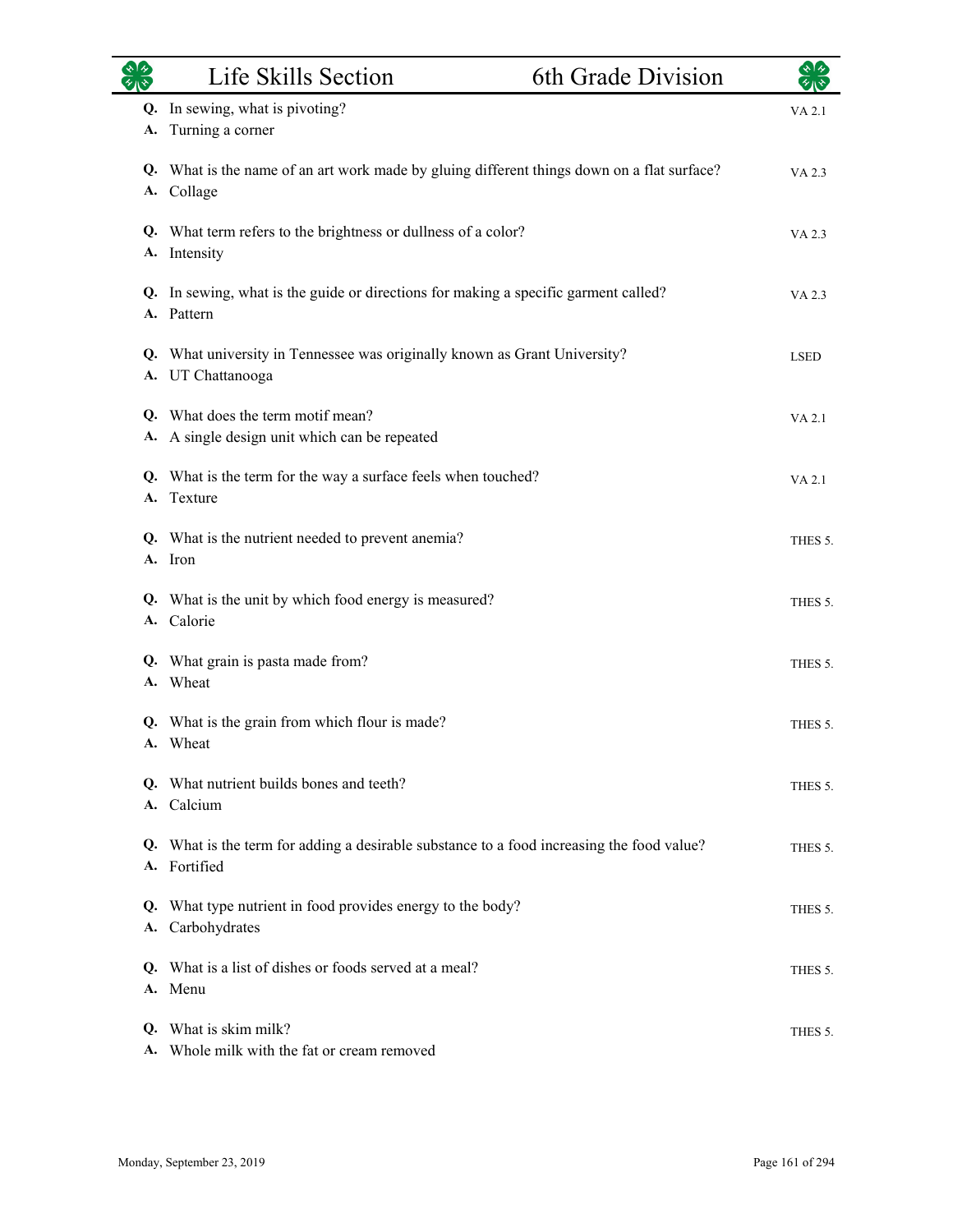|          | Life Skills Section                                                                                                                                                                                                             | 6th Grade Division |             |
|----------|---------------------------------------------------------------------------------------------------------------------------------------------------------------------------------------------------------------------------------|--------------------|-------------|
| А.       | Q. What is an ingredient that helps make bread tender?<br>Shortening                                                                                                                                                            |                    | THES 5.     |
| А.       | Q. What food group do dry beans fit into?<br>Meat group                                                                                                                                                                         |                    | THES 5.     |
| Q.<br>A. | Oranges, lemons, and tangerines are what kind of fruits?<br><b>Citrus Fruits</b>                                                                                                                                                |                    | THES 5.     |
| Q.<br>A. | In what town is Austin Peay State University located?<br>Clarksville                                                                                                                                                            |                    | <b>LSED</b> |
|          | Q. What state university was first named Hall-Moody Institute?<br>A. University of Tennessee at Martin (would accept simply UT-Martin)                                                                                          |                    | <b>LSED</b> |
| Q.       | At what temperature should cold foods be stored?<br>A. $40^{\circ}$ F or colder                                                                                                                                                 |                    | THES 5.     |
|          | Q. U. T. was officially named the University of Tennessee in 1879. What was its' name<br>immediately prior to this change?                                                                                                      |                    | <b>LSED</b> |
|          | A. East Tennessee University<br>Q. This part of the UT System does not have any undergraduate students but houses the UT School                                                                                                 |                    | <b>LSED</b> |
| А.       | of Medicine and Dentistry?<br>The University of Tennessee at Memphis                                                                                                                                                            |                    |             |
| Q.<br>A. | What Tennessee city is the home of UTC?<br>Chattanooga (University of Tennessee at Chattanooga)                                                                                                                                 |                    | <b>LSED</b> |
| Q.<br>А. | In what town is Middle Tennessee State University located?<br>Murfreesboro                                                                                                                                                      |                    | <b>LSED</b> |
|          | Q. In what town is Tennessee Tech University located?<br>A. Cookeville                                                                                                                                                          |                    | <b>LSED</b> |
|          | Q. What was the original name of East Tennessee State University?<br>A. East Tennessee State Normal School                                                                                                                      |                    | <b>LSED</b> |
| Q.       | What state university was at one time University of Tennessee Junior College?<br>A. University of Tennessee at Martin (would accept simply UT-Martin)                                                                           |                    | <b>LSED</b> |
| Q.       | What state university was first named West Tennessee State Normal School?<br>A. University of Memphis                                                                                                                           |                    | <b>LSED</b> |
| А.       | Q. What vitamin is called the "Sunshine" vitamin?<br>Vitamin C (because citrus fruits are a good source of Vitamin C) (also will accept Vitamin D<br>because the body produces Vitamin D when sunlight is absorbed by the skin) |                    | THES 5.     |
| Q.<br>А. | What state university was at one time known as "T P I?"<br>Tennessee Tech University                                                                                                                                            |                    | <b>LSED</b> |

L.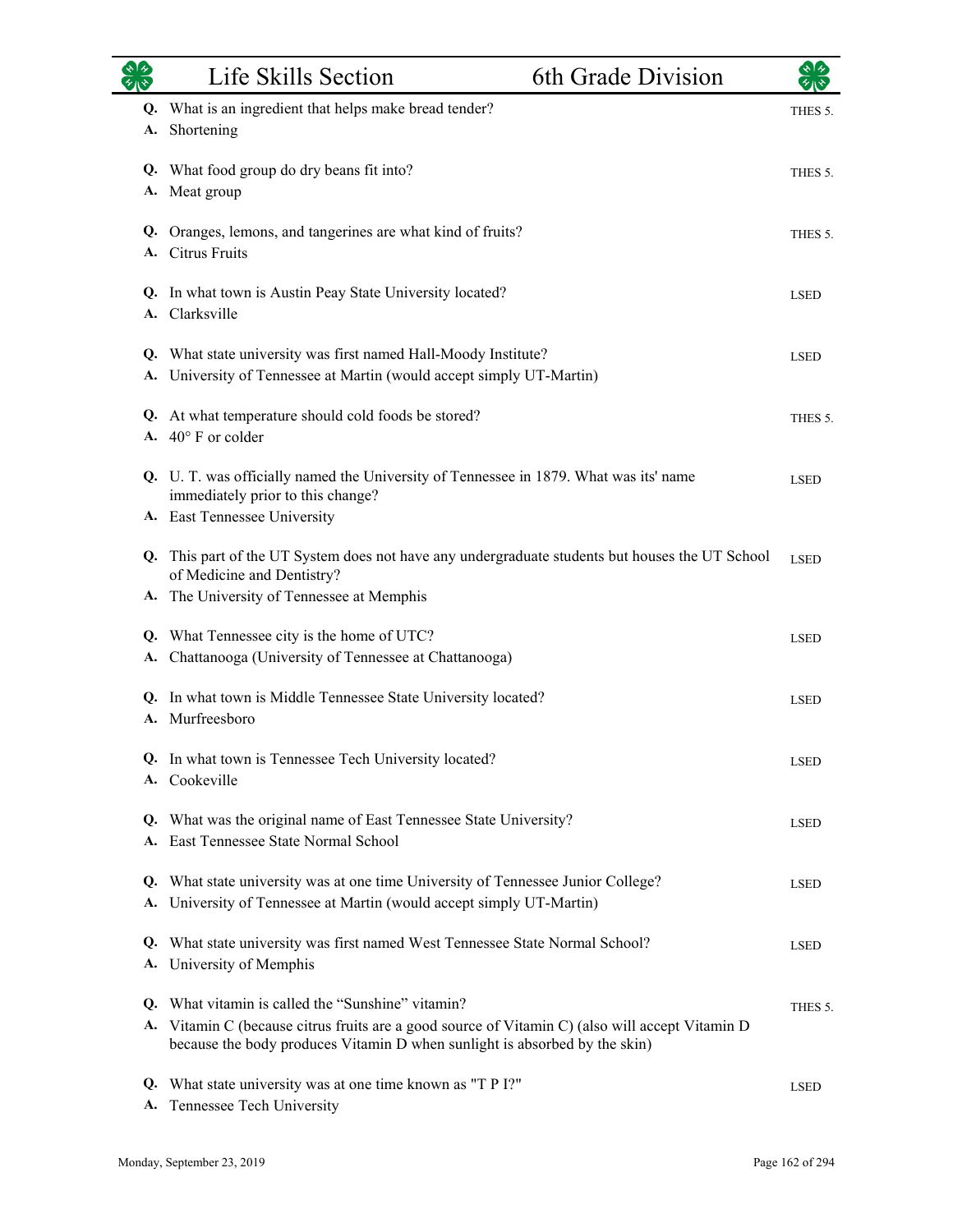|    | Life Skills Section                                                                                                                                                           | 6th Grade Division | কাক                |
|----|-------------------------------------------------------------------------------------------------------------------------------------------------------------------------------|--------------------|--------------------|
|    | Q. What is the recommended amount of time for proper handwashing?<br>A. 20 seconds                                                                                            |                    | THES 2.            |
|    | Q. Concerning interior design, what is the meaning of the word emphasis?<br>A. Center of interest                                                                             |                    | VA 2.3             |
|    | Q. What is made by putting many motifs together?<br>A. Pattern                                                                                                                |                    | VA 2.3             |
|    | Q. What was the first of the "normal" schools to enroll students?<br>A. Middle Tennessee Normal School                                                                        |                    | <b>LSED</b>        |
|    | Q. What 3 pieces of equipment make up the work triangle in the kitchen?<br>A. Stove, Sink, Refrigerator                                                                       |                    | THES 5.            |
|    | Q. How are ingredients on a food label listed by nutritional importance?<br>A. From most to least                                                                             |                    | THES 5.            |
|    | Q. What is the term for the reduction in the size of particles suspended in a liquid by the use of high<br>pressure?<br>A. Homogenization (pronounced HUM-AH-GIN-UH-ZAY-SHUN) |                    | THES 5.            |
|    | Q. What can be added to fruit to prevent it from browning in the freezer?<br>A. Ascorbic Acid (pronounced AS-SCORE-BIC)                                                       |                    | THES 5.            |
|    | Q. By law, a beverage that is called a "fruit juice" must contain at least what percent of natural fruit<br>juices?<br>A. 10                                                  |                    | THES 5.            |
|    | Q. What type of drug produces sleep or stupor while at the same time relieving pain?<br>A. Narcotics                                                                          |                    | THES <sub>13</sub> |
|    | What current university was at one time known as Tennessee A & I State Normal College?<br>A. Tennessee State University                                                       |                    | <b>LSED</b>        |
|    | Q. What is the term for introducing an undesirable element?<br>A. Contamination                                                                                               |                    | THES 5.            |
|    | Q. What bugs spread Rocky Mountain Spotted Fever and Lyme Disease?<br>A. Ticks                                                                                                |                    | THES 9.            |
| Q. | How many teaspoons of sugar does a typical 12 ounce can of carbonated soft drink contain?<br>A. 10                                                                            |                    | THES 5.            |
|    | Q. At what wind speed does a tropical storm become a hurricane?<br>A. Above 74 mph                                                                                            |                    | THES 11            |
|    | Q. Dietary guidelines recommend that persons obtain at least what percent of their daily calories<br>from carbohydrates?<br>A. 50                                             |                    | THES 5.            |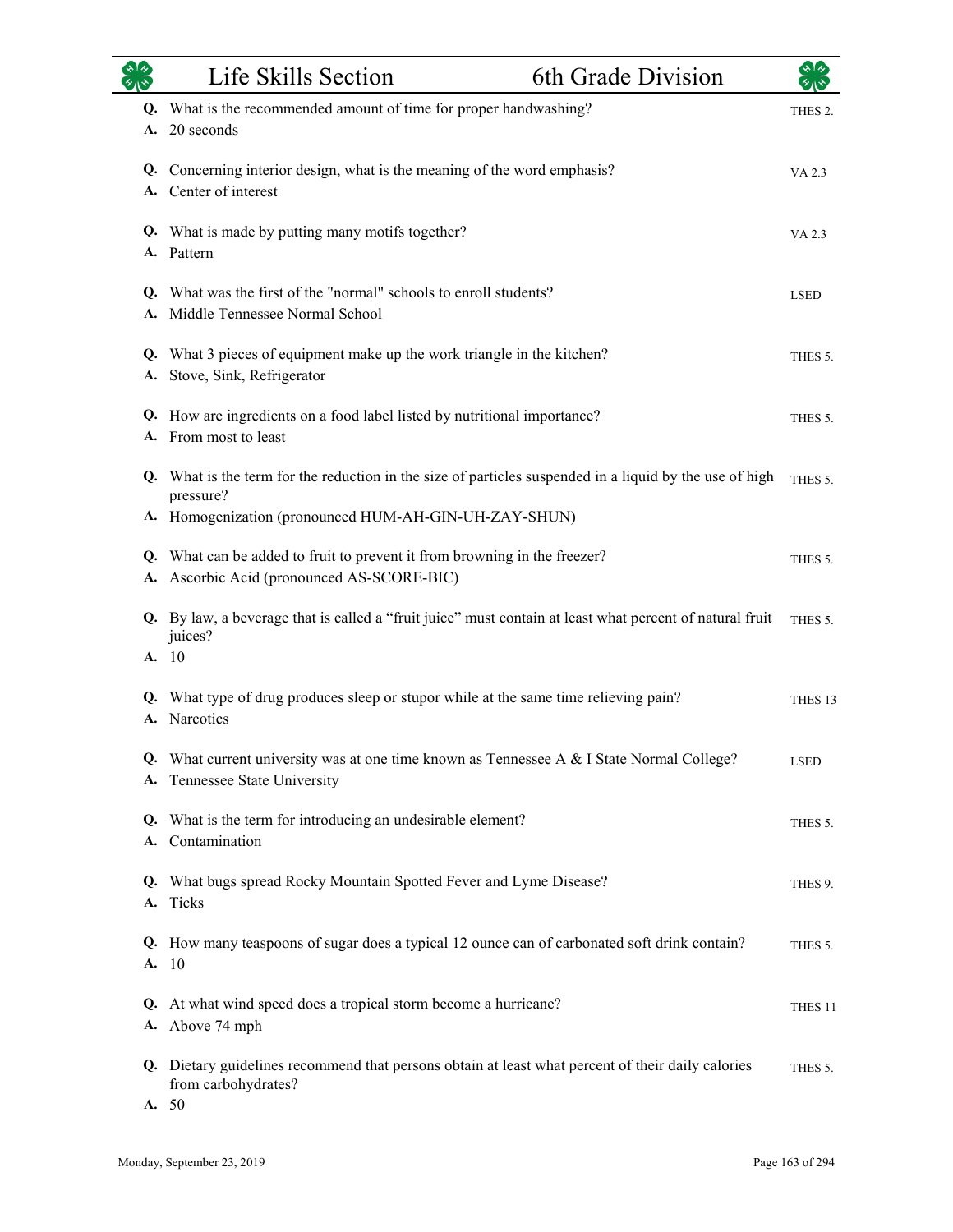| $\gamma_{\rm A}$ | Life Skills Section                                                                                                                                     | 6th Grade Division |                    |
|------------------|---------------------------------------------------------------------------------------------------------------------------------------------------------|--------------------|--------------------|
| A.               | Q. What is the first thing you should do upon arriving on the scene of an accident?<br>Secure the scene or make sure the danger is removed or corrected |                    | THES <sub>11</sub> |
|                  | Q. Why should a person warm up their muscles with stretching exercises?<br>A. Cold muscles are more prone to injuries                                   |                    | THES 4.            |
| A.               | Q. What is defined as the ratio of lean body weight to fat body weight?<br>Body composition                                                             |                    | THES 5.            |
| А.               | Q. What insect is spreading the West Nile Virus in this country?<br>Mosquito                                                                            |                    | THES 9.            |
|                  | Q. What nutrient helps keep the body temperature at a normal level?<br>A. Water                                                                         |                    | THES 5.            |
|                  | Q. What Nashville university is located on the grounds of the former home of Adelicia Acklen?<br>(Pronounced ADD-UH-LEE-SH-UH ACK-LYNN)<br>A. Belmont   |                    | <b>LSED</b>        |
|                  | Q. What is a substance that prevents bacterial growth called?<br>A. Antibiotic                                                                          |                    | THES 9.            |
| А.               | Q. Which state university traces its origins to Blount College founded in 1794?<br>The University of Tennessee                                          |                    | <b>LSED</b>        |
| А.               | Q. What radar system has greatly improved the forecasting of tornados?<br>Doppler                                                                       |                    | THES <sub>11</sub> |
| А.               | Q. In what town is East Tennessee State University located?<br>Johnson City                                                                             |                    | <b>LSED</b>        |
|                  | Q. What scale is used to classify a tornado?<br>A. Fujita Scale (pronounced FEW GEE TA)                                                                 |                    | THES <sub>11</sub> |
|                  | Q. What is the term for the passing of nutrients into the blood stream?<br>A. Absorption                                                                |                    | THES 5.            |
| Q.<br>A.         | What are the two readings given in a blood pressure?<br>Systolic (pronounced SISS-TAH-LIC) and Diastolic (pronounced DIE-ISS-TAH-LIC)                   |                    | THES 9.            |
|                  | Q. What are the building blocks of protein?<br>A. Amino Acids                                                                                           |                    | THES 5.            |
| Q.<br>A.         | What type drug speeds up the central nervous system?<br>Stimulant                                                                                       |                    | THES <sub>13</sub> |
| Q.<br><b>A.</b>  | What national organization issues weather watches and warnings?<br>The National Weather Service                                                         |                    | THES <sub>11</sub> |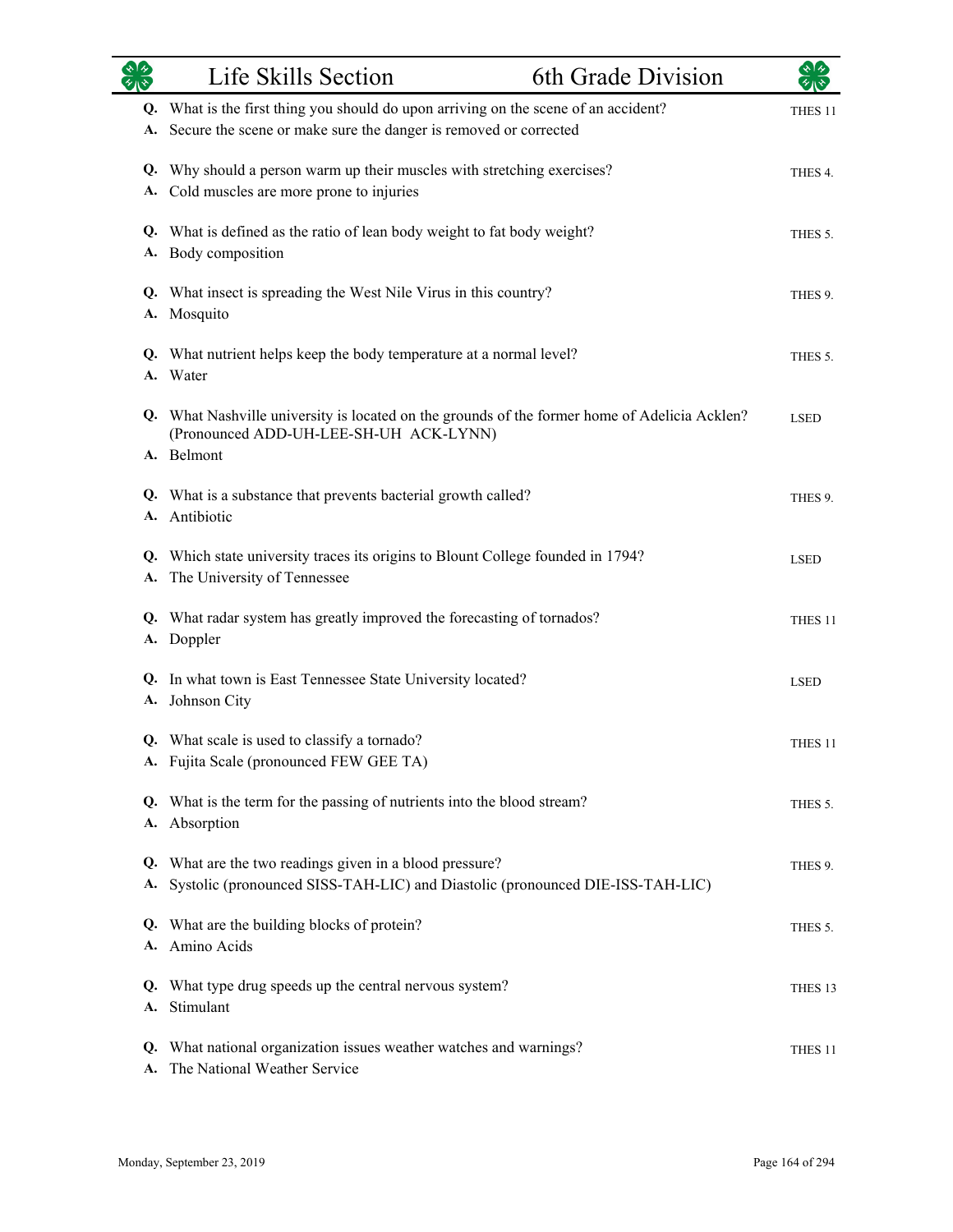|          | Life Skills Section<br>6th Grade Division                                                                                        | $\star$ $\star$    |
|----------|----------------------------------------------------------------------------------------------------------------------------------|--------------------|
| А.       | Q. What is the approximate size of a lightning bolt?<br>Only 3/4 inch                                                            | THES <sub>11</sub> |
|          | Q. How long does it take the sound of thunder to travel a mile?<br>A. 5 seconds                                                  | THES <sub>11</sub> |
|          | Q. In emergency preparedness, what do we call the circular diagram containing the words: Prepare,<br>Respond, Recover, Mitigate? | THES <sub>11</sub> |
| A.       | The Disaster Cycle                                                                                                               |                    |
|          | Q. What is the term used for when a liquid becomes a soft semi-solid mass?<br>A. Coagulate                                       | THES 5.            |
|          | Q. What began in 1775, when the French Government offered a prize for a new method of<br>preserving foods?<br>A. Canning         | THES 5.            |
|          | Q. What type of accident causes the most deaths in the United States?<br>A. Motor Vehicles                                       | THES 10            |
|          | Q. What is the nutrient of food needed to build and repair body tissues?<br>A. Protein                                           | THES 5.            |
| Q.<br>А. | What are proteins in food which aid in the maturing of food?<br>Enzymes                                                          | THES 5.            |
|          | Q. What is the meat from young dairy and beef calves?<br>A. Veal                                                                 | THES 5.            |
|          | Q. What is the proper name for deer meat?<br>A. Venison                                                                          | THES 5.            |
|          | Q. What is the addictive agent found in Tobacco?<br>A. Nicotine                                                                  | THES <sub>13</sub> |
|          | Q. At what time of the day do most lightning deaths occur?<br>A. Afternoon                                                       | THES <sub>11</sub> |
| А.       | Q. What is the name for vitamin B1?<br>Thiamin (pronounced THY UH MUN)                                                           | THES 5.            |
|          | Q. As it relates to clothing, why do we use pinking shears?<br>A. Cutting zig-zag edges on cloth to prevent fraying              | VA 1.1             |
|          | Q. What is the largest voluntary health organization in the world?<br>A. American Cancer Society                                 | THES 9.            |
|          | Q. What does the term rancid mean?<br>A. Offensive smell (It STINKS!)                                                            | THES 5.            |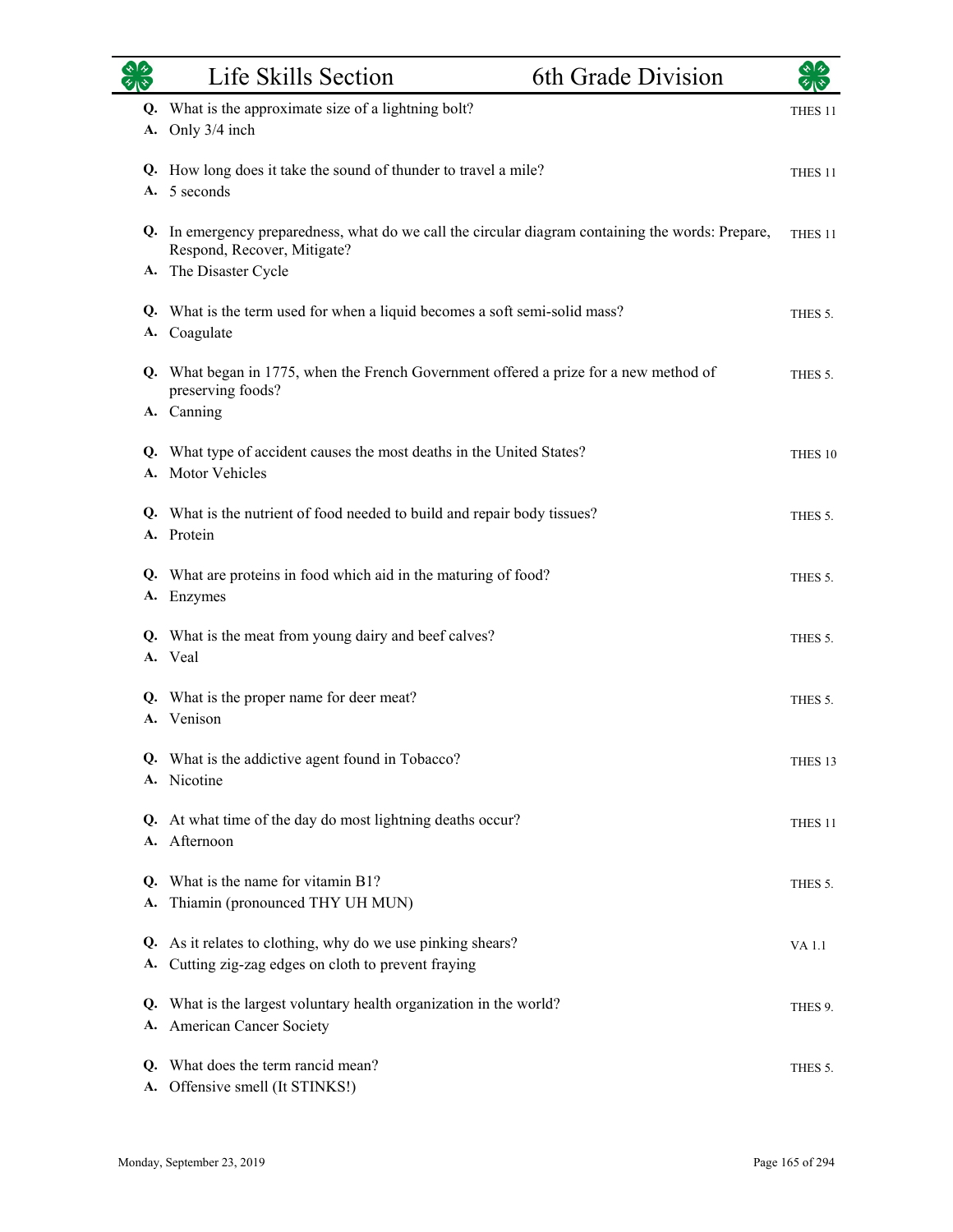|          | Life Skills Section<br>6th Grade Division                                                                                         | $\star$ 1 $\star$  |
|----------|-----------------------------------------------------------------------------------------------------------------------------------|--------------------|
| А.       | Q. When mowing on slopes with a push mower, in which direction should you mow?<br>Across the slope                                | THES 10            |
| A.       | Q. What is the most important tool you have to prevent foodborne illness?<br>Good personal hygiene                                | THES 2.            |
|          | Q. What group of diseases is characterized by uncontrolled growth and spread of abnormal cells?<br>A. Cancer                      | THES 9.            |
|          | Q. To prevent concussions when cycling, what piece of equipment should you wear?<br>A. Helmet                                     | THES <sub>10</sub> |
| A.       | Q. Which school in the University of Tennessee system is located in East Tennessee?<br>The University of Tennessee at Knoxville   | <b>LSED</b>        |
|          | Q. Where does Tennessee rank in the nation for childhood obesity?<br>A. Fifth (5th) Highest!                                      | THES 9.            |
| А.       | Q. What is the phone number for the Tennessee Poison Control Center?<br>1-800-222-1222 or 1-423-222-1222                          | THES <sub>11</sub> |
|          | Q. In what direction do Tornados generally travel?<br>A. Northeast                                                                | THES <sub>11</sub> |
|          | Q. What is the term for the drying out of frozen food that has been improperly packaged?<br>A. Freezer Burn                       | THES 5.            |
|          | Q. Name the two types of dietary fiber?<br>A. Soluble and Insoluble                                                               | THES 5.            |
|          | Q. In canning, what is the space left at the top of the container called?<br>A. Head Space                                        | THES 5.            |
|          | Q. What is the number one state in the United States for SPAM consumption?<br>A. Hawaii                                           | THES 5.            |
| A.       | Q. Carbohydrates provide how many calories per gram.<br>$\overline{4}$                                                            | THES 5.            |
| Q.<br>А. | At what temperature should your home freezer be set on?<br>0 degrees Fahrenheit                                                   | THES 5.            |
|          | Q. What method of cooking comes from the French word meaning "to jump" and is usually done to<br>onions and mushrooms?            | THES 5.            |
| Q.<br>A. | A. Saute (pronounced SAW-TAY)<br>What is the maximum time that left-overs can be left out at room temperature?<br>Two $(2)$ hours | THES 5.            |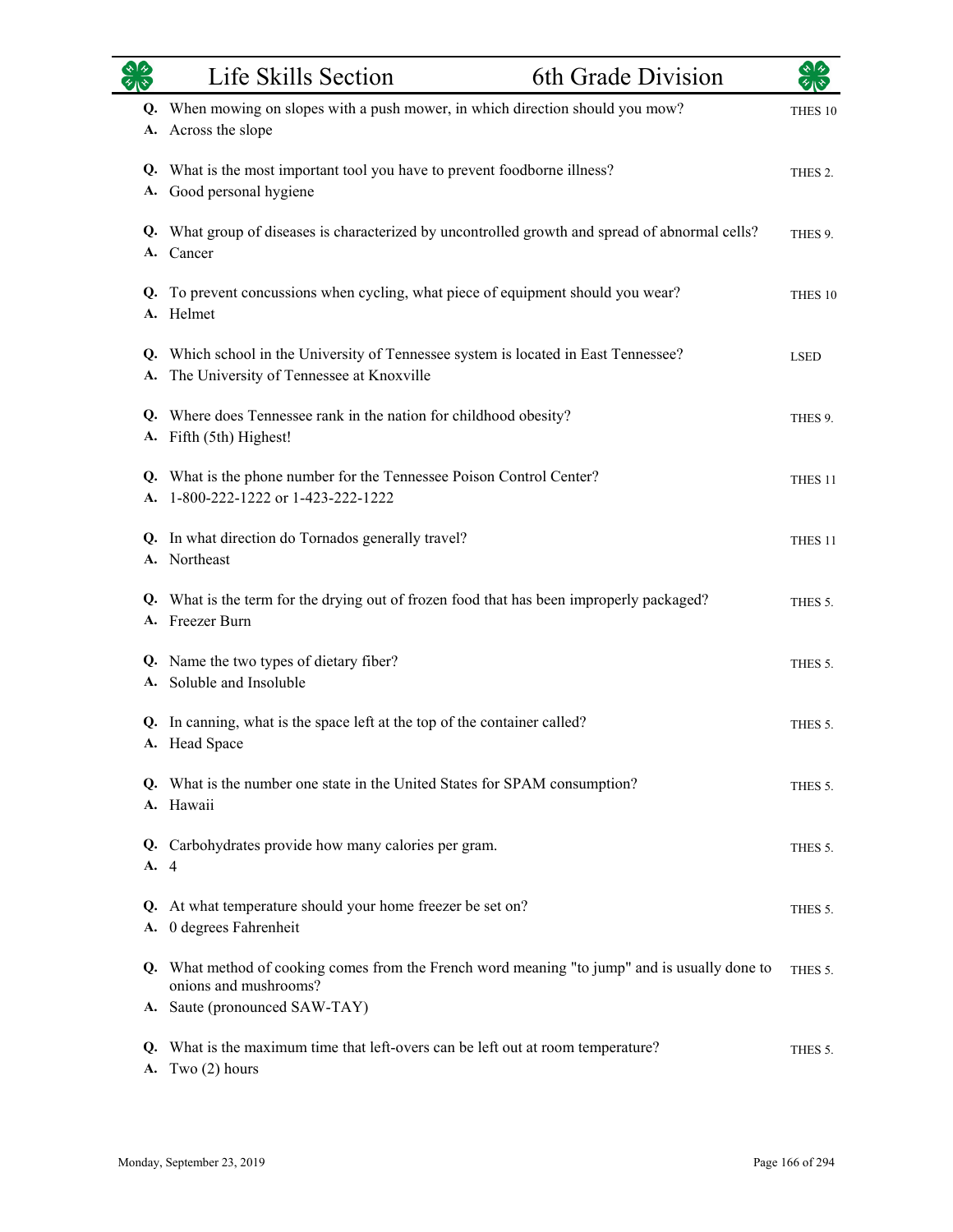| $rac{\sqrt{2}}{\sqrt{2}}$ | Life Skills Section                                                                                                | 6th Grade Division | কাক                |
|---------------------------|--------------------------------------------------------------------------------------------------------------------|--------------------|--------------------|
| А.                        | Q. What are colors called that are opposite each other on the color wheel?<br>Complementary or Contrasting         |                    | VA 2.1             |
|                           | Q. What does the size of the lens opening of a camera effect?<br>A. Depth of field in focus                        |                    | VA 1.1             |
|                           | Q. What single food item contributes the most dietary fat to the American diet?<br>A. Hamburger                    |                    | THES 5.            |
|                           | Q. At what temperature should your refrigerator be set?<br>A. Between 32 degrees and 40 degrees Fahrenheit         |                    | THES 5.            |
| A. 9                      | Q. One gram of fat contains how many calories?                                                                     |                    | THES 5.            |
|                           | Q. What is the term for predicting what the weather will do?<br>A. Forecasting                                     |                    | THES <sub>11</sub> |
|                           | Q. What is defined as the influence your contemporaries or friends have upon you?<br>A. Peer Pressure              |                    | THES <sub>13</sub> |
|                           | Q. What is defined as a substance that, when put into your body, can alter the way your body<br>works?<br>A. Drugs |                    | THES <sub>13</sub> |
|                           | Q. What natural occurrence kills the most people in the United States?<br>A. Lightning                             |                    | THES <sub>11</sub> |
| А.                        | Q. What is the statement issued when a Tornado has been spotted?<br>Tornado Warning                                |                    | THES <sub>11</sub> |
|                           | Q. What is the most preventable cause of death in our society?<br>A. Smoking                                       |                    | THES 13            |
|                           | Q. What is the safest method to defrost frozen foods?<br>A. In the refrigerator                                    |                    | THES 5.            |
|                           | Q. What disease did Jonas Salk eradicate with his vaccine?<br>A. Polio                                             |                    | THES 9.            |
|                           | Q. What is the statement issued when conditions are favorable for a Tornado to occur?<br>A. Tornado Watch          |                    | THES <sub>11</sub> |
| Q.                        | What type of fat is liquid at room temperature?<br>A. Unsaturated                                                  |                    | THES 5.            |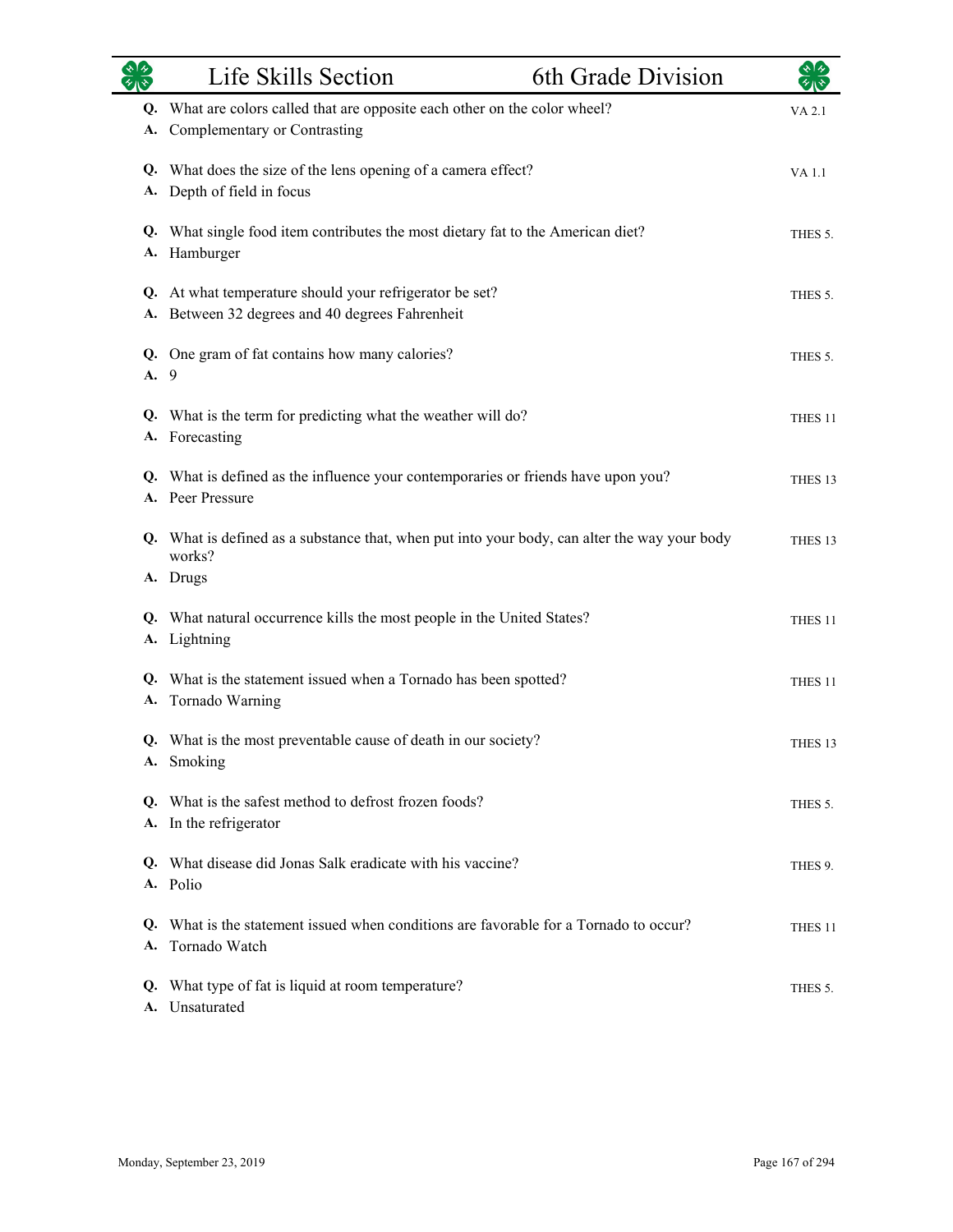|    | <b>Science Section</b>                                                                                             | 6th Grade Division | কাক      |
|----|--------------------------------------------------------------------------------------------------------------------|--------------------|----------|
|    | Q. The Gulf Stream moves in what general direction along the Atlantic coast?<br>A. North                           |                    | 6.ESS2.3 |
|    | Q. A flea that lives on a dog would be considered to be what?<br>A. A parasite                                     |                    | 6.LS2.2  |
| A. | Q. What is another term for Mutulism?<br>Symbiotic (Pronounced SIM-BY-AH-TIC)                                      |                    | 6.LS2.2  |
|    | Q. Major ocean currents move in what direction in the southern hemisphere?<br>A. Counter Clockwise                 |                    | 6.ESS2.3 |
|    | Q. The California Current moves in what general direction along the western coast of North<br>America?<br>A. South |                    | 6.ESS2.3 |
|    | Q. What instrument is used to determine the atmospheric pressure?<br>A. Barometer (pronounced BA-ROM-UH-TER)       |                    | 6.ESS2.5 |
|    | Q. Coal is an example of what type of natural resource?<br>A. Nonrenewable                                         |                    | 6.ESS3.1 |
|    | Q. Petroleum is an example of what type of natural resource?<br>A. Nonrenewable                                    |                    | 6.ESS3.1 |
|    | Q. Major ocean currents move in what direction in the northern hemisphere?<br>A. Clockwise                         |                    | 6.ESS2.3 |
|    | Q. Which type of natural resource can be used repeatedly and is replaced naturally?<br>A. Renewable                |                    | 6.ESS3.1 |
|    | Q. What state of matter would you have if all of the atoms vibrate and move freely at high speeds?<br>A. A Gas     |                    | 5.PS1.1  |
|    | Q. What state of matter assumes the volume of its container?<br>A. A Gas                                           |                    | 5.PS1.1  |
|    | Q. Which two gasses make up the greatest percentage of the atmosphere of the Earth?<br>A. Oxygen and Nitrogen      |                    | 7.ESS3.1 |
|    | Q. What state of matter has a fixed volume and shape?<br>A. Solid                                                  |                    | 5.PS1.1  |
|    | Q. What state of matter can be easily compressed?<br>A. A Gas                                                      |                    | 5.PS1.1  |
|    | Q. What state of matter assumes the volume of the part of the container which it occupies?<br>A. A Liquid          |                    | 5.PS1.1  |

 $\overline{\phantom{0}}$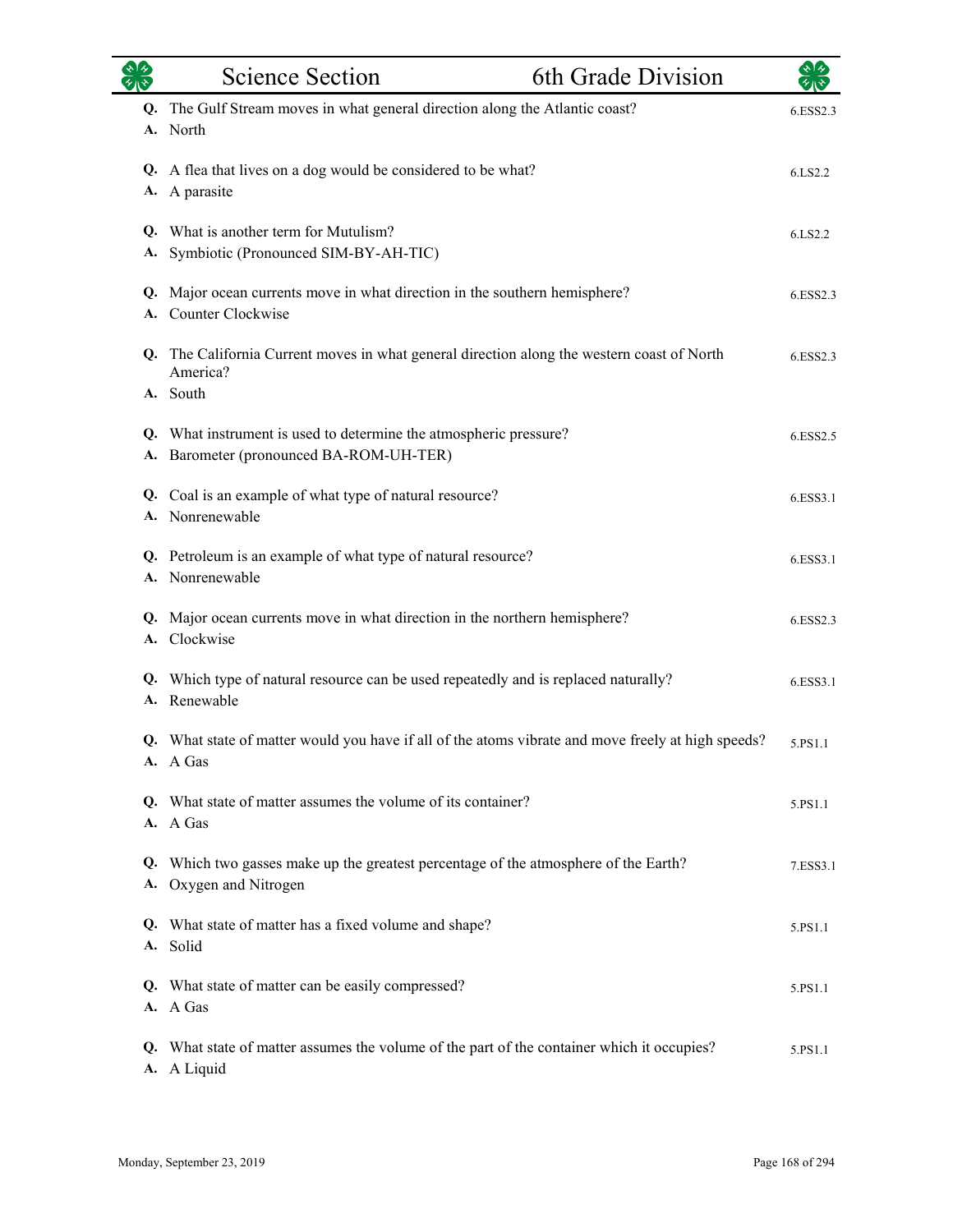|    | Science Section<br>6th Grade Division                                                                                                                                                          | ৰ বি     |
|----|------------------------------------------------------------------------------------------------------------------------------------------------------------------------------------------------|----------|
|    | Q. What state of matter would you have if all of the atoms vibrate and move about, and slide past<br>each other?<br>A. A Liquid                                                                | 5.PS1.1  |
|    | Q. What states of matter assume the shape of their container?<br>A. Gas and Liquid                                                                                                             | 5.PS1.1  |
|    | Q. What state of matter does not flow easily?<br>A. A Solid                                                                                                                                    | 5.PS1.1  |
|    | Q. Fresh water is an example of what type of natural resource?<br>A. Renewable                                                                                                                 | 6.ESS3.1 |
|    | Q. Why is the California Current cold?<br>A. Because it is bringing in cooler water from the North                                                                                             | 6.ESS2.3 |
| А. | Q. What states of matter are not easily compressed?<br>Solid and Liquid                                                                                                                        | 5.PS1.1  |
|    | Q. A remora cleaning the surface of a shark while benefiting from the protection of the shark could<br>be described as what kind of relationship?<br>A. Mutualism (Pronounced MUE-CHEW-UL-IZM) | 6.LS2.2  |
| А. | Q. A coiled spring would be an example of what kind of energy?<br>Potential Energy                                                                                                             | 4.PS3.2  |
|    | Q. Water behind a dam is an example of what kind of energy?<br>A. Potential Energy                                                                                                             | 4.PS3.2  |
| A. | Q. A fast car moving down the road is an example of what kind of energy?<br>Kinetic Energy                                                                                                     | 4.PS3.2  |
|    | Q. Which type of Potential Energy depends upon its mass?<br>A. Graviational Potential Energy                                                                                                   | 6.PS3.10 |
|    | Q. Which type of Potential Energy occurs when objects are compressed or stretched?<br>A. Elastic Potential Energy                                                                              | 6.PS3.10 |
| А. | Q. Which type of Potential Energy is determined by its electrical charge?<br><b>Electric Potential Energy</b>                                                                                  | 6.PS3.10 |
| O. | What is defined as air in motion?<br>A. Wind                                                                                                                                                   | 607.8.2  |
| А. | Q. One Astronomic Unit is defined as the average distance between what two places?<br>The Earth and the Sun                                                                                    | 607.6.3  |
|    | Q. A coiled spring would be an example of what kind of energy?<br>A. Potential Energy                                                                                                          | 4.PS3.2  |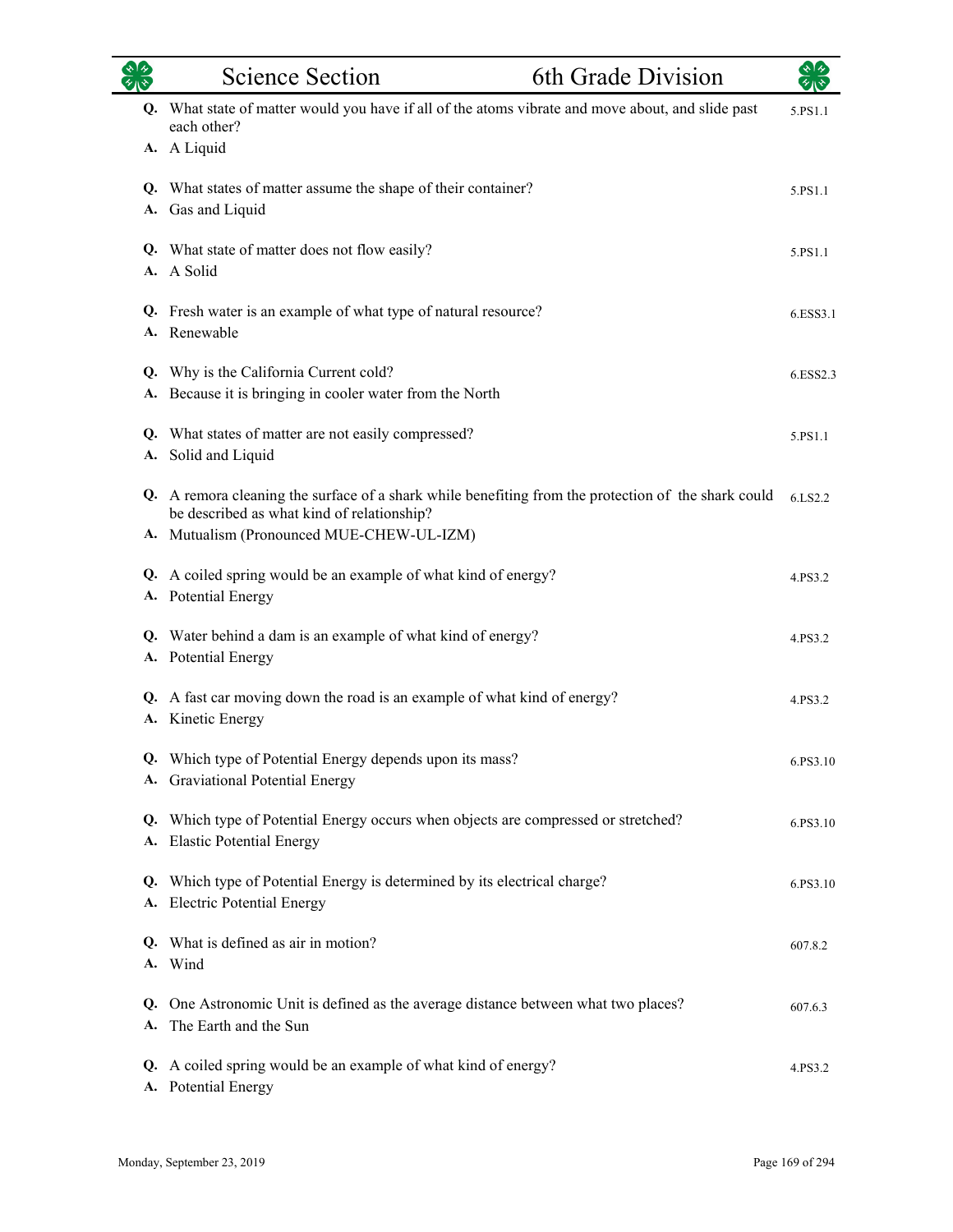| 6th Grade Division<br><b>Science Section</b>                                                                                     | $\sqrt[3]{\sqrt{2}}$                                                                         |
|----------------------------------------------------------------------------------------------------------------------------------|----------------------------------------------------------------------------------------------|
| Q. What instrument is used to determine the air temperature?<br>A. Thermometer                                                   | 6.ESS2.5                                                                                     |
| Q. What are two major types of biomes?<br>A. Terrestrial and Aquatic                                                             | 6.LS2.4                                                                                      |
| Q. What major ocean current effects the weather in the Atlantic particulary along the eastern North<br>American coast?           | 6.ESS2.3                                                                                     |
| Q. Why is the Gulf Stream warm?                                                                                                  | 6.ESS2.3                                                                                     |
| Q. An ecological area inhabitated by a particular species of animal or plant is said to be its what?<br>A. Habitat               | 6.LS2.4                                                                                      |
| Q. Which side of a mountain generally gets less rain?<br>A. Eastern Slope                                                        | 6.ESS2.3                                                                                     |
| Q. What is the relationship in which both organisms benefits from the realtionship?<br>A. Mutualism (Pronounced MUE-CHEW-UL-IZM) | 6.LS2.2                                                                                      |
| Q. Stored energy in an object because of its position is know as what?<br>A. Potential Energy                                    | 4.PS3.2                                                                                      |
| Q. What is the energy possessed by a body by vitue of its movement?<br>A. Kinetic Energy                                         | 4.PS3.2                                                                                      |
| Q. What is defined as the biological interaction of one animal eating another?<br>A. Predation                                   | 6.LS2.2                                                                                      |
| Q. Which type of natural resource can only be conserved by human management?<br>A. Nonrenewable                                  | 6.ESS3.1                                                                                     |
| Q. What is an organism which breaks down dead or decaying organisms?<br>A decomposer                                             | 6.LS2.3                                                                                      |
| Q. What is a simple definition for Abiotic?<br>A. Non-Living                                                                     | 6.LS2.4                                                                                      |
| Which type of natural resource can be replenished by human management?<br>A. Renewable                                           | 6.ESS3.1                                                                                     |
| Oxygen is an example of what type of natural resource?<br>A. Renewable                                                           | 6.ESS3.1                                                                                     |
| Q. What state of matter would you have if all of the atoms vibrate but generally do not move from<br>place to place?             | 5.PS1.1                                                                                      |
|                                                                                                                                  | A. The Gulf Stream<br>A. Because it is bringing in warmer water from the South<br>A. A Solid |

÷,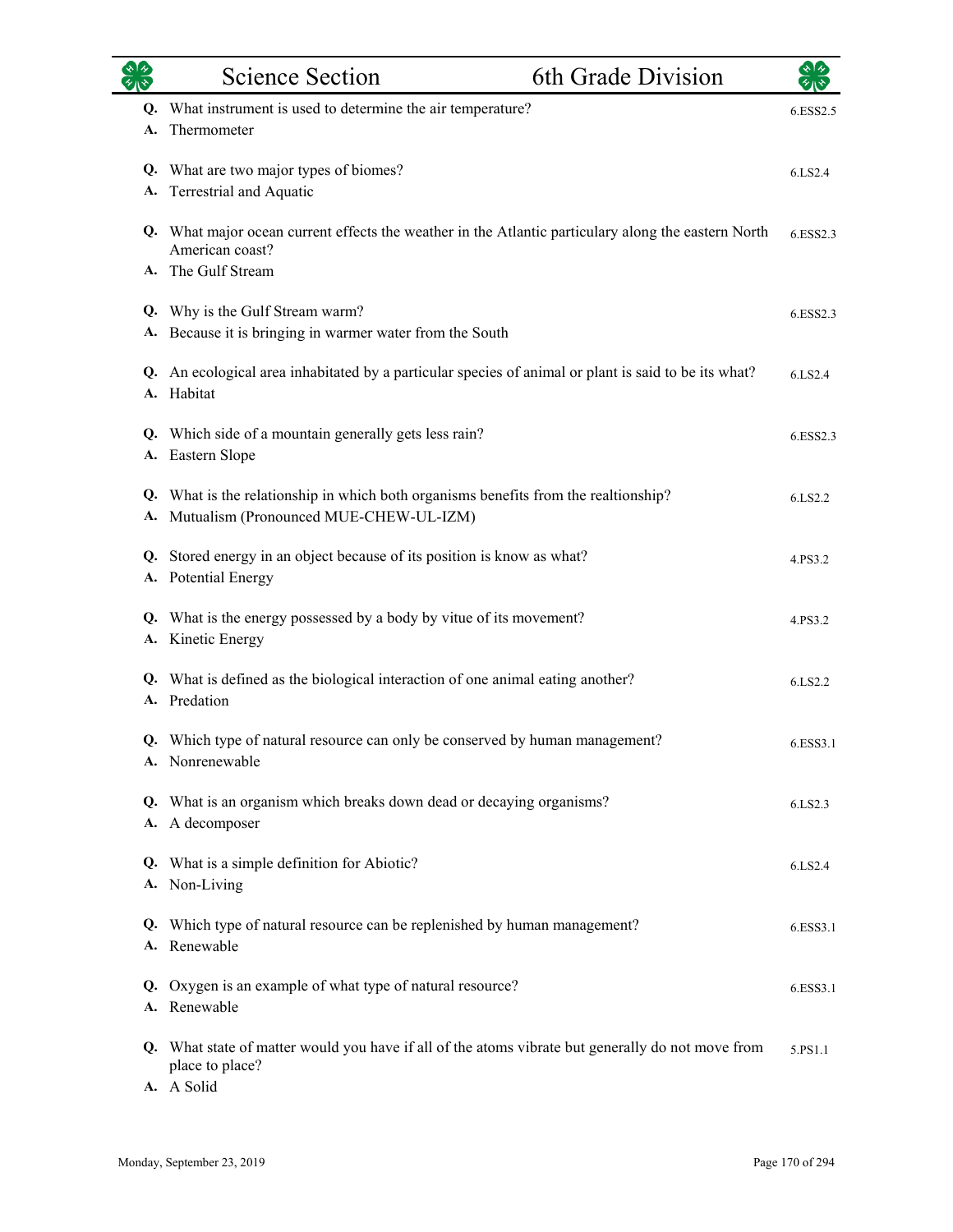|          | <b>Science Section</b>                                                                                                               | 6th Grade Division |          |
|----------|--------------------------------------------------------------------------------------------------------------------------------------|--------------------|----------|
|          | Q. What state of matter would you have if all of the atoms are well seperated with no regular<br>arrangement?                        |                    | 5.PS1.1  |
|          | A. A Gas                                                                                                                             |                    |          |
|          | Q. What state of matter would you have if all of the atoms are close together with no regular<br>arrangement?                        |                    | 5.PS1.1  |
|          | A. A Liquid                                                                                                                          |                    |          |
|          | Q. What Law states that energy cannont be created or destroyed, but only transformed from one<br>form to another?                    |                    | 4.PS3.3  |
|          | A. Law of Conservation of Energy                                                                                                     |                    |          |
|          | Q. Lake Michigan would be an example of what type of Biome?<br>A. Aquatic                                                            |                    | 6.LS2.4  |
| Q.       | The Rainforest in Brazil would be an example of what type of Biome?<br>A. Terrestrial                                                |                    | 6.LS2.4  |
|          | Q. A basketball passing through a hoop is an example of what kind of energy?<br>A. Kinetic Energy                                    |                    | 4.PS3.2  |
|          | Q. In terms of a biome, animals, plants, and fungi would be claasified as what type of factor?<br>A. Biotic (Pronounced BY-OTT-TICK) |                    | 6.LS2.4  |
|          | Q. Solar Energy is an example of what type of natural resource?<br>A. Renewable                                                      |                    | 6.ESS3.1 |
|          | Q. What is the energy possessed by a body by vitue of its movement?<br>A. Kinetic Energy                                             |                    | 4.PS3.2  |
|          | Q. What is a simple definition for Biotic?<br>A. Something Living                                                                    |                    | 6.LS2.4  |
|          | Q. Name the three types of organisms found in any biological community?<br>A. Consumer, Producer, Decompser                          |                    | 6.LS2.3  |
|          | Q. What is another term for moon?<br>A. Satellite                                                                                    |                    | 607.6.3  |
| Q.<br>A. | What is the term for an object that orbits around a planet?<br>A Satellite or Moon                                                   |                    | 607.6.3  |
|          |                                                                                                                                      |                    |          |
| Q.       | What is the term for a gravity effected trajectory of an objected around a planet?<br>A. Orbit                                       |                    | 607.6.3  |
|          | Q. What Law states that energy cannont be created or destroyed, but only transformed from one<br>form to another?                    |                    | 4.PS3.3  |
|          | A. Law of Conservation of Energy                                                                                                     |                    |          |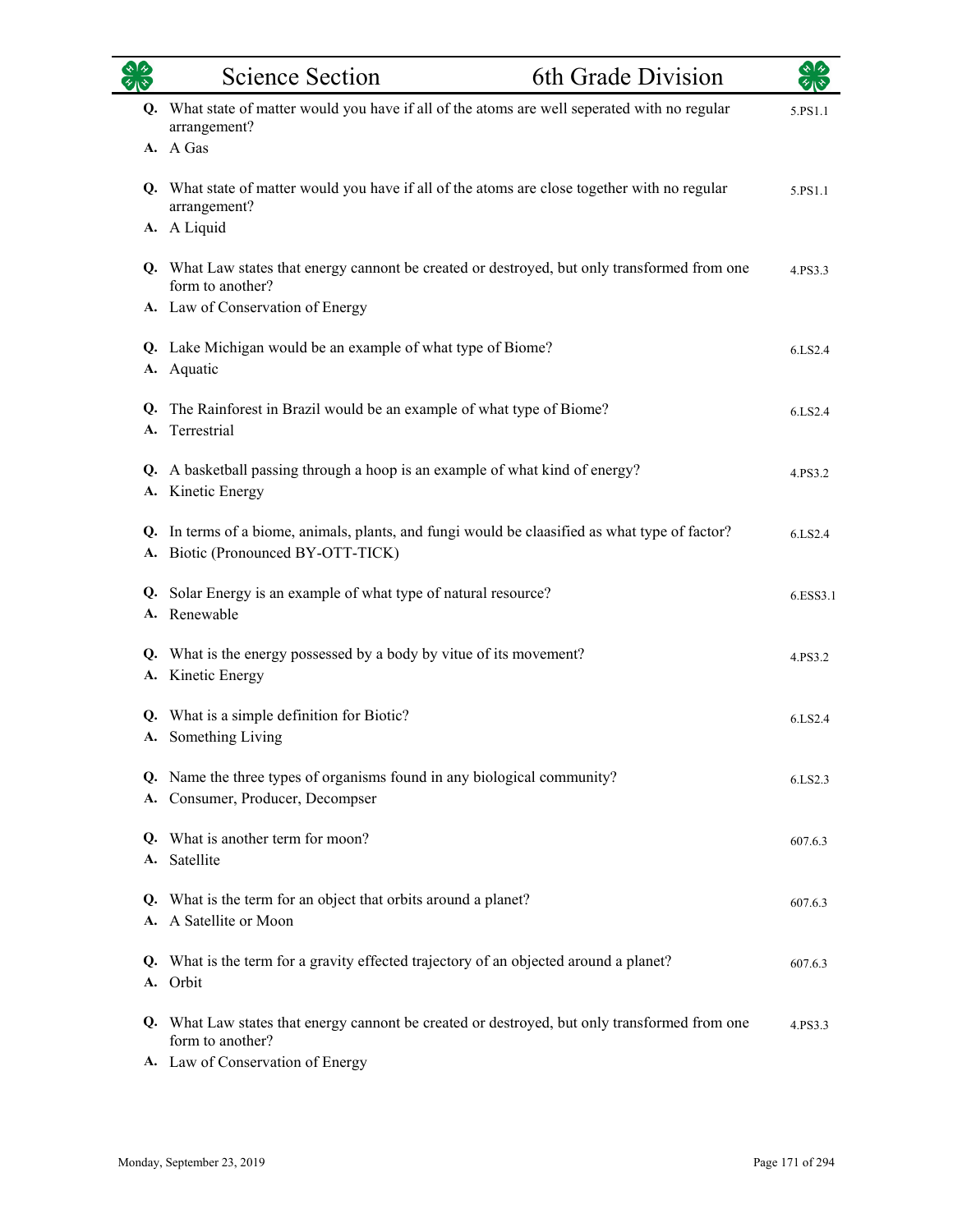|          | <b>Science Section</b>                                                                                                                                                     | 6th Grade Division |          |
|----------|----------------------------------------------------------------------------------------------------------------------------------------------------------------------------|--------------------|----------|
| A.       | Q. What is the chemical used in a liguid-in-glass thermomter to measure temperature?<br>Mercury                                                                            |                    | 6.ESS2.5 |
|          | Q. Stored energy in an object because of its position is know as what?<br>A. Potential Energy                                                                              |                    | 4.PS3.2  |
|          | Q. In terms of a biome, water, air and soil would be claasified as what type of factor?<br>A. Abiotic (Pronounced A-BY-OTT-TICK)                                           |                    | 6.LS2.4  |
| А.       | Q. What atmospheric pressure are you experiencing during a bright sunny day?<br><b>High Pressure</b>                                                                       |                    | 6.ESS2.5 |
|          | Q. A fast car moving down the road is an example of what kind of energy?<br>A. Kinetic Energy                                                                              |                    | 4.PS3.2  |
|          | Q. What instrument is used to determine the temperature of water?<br>A. Thermometer                                                                                        |                    | 6.ESS2.5 |
|          | Q. Water behind a dam is an example of what kind of energy?<br>A. Potential Energy                                                                                         |                    | 4.PS3.2  |
|          | Q. A basketball passing through a hoop is an example of what kind of energy?<br>A. Kinetic Energy                                                                          |                    | 4.PS3.2  |
|          | Q. What is the relationship in which one organism benefits from the realtionship while the other is<br>harmed?                                                             |                    | 6.LS2.2  |
|          | A. Parasitism (Pronounced PARA- SIT-IZM)                                                                                                                                   |                    |          |
|          | Q. What instrument is used to determine the pressure of the atmosphere?<br>A. Barometer (pronounced BA-ROM-UH-TER)                                                         |                    | 6.ESS2.5 |
|          | Q. Natural Gas is an example of what type of natural resource?<br>A. Nonrenewable                                                                                          |                    | 6.ESS3.1 |
|          | Q. What instrument is used to dmeasure the speed of the wind?<br>A. Anemometer (Pronounced ANN-O-MOM-UH-TER                                                                |                    | 6.ESS2.5 |
|          | Q. What state of matter would you have if all of the atoms are tightly packed in a regular pattern?<br>A. A Solid                                                          |                    | 5.PS1.1  |
|          | Q. What instrument is used to determine the amount of humidity present in the atmosphere?<br>A. Psychrometer or Hygrometer (Pronounced SI-Krom-uh-ter and HI- GROM-UH-TER) |                    | 6.ESS2.5 |
| Q.       | The heat from the cocoa making the cup hot in your hands is a good example of what?<br>A. Conduction (CON-DUCK-SHUN)                                                       |                    | 6.PS3.4  |
| Q.<br>A. | What simple type of anemometer was used on the Phoenix Mars Lander?<br>Ping Pong Ball Anemometer                                                                           |                    | 6.ESS2.5 |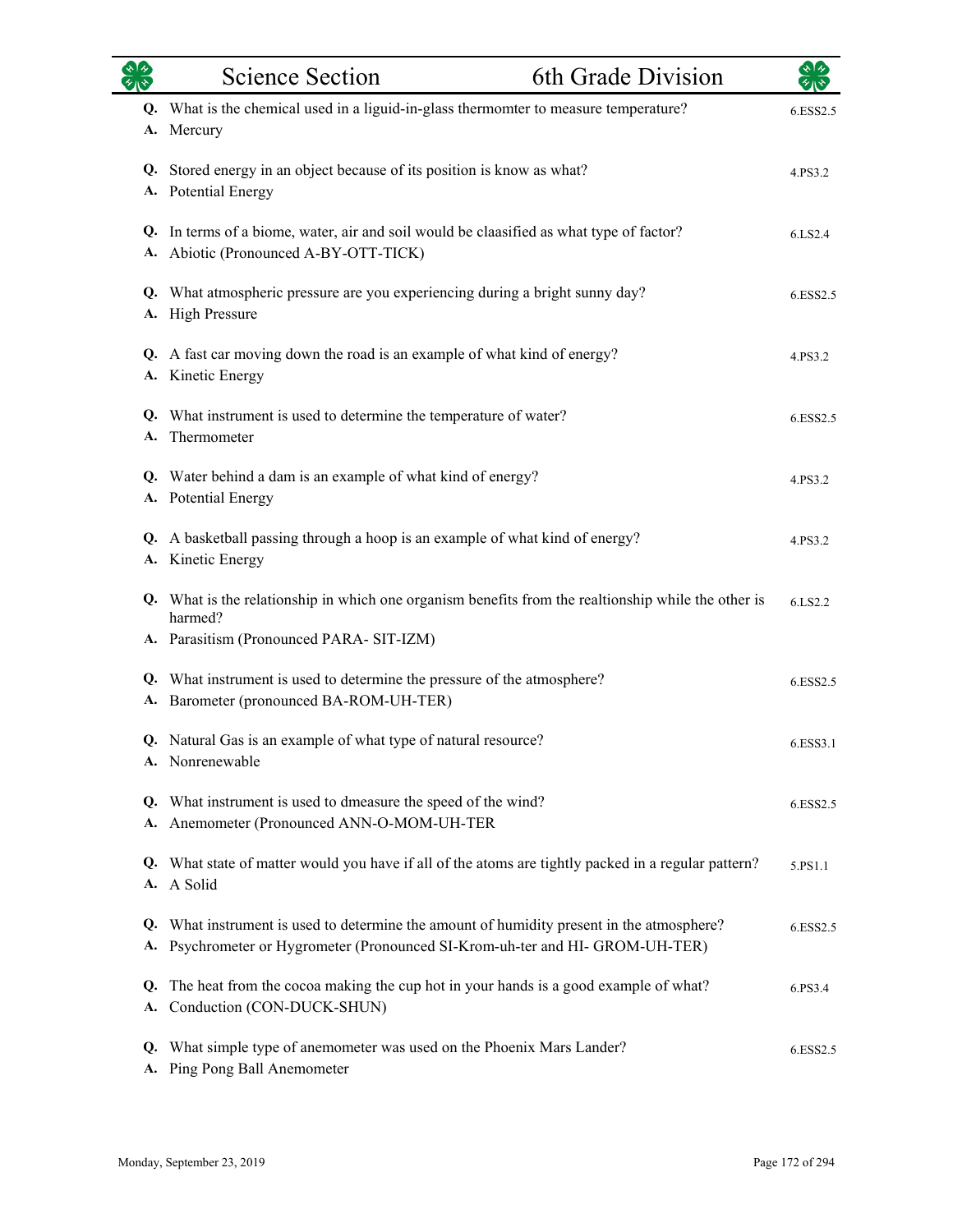|          | 6th Grade Division<br><b>Science Section</b>                                                                                                                | কাক      |
|----------|-------------------------------------------------------------------------------------------------------------------------------------------------------------|----------|
|          | Q. Trees are an example of what type of natural resource?<br>A. Renewable                                                                                   | 6.ESS3.1 |
|          | Q. What are stream-like movements of water in the ocean called/<br>A. currents                                                                              | 6.ESS2.1 |
|          | Q. What is defined as the temperature to which the air would have to be cooled to condense as<br>moisture on surfaces such as plant leaves?<br>A. Dew Point | 6.ESS2.5 |
|          | Q. How is relative humidity expressed?<br>A. Percentage                                                                                                     | 6.ESS2.5 |
| Q.       | Which type of natural resource would take longer to replenish?<br>A. Nonrenewable                                                                           | 6.ESS3.1 |
|          | Q. What is the term for the planned management of a natural resource?<br>A. Conservation (CON-SUR-VAY-SHUN)                                                 | 6.ESS3.1 |
| Q.       | Where would you find the boiling point of water to be lower than normal?<br>A. At higher elevations or altitudes                                            | 6.ESS2.5 |
| Q.       | What atmospheric pressure are you experiencing during a rainstorm?<br>A. Low Pressure                                                                       | 6.ESS2.5 |
|          | Q. What is the weather termed for the amount of water vapor founfd in the atmosphere?<br>A. Humidity                                                        | 6.ESS2.5 |
|          | Q. What is the relationship in which one organism benefits from the realtionship while the other is<br>neither harmed or benefited?                         | 6.LS2.2  |
|          | A. Commensalism (Pronounced CUH-MINCE-UH-LIZM)                                                                                                              |          |
| Q.       | What does it mean for an animal to be at the top of the food chain?<br>A. No other animal in the ecosystem preys on it. (Would also accept Apex Predator)   | 6.LS2.2  |
| А.       | Q. What is a biological community of interacting organisms?<br>An ecosystem                                                                                 | 6.LS2.2  |
|          | Q. What is the main reason an organism in an ecosystem becomes over populated?<br>A. Lack of Predation                                                      | 6.LS2.2  |
|          | Q. What animal is considered to be the apex predator on earth?<br>A. Man                                                                                    | 6.LS2.2  |
| Q.<br>A. | What is the term for an animal which sits at the top of the food chain?<br>Apex Predator                                                                    | 6.LS2.2  |
|          | Q. In terms of an ecosystem what is a producer?<br>A. An organism which can produce its own food                                                            | 4.LS2.2  |

 $\overline{\phantom{0}}$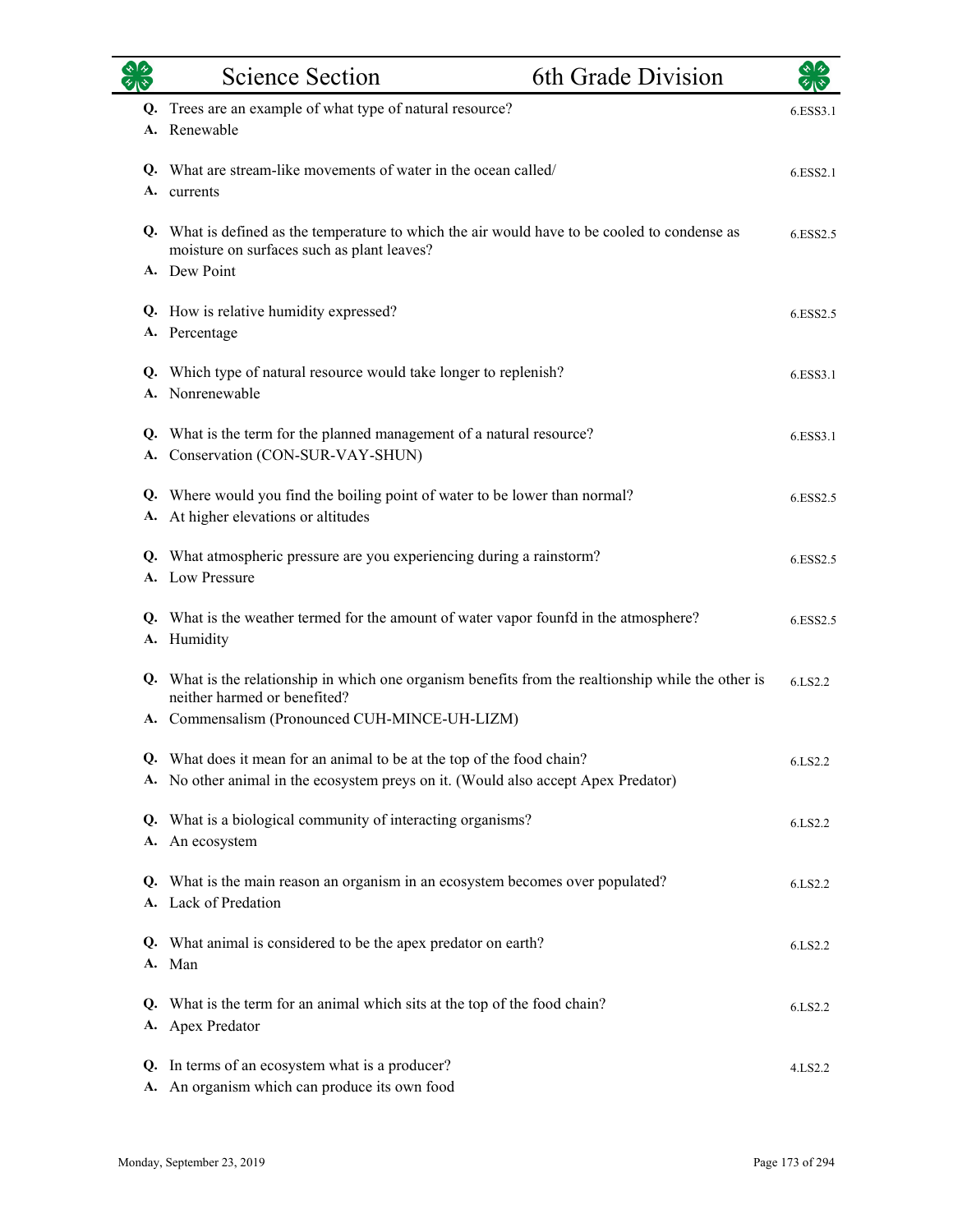| $\star$ 1 $\star$ | <b>Science Section</b><br>6th Grade Division                                                                                                      | ২⊺∢      |
|-------------------|---------------------------------------------------------------------------------------------------------------------------------------------------|----------|
|                   | Q. What type of organism must consume materials generated by other organisms in order to<br>survive?                                              | 4.LS2.2  |
|                   | A. Consumer                                                                                                                                       |          |
|                   | Q. What is the term for the animal that is caught and eaten by another organism?<br>A. Prey                                                       | 4.LS2.2  |
|                   | Q. What is the term for the animal that is catches and eats another animal?<br>A. Predator                                                        | 4.LS2.2  |
|                   | Q. What major ocean current effects the weather in the Pacific particulary along the western North<br>American coast?<br>A. The California Curret | 6.ESS2.3 |
| A.                | Q. An organism which is attacked in some way by a parasite is know as a what?<br>A Host                                                           | 4.LS2.2  |
|                   | Q. What is the movement of heat through a material without any perceptiple motion of the material?<br>A. Conduction (CON-DUCK-SHUN)               | 6.PS3.4  |
|                   | Q. Which side of a mountain generally gets more rain?<br>A. Western Slope                                                                         | 6.ESS2.3 |
| Q.<br>A.          | How would you describe the relationship between a tick and a dog?<br>Parasitism (Pronounced PARA- SIT-IZM)                                        | 6.LS2.2  |
| Q.<br>А.          | In terms of what they eat, a humans would be classified as what?<br>Omnivores (pronounced OM-NUH-VOORS)                                           | 4.LS2.2  |
| А.                | Q. What is defined as a biological interaction where both organisms or species are harmed?<br>Competition                                         | 6.LS2.2  |
|                   | Q. What is defined as a community of plants and animals that have common charcteristics for the<br>environment they exist in?<br>A. A Biome       | 6.LS2.4  |
|                   | Q. What is term for energy traveling through space or matter in the form of energy waves or<br>particles?                                         | 6.PS3.4  |
|                   | A. Radiation (Pronounced RADE-E-A-SHUN)                                                                                                           |          |
|                   | Q. Hot water in a pot rising as cold water sinks causing a circular current is a good example of<br>what?                                         | 6.PS3.4  |
|                   | A. Convection (CON-VECK-SHUN)                                                                                                                     |          |
| Q.                | What happens when heat is transferred through air or water by a hotter material moving into a<br>cooler place?                                    | 6.PS3.4  |
|                   | A. Convection (CON-VECK-SHUN)                                                                                                                     |          |
| А.                | Q. Where would you find the boiling point of water to be higher than normal?<br>at places below sea-level                                         | 6.ESS2.5 |